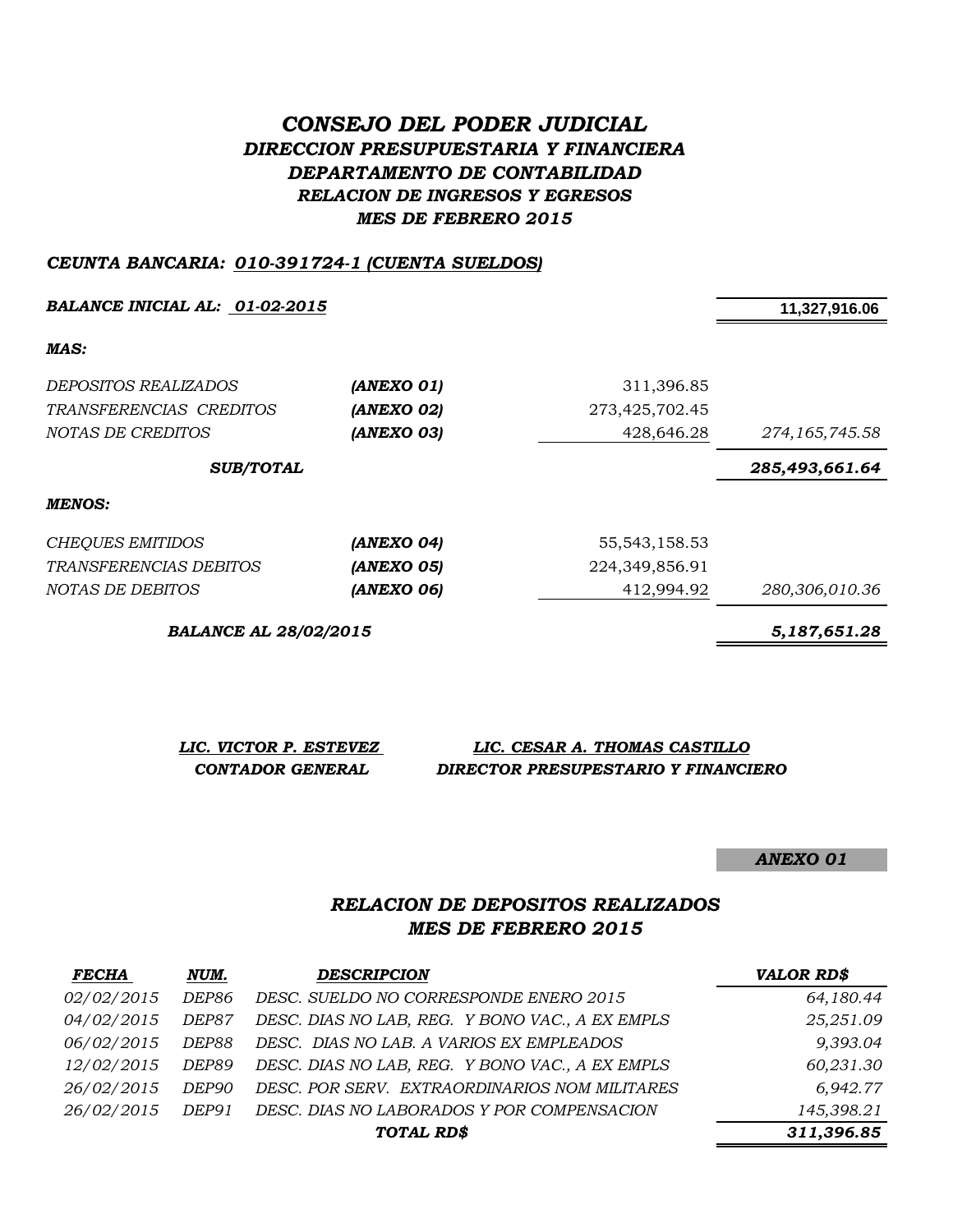#### *RELACION DE TRANSFERENCIAS CREDITOS MES DE FEBRERO 2015*

| <i>FECHA</i>      | NUM.  | <b>DESCRIPCION</b>                             | <b>VALOR RD\$</b> |
|-------------------|-------|------------------------------------------------|-------------------|
| <i>03/02/2015</i> | T/C30 | REEMB SUELDOS, BONO VAC. Y REGALIA ENERO 2015  | 603,736.52        |
| <i>20/02/2015</i> | T/C31 | TRANSF. DE FONDO DE LA CTA. OPER. PAGO NOMINAS | 272,821,965.93    |
|                   |       | TOTAL RD\$                                     | 273,425,702.45    |

*ANEXO 03*

*ANEXO 02*

# *RELACION NOTAS DE CREDITOS MES DE FEBRERO 2015*

| <b>FECHA</b> | NUM.           | <b>DESCRIPCION</b>                     | <b>VALOR RD\$</b> |
|--------------|----------------|----------------------------------------|-------------------|
| 28/02/2015   | N/C289         | REINTEGRO CHQ70615                     | 7,000.00          |
| 28/02/2015   | <i>N</i> /C290 | REINTEGRO CHQ70270                     | 702.04            |
| 28/02/2015   | N/C291         | REINTEGRO CHO71393                     | 10,000.00         |
| 28/02/2015   | N/C292         | REINTEGRO CHO62485                     | 6,500.00          |
| 28/02/2015   | N/C293         | REINTEGRO CHO68699                     | 4,611.10          |
| 28/02/2015   | <i>N</i> /C294 | REINTEGRO CHO69493                     | 8,200.00          |
| 28/02/2015   | N/C295         | REINTEGRO CHO71826                     | 21,441.25         |
| 28/02/2015   | N/C296         | EXCLUSION EMPLEADOS NOMINA ELECTRONICA | 356,608.60        |
| 28/02/2015   | <i>N</i> /C297 | REINTEGRO CHQ.61698 POR CADUCIDAD      | 3,078.33          |
| 28/02/2015   | N/C298         | REINTEGRO CHO.61747, POR CADUCIDAD     | 6,018.18          |
| 28/02/2015   | N/C299         | REINTEGRO CHQ.62996, POR CADUCIDAD     | 4,486.78          |
|              |                | TOTAL RD\$                             | 428,646.28        |

*ANEXO 04*

#### *RELACION DE CHEQUES EMITIDOS MES DE FEBRERO 2015*

| <b>FECHA</b>      | NUM.  | <b>BENEFICIARIO</b>        | <b>VALOR RD\$</b> |
|-------------------|-------|----------------------------|-------------------|
| 11/02/2015        | 71633 | RAMON ANT. ANTIGUA BRITO   | 56,744.11         |
| 11/02/2015        | 71637 | <b>COOPNASEJU</b>          | 22,419.63         |
| <i>11/02/2015</i> | 71634 | CONSEJO DEL PODER JUDICIAL | 10,400.00         |
| <i>11/02/2015</i> | 71638 | CONSEJO DEL PODER JUDICIAL | 3,500.00          |
| 11/02/2015        | 71639 | CONSEJO DEL PODER JUDICIAL | 11,878.96         |
| 11/02/2015        | 71636 | ROSANNA A. REYES PEREZ     | 19,267.83         |
| <i>11/02/2015</i> | 71635 | CONSEJO DEL PODER JUDICIAL | 48,352.34         |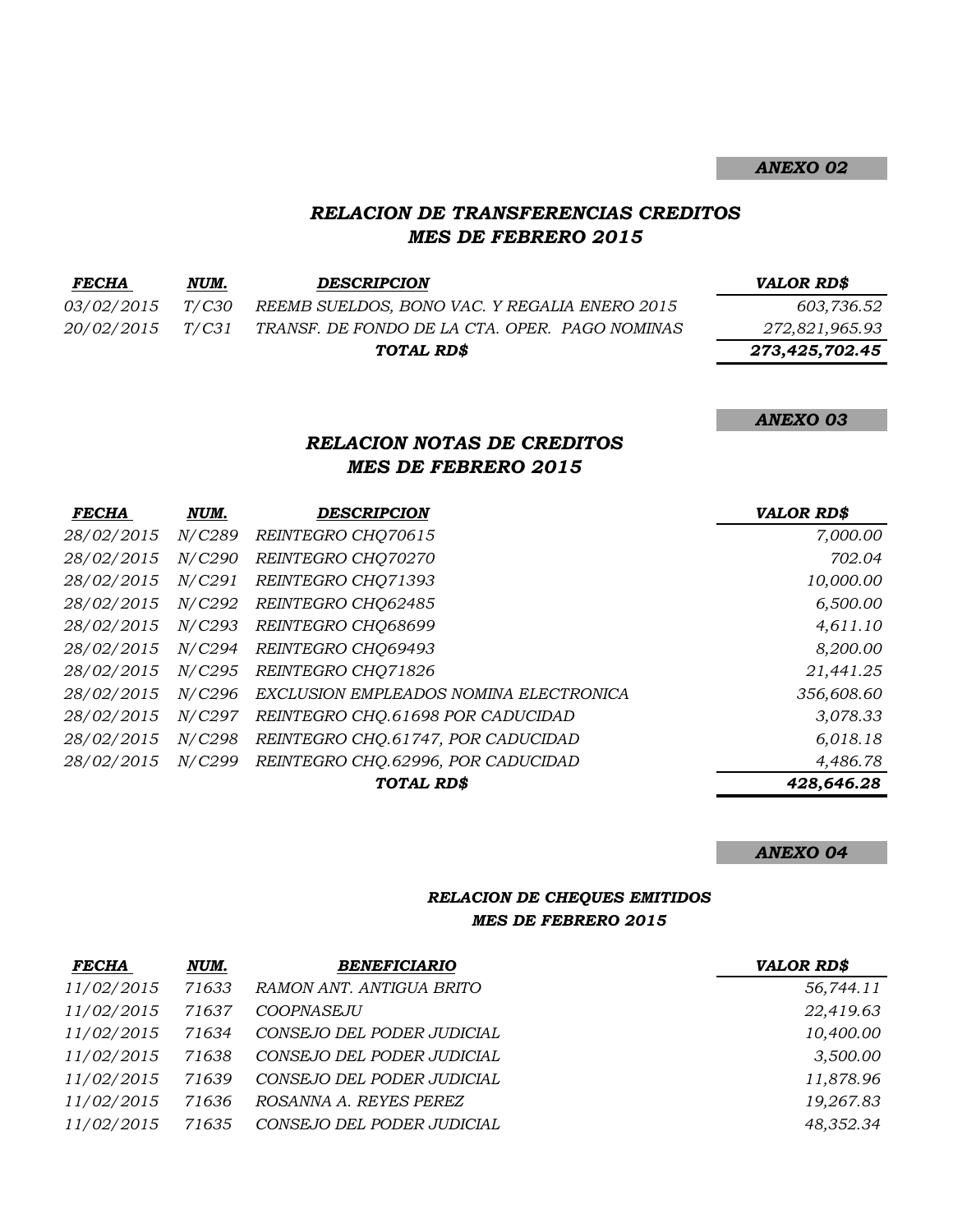| 16/02/2015 | 71640 | <b>KENTY M. NUESI DE TRINIDAD</b>  | 4,486.78  |
|------------|-------|------------------------------------|-----------|
| 17/02/2015 | 71641 | <b>BODY SHOP ATHLETIC CLUB SRL</b> | 79,152.10 |
| 18/02/2015 | 71642 | FONDO DE PENSIONES Y JUBILACIONES  | 8,434.48  |
| 19/02/2015 | 71645 | YRIA F. PENA VDA. READ             | 23,781.34 |
| 19/02/2015 | 71661 | NESTOR DIAZ FERNANDEZ              | 12,360.00 |
| 19/02/2015 | 71656 | PETRONILA ALMONTE                  | 15,854.23 |
| 19/02/2015 | 71674 | ALEJANDRO PEREZ RAMIREZ            | 5,000.00  |
| 19/02/2015 | 71676 | RAFAEL E. DE LA PAZ                | 3,000.00  |
| 19/02/2015 | 71650 | CLARA M. SOSA DE BUENO             | 6,097.78  |
| 19/02/2015 | 71675 | RAMON E. BAEZ RODRIGUEZ            | 7,000.00  |
| 19/02/2015 | 71684 | SANTOS SANCHEZ RAMIREZ             | 3,800.00  |
| 19/02/2015 | 71646 | OCTAVIA REYES BATISTA              | 10,418.49 |
| 19/02/2015 | 71666 | RAFAEL A. CALERO ROJAS             | 3,500.00  |
| 19/02/2015 | 71657 | PROVIDENCIA E. MONTAS DE DURAN     | 10,000.00 |
| 19/02/2015 | 71643 | CARMEN DE JESUS DE JS. DE BERNAL   | 1,500.00  |
| 19/02/2015 | 71658 | CARMEN L. CRUZ SANCHEZ             | 10,000.00 |
| 19/02/2015 | 71670 | ANTONIA DOLORES CABA               | 12,600.00 |
| 19/02/2015 | 71669 | CRUZ A. SILVIA TREMOLS             | 14,583.34 |
| 19/02/2015 | 71644 | FIOL D. CABREJA                    | 4,355.56  |
| 19/02/2015 | 71680 | <b>BALBINA LIRIANO</b>             | 11,800.00 |
| 19/02/2015 | 71683 | YOLANDE DARDENNE VDA. CRUZ         | 8,000.00  |
| 19/02/2015 | 71686 | LILIANA CRUZ MOLINA VARGAS         | 15,000.00 |
| 19/02/2015 | 71682 | ANTONIA ABAB Q. VDA. ORTEGA        | 3,072.00  |
| 19/02/2015 | 71677 | LORENZA G. CORNELIO Y C.           | 39,916.80 |
| 19/02/2015 | 71659 | RAFAEL ANT. GARCIA                 | 42,781.94 |
| 19/02/2015 | 71653 | BEATRIZ C. SILFA HERNADEZ          | 20,000.00 |
| 19/02/2015 | 71668 | DIGNA R. ALMONTE FERNANDEZ         | 26,000.00 |
| 19/02/2015 | 71673 | MARIA DEL C. GUZMAN GONZALEZ       | 5,000.00  |
| 19/02/2015 | 71654 | CANDIDA U. GOMEZ CUEVAS            | 3,000.00  |
| 19/02/2015 | 71681 | DIEGO DE LA CRUZ GOMEZ             | 8,533.33  |
| 19/02/2015 | 71655 | BIENVENIDA C. SIERRA FERRERAS      | 3,000.00  |
| 19/02/2015 | 71660 | NORA C. RONE P.                    | 15,000.00 |
| 19/02/2015 | 71664 | ELY JOSEFINA CHECO                 | 9,873.18  |
| 19/02/2015 | 71671 | MARIA E. VASQUEZ P.                | 15,944.45 |
| 19/02/2015 | 71678 | MIGUEL A. RUIZ BRACHE              | 15,000.00 |
| 19/02/2015 | 71667 | MARIA NELLY BAEZ A.                | 5,000.00  |
| 19/02/2015 | 71679 | PORFIRIO ESTEVEZ CANELA            | 21,500.00 |
| 19/02/2015 | 71662 | CALIXTO MEDINA CUEVAS              | 5,000.00  |
| 19/02/2015 | 71685 | TERESA DE LA CRUZ LEONARDO         | 6,000.00  |
| 19/02/2015 | 71648 | ANA ANTONIA SANTO                  | 4,368.00  |
| 19/02/2015 | 71663 | ROSA MA. GUZMAN CORTORREAL         | 14,867.00 |
| 19/02/2015 | 71647 | NORMA ALT. JIMENEZ                 | 2,184.00  |
| 19/02/2015 | 71652 | JORGELINA RODRIGUEZ                | 5,444.45  |
| 19/02/2015 | 71651 | CARMEN MATILDE PASCUAL M.          | 3,551.34  |
| 19/02/2015 | 71672 | CELESTE A. OVIEDO O.               | 3,000.00  |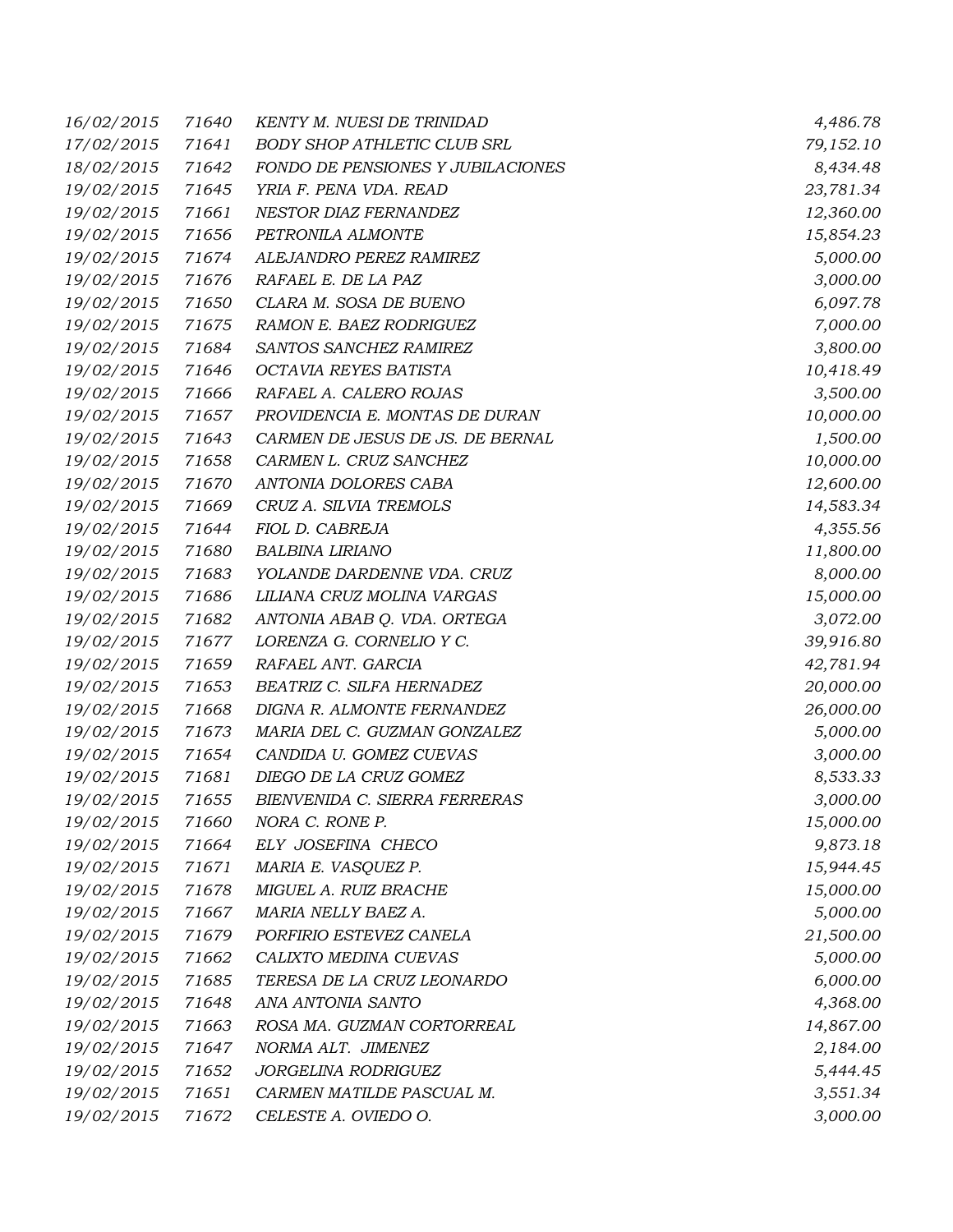| 19/02/2015 | 71665 | ANA M. RODRIGUEZ SALADO                   | 8,700.00  |
|------------|-------|-------------------------------------------|-----------|
| 20/02/2015 | 72061 | RASO DEYVI RAMIREZ                        | 5,000.00  |
| 20/02/2015 | 72521 | CABO RAMONA MATEO BUGUE                   | 4,000.00  |
| 20/02/2015 | 72568 | SGTO. JOSE ML. DE LA ROSA DE LEON         | 7,200.00  |
| 20/02/2015 | 72727 | 2DO. TTE. SILVESTRE PEÑA GOMEZ            | 10,000.00 |
| 20/02/2015 | 71861 | ENEIDA DOMINGUEZ                          | 6,018.18  |
| 20/02/2015 | 72166 | 2DO. TTE. JHONNY CADENA CORPORAN          | 6,000.00  |
| 20/02/2015 | 72757 | SGTO. SANTO B. BERAS BAUTISTA             | 7,200.00  |
| 20/02/2015 | 71787 | ANA J. LOPEZ GERMOSEN                     | 6,018.18  |
| 20/02/2015 | 71840 | RAMON A. MORETA                           | 4,748.30  |
| 20/02/2015 | 71972 | SGTO. DANILO A. GARCIA ROSARIO            | 10,000.00 |
| 20/02/2015 | 72041 | SGTO. VENTURA ADON MAMBRU                 | 6,000.00  |
| 20/02/2015 | 72052 | CABO FAUTINO MONTERO DE LOS SANTOS        | 5,000.00  |
| 20/02/2015 | 72244 | CABO FREDDY PEREZ OTAÑO                   | 6,000.00  |
| 20/02/2015 | 72366 | 1ER. TTE. SANTO CALZADO                   | 6,000.00  |
| 20/02/2015 | 72563 | 1ER. TTE. FELIX ANT. FABIAN DOMINGUEZ     | 10,200.00 |
| 20/02/2015 | 72667 | 1ER TTE. EMELINDO BATISTA                 | 28,622.22 |
| 20/02/2015 | 72802 | CABO JUAN A. NOVAS HERASME                | 4,000.00  |
| 20/02/2015 | 71895 | SGTO. MR. FRANCISCO DE A. JIMENEZ ALMONTE | 13,000.00 |
| 20/02/2015 | 72040 | SGTO. SIMON DE LA ROSA ARCANGEL           | 6,000.00  |
| 20/02/2015 | 72681 | CABO BIENVENIDO ALFONSECA JAVIER          | 4,000.00  |
| 20/02/2015 | 72749 | 2DO. TTE. ENEROLIZA RUIZ                  | 6,000.00  |
| 20/02/2015 | 71896 | MAYOR FRANKLIN A. ESTEVEZ CONTRERAS       | 18,000.00 |
| 20/02/2015 | 72416 | MAYOR LORENZO DE LEON FLORES              | 9,000.00  |
| 20/02/2015 | 72098 | SGTO. GERFIS ROA DE LA ROSA               | 16,000.00 |
| 20/02/2015 | 71949 | 1ER. TTE. JUAN R. DUARTE LIRANZO          | 13,000.00 |
| 20/02/2015 | 71712 | <b>CARMEN POLANCO</b>                     | 6,018.18  |
| 20/02/2015 | 72188 | RASO LEUDIS J. CRUZ DECENA                | 4,000.00  |
| 20/02/2015 | 72332 | SGTO. GUILLERMO DEL ROSARIO MUÑOZ         | 8,000.00  |
| 20/02/2015 | 72446 | SGTO. DOLORES PEDIET ALMONTE              | 7,200.00  |
| 20/02/2015 | 72140 | TTE. COR. MANUEL R. ROJAS POLANCO         | 15,600.00 |
| 20/02/2015 | 72430 | CAP. MANUEL DE JS. SENA HERNANDEZ         | 7,000.00  |
| 20/02/2015 | 71961 | SGTO. CHARLES AMADO BENCOSME POLANCO      | 10,000.00 |
| 20/02/2015 | 72178 | SGTO. ALTAGRACIA ACOSTA ACOSTA            | 5,000.00  |
| 20/02/2015 | 72301 | RASO JOSE M. PEREZ CUEVAS                 | 4,000.00  |
| 20/02/2015 | 72397 | SGTO. MIGUEL SILVERIO MARIA               | 5,000.00  |
| 20/02/2015 | 72552 | MAYOR PEDRO ML. R. DOMINGUEZ MORCELO      | 9,000.00  |
| 20/02/2015 | 71860 | ELIDA E. SANCHEZ NINA                     | 16,855.44 |
| 20/02/2015 | 71977 | COR. EDWARD R. SANCHEZ GONZALEZ           | 59,498.55 |
| 20/02/2015 | 72139 | RASO ANGEL R. ARROYO RIVAS                | 5,200.00  |
| 20/02/2015 | 72620 | 2DO. TTE. GERSON ALCANTARA GOMEZ          | 6,000.00  |
| 20/02/2015 | 71939 | CAP. JULIO PEREZ ESPINAL                  | 20,000.00 |
| 20/02/2015 | 72381 | SGTO. MIGUEL ANT. PASCUAL LAHOZ           | 5,000.00  |
| 20/02/2015 | 71868 | MANUEL A. LEMONIER JIMENEZ                | 311.88    |
| 20/02/2015 | 72065 | CABO FERNANDO S. VALDEZ BERAS             | 5,000.00  |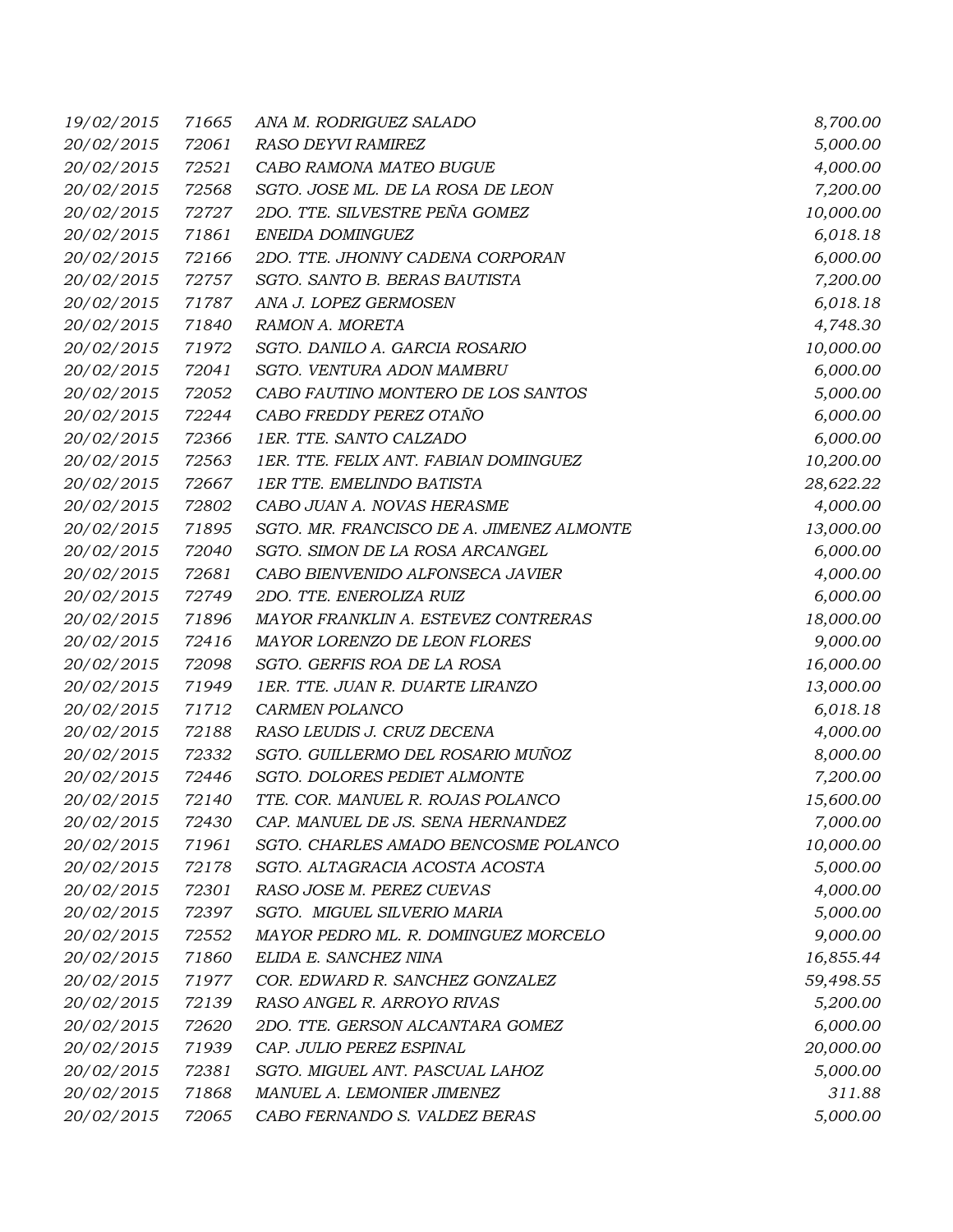| 20/02/2015 | 72354 | SGTO. ALEXANDER A. MATEO AGUASVIVA    | 5,000.00  |
|------------|-------|---------------------------------------|-----------|
| 20/02/2015 | 72630 | SGTO. MARIO M. VICIOSO MANZANILLO     | 5,000.00  |
| 20/02/2015 | 72647 | SGTO. MR. JOEL A. GUERRERO MEDINA     | 5,500.00  |
| 20/02/2015 | 72678 | SGTO. JOAQUIN SALAS CEDEÑO            | 5,000.00  |
| 20/02/2015 | 72800 | SGTO. FELIPE S. FRANCISCO POLANCO     | 5,000.00  |
| 20/02/2015 | 71720 | MELBA FCA. HENRIQUEZ GUZMAN           | 6,018.18  |
| 20/02/2015 | 71813 | NURYS MUÑOZ PEREZ                     | 34,240.40 |
| 20/02/2015 | 71821 | EUDIS M. ENCARNACION FELIZ            | 6,018.18  |
| 20/02/2015 | 72468 | 1ER. TTE. ANGEL M. PERALTA PEÑA       | 6,500.00  |
| 20/02/2015 | 72645 | SGTO. ANGEL REYES BAEZ                | 5,000.00  |
| 20/02/2015 | 72766 | CABO FELIX MUESES NUÑEZ               | 6,000.00  |
| 20/02/2015 | 72254 | SGTO. JULIO C. CRUZ MORILLO           | 6,000.00  |
| 20/02/2015 | 72311 | RASO OCTAVIANO MONTERO BAEZ           | 13,000.00 |
| 20/02/2015 | 72523 | RASO MIGUEL ALCANTARA RAMOS           | 4,000.00  |
| 20/02/2015 | 72648 | CABO HENRY ML. ESCORBORES AVILA       | 5,200.00  |
| 20/02/2015 | 72745 | 2DO. TTE. BOLIVAR DUARTE ROSARIO      | 6,000.00  |
| 20/02/2015 | 71815 | DAVID A. FELIZ FELIZ                  | 6,018.18  |
| 20/02/2015 | 72149 | 1ER. TTE. DENNY ALT. NOVAS MEDRANO    | 6,500.00  |
| 20/02/2015 | 72187 | CABO YESENIA Y. RAMIREZ RODRIGUEZ     | 4,000.00  |
| 20/02/2015 | 72402 | SGTO. FELIX ANT. JAQUEZ               | 7,200.00  |
| 20/02/2015 | 72519 | RASO MABEL PEREZ TEJEDA               | 4,000.00  |
| 20/02/2015 | 72668 | 1ER. TTE. JUAN JIMENEZ CEDANO         | 6,500.00  |
| 20/02/2015 | 72724 | 2DO. TTE. JULIO E. VASQUEZ GIRON      | 9,200.00  |
| 20/02/2015 | 72736 | SGTO. CIRILO DE JESUS PASCUAL         | 7,200.00  |
| 20/02/2015 | 72240 | CABO ELISON PEREZ RAMIREZ             | 4,000.00  |
| 20/02/2015 | 72506 | CABO JEOVANNY A. SANCHEZ ADAMES       | 4,000.00  |
| 20/02/2015 | 72686 | 2DO. TTE. PEDRO LAUREANO GUZMAN       | 20,000.00 |
| 20/02/2015 | 72767 | SGTO. MR. ALLEN V. MARQUEZ GARCIA     | 9,000.00  |
| 20/02/2015 | 71930 | 2DO. TTE. DOMINGO NUÑEZ               | 12,000.00 |
| 20/02/2015 | 71793 | EURIPIDES A. GARCIA GARCIA            | 36,436.81 |
| 20/02/2015 | 72070 | CABO AIDY M. GIL                      | 5,000.00  |
| 20/02/2015 | 72143 | CAPITAN MARINO ANT. ROMERO DE DIOS    | 7,000.00  |
| 20/02/2015 | 72158 | 2DO. TTE. NEURY MERCEDES TAVAREZ      | 6,000.00  |
| 20/02/2015 | 71697 | ARIEL A. VOLQUEZ MATOS                | 9,110.21  |
| 20/02/2015 | 71969 | SGTO. JOSE ALB. ANTUNA CALDERON       | 10,000.00 |
| 20/02/2015 | 72238 | SGTO. LUIS M. DE LA ROSA DE LA ROSA   | 5,000.00  |
| 20/02/2015 | 72511 | 2DO. TTE. SONIA M. DE LA ROSA DE LEON | 6,000.00  |
| 20/02/2015 | 72534 | RASO ANGELO VALLEJO ALCANTARA         | 4,000.00  |
| 20/02/2015 | 72595 | RASO JULIAN SUAZO CASADO              | 4,000.00  |
| 20/02/2015 | 72781 | RASO WINSTON A. ACOSTA URBINO         | 4,000.00  |
| 20/02/2015 | 71800 | ROSA PAREDES GARCIA                   | 6,018.18  |
| 20/02/2015 | 72321 | CABO MANUEL DE JS. MEJIA MERCEDES     | 4,000.00  |
| 20/02/2015 | 72698 | MAYOR ERASMO ALCANTARA VARGAS         | 9,000.00  |
| 20/02/2015 | 72700 | CAP. EMETERIO A. SANTANA HERNANDEZ    | 7,000.00  |
| 20/02/2015 | 72069 | RASO PEDRO L. CAMPAÑA VALDEZ          | 5,000.00  |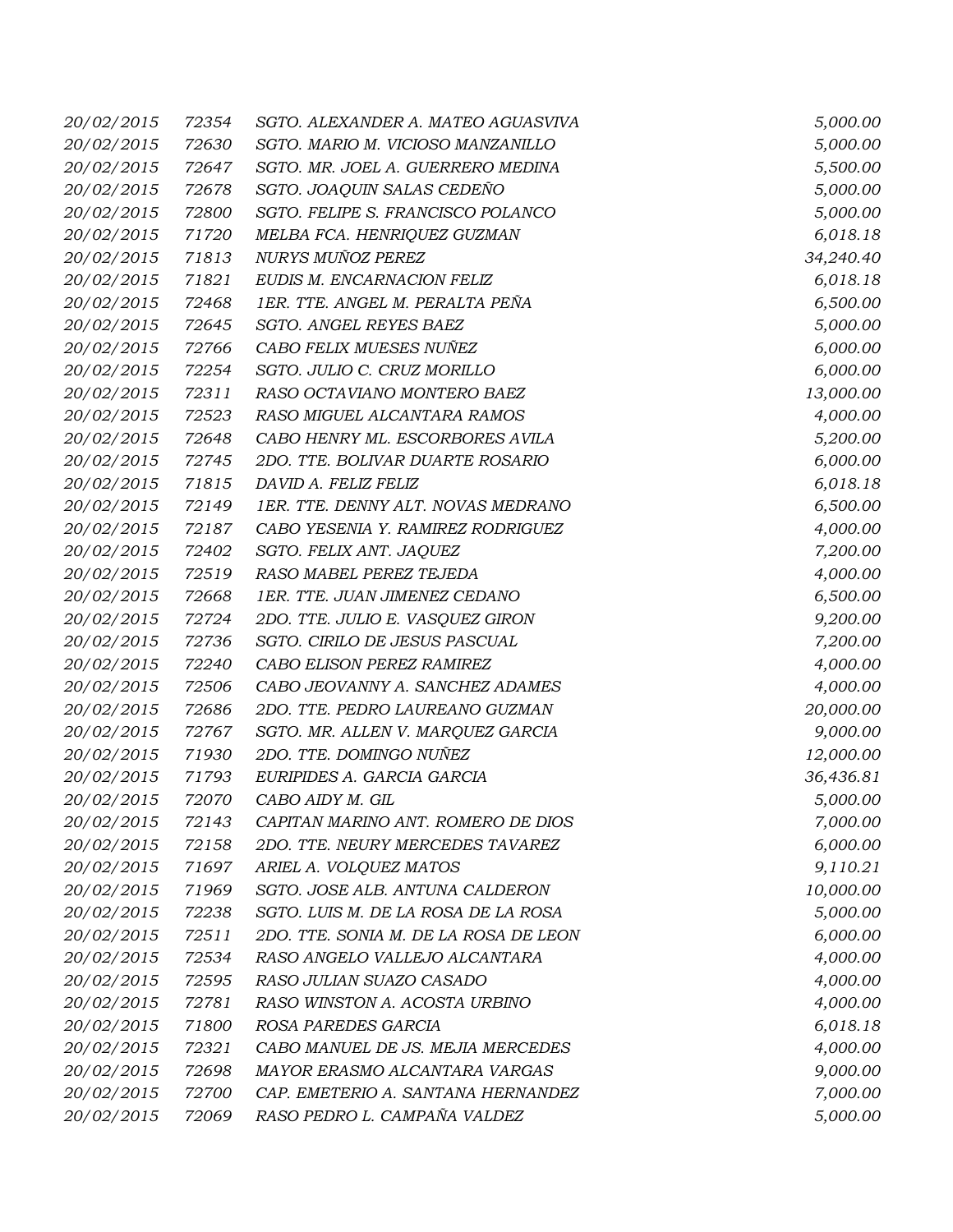| 20/02/2015 | 72518 | RASO ALTAGRACIA MATEO SOLIS               | 4,000.00  |
|------------|-------|-------------------------------------------|-----------|
| 20/02/2015 | 72739 | SGTO. MR. ANA I. FERMIN PEÑA              | 5,500.00  |
| 20/02/2015 | 72207 | CABO JUAN PEÑA RAMIREZ                    | 4,000.00  |
| 20/02/2015 | 72753 | MARINERO BERNARDO ANT. PEREZ LOPEZ        | 4,000.00  |
| 20/02/2015 | 71757 | RAMONA FLORES DE MATOS                    | 5,318.18  |
| 20/02/2015 | 71763 | SILVESTRE COCO                            | 4,253.89  |
| 20/02/2015 | 71883 | <b>INES JOSE G.</b>                       | 922.18    |
| 20/02/2015 | 72215 | SGTO. MR. ROLANDO DE LA CRUZ DE LA CRUZ   | 5,500.00  |
| 20/02/2015 | 72116 | 1ER. TTE. OFELIO SUAREZ HERNANDEZ         | 13,000.00 |
| 20/02/2015 | 72298 | SGTO. MILAGROS ALT. MEDINA ROSARIO        | 5,000.00  |
| 20/02/2015 | 72341 | SGTO. MR. ENEROLINDA AQUINO DE LOS SANTOS | 5,500.00  |
| 20/02/2015 | 72451 | SGTO. MR. JACOBO ANT. HURTADO MARIA       | 5,500.00  |
| 20/02/2015 | 72602 | 2DO. TTE. JUAN DEL A. FELIZ FELIZ         | 10,000.00 |
| 20/02/2015 | 71954 | 2DO. TTE. NELCIDO RODRIGUEZ ACOSTA        | 12,000.00 |
| 20/02/2015 | 71803 | JUANA TRAVIESO VASQUEZ                    | 6,018.18  |
| 20/02/2015 | 72403 | RASO MIGUEL FELIZ CABRERA                 | 4,000.00  |
| 20/02/2015 | 71894 | CABO FRANCISCO DE LA CRUZ DE LA CRUZ      | 8,000.00  |
| 20/02/2015 | 71900 | 1ER. TTE. LORENZO GARCIA MARTINEZ         | 13,000.00 |
| 20/02/2015 | 71817 | NERIS MEDINA DIAZ                         | 4,498.54  |
| 20/02/2015 | 72088 | SGTO. FELIX R. CABRERA MENDEZ             | 10,000.00 |
| 20/02/2015 | 72106 | SGTO. AVELITO MORILLO SANCHEZ             | 10,400.00 |
| 20/02/2015 | 72272 | 2DO. TTE. JOSE O. MENDOZA DE LA CRUZ      | 6,000.00  |
| 20/02/2015 | 72499 | SGTO. LEIDY OGANDO MONTERO                | 8,000.00  |
| 20/02/2015 | 71911 | RASO WILLIAM VALDEZ CABRERA               | 8,000.00  |
| 20/02/2015 | 71702 | LILIAN M. DIAZ GIL                        | 7,682.27  |
| 20/02/2015 | 71847 | JUANA LUCIA A. SANCHEZ G.                 | 6,018.18  |
| 20/02/2015 | 72092 | 2DO. TTE. MILCIADES I. CASTILLO REYES     | 15,351.54 |
| 20/02/2015 | 72291 | MAYOR ABEL ANT. RESTITUYO AMPARO          | 9,000.00  |
| 20/02/2015 | 72367 | 1ER. TTE. JOSE N. BETANCES DIAZ           | 6,000.00  |
| 20/02/2015 | 72509 | SGTO. MR. FERNANDO MATEO                  | 5,500.00  |
| 20/02/2015 | 71762 | <b>INES MDES. REYES CABRERA</b>           | 3,823.53  |
| 20/02/2015 | 72279 | SGTO. MR. WENDY D. TEJEDA TORRES          | 5,500.00  |
| 20/02/2015 | 72574 | CABO SALVADOR A. HEREDIA MATEO            | 6,000.00  |
| 20/02/2015 | 71934 | SGTO. BACILIO SILVERIO POLE               | 10,000.00 |
| 20/02/2015 | 71753 | MARIA A. PAULINO MARTE                    | 6,018.18  |
| 20/02/2015 | 71776 | RAMON ANT. CARABALLO ABREU                | 6,018.18  |
| 20/02/2015 | 71844 | ANERTA ALT. RODRIGUEZ                     | 32,683.32 |
| 20/02/2015 | 72640 | CABO FRANCISCO ANT. BASTARDO CORDERO      | 4,000.00  |
| 20/02/2015 | 72232 | MAYOR MANUEL DE JESUS DECENA              | 10,060.00 |
| 20/02/2015 | 72527 | SGTO. MR. MANUEL S. MONTILLA MADE         | 5,500.00  |
| 20/02/2015 | 72784 | SGTO. MR. CONFESOR BERROA DE LOS SANTOS   | 5,500.00  |
| 20/02/2015 | 71940 | TTE. COR. SECUNDINO MERCEDES PEGUERO      | 20,000.00 |
| 20/02/2015 | 71981 | MAYOR PEDRO L. ALVAREZ AGRAMONTE          | 20,000.00 |
| 20/02/2015 | 72593 | 2DO. TTE. RAMON E. MENDEZ RUIZ            | 6,000.00  |
|            |       |                                           |           |
| 20/02/2015 | 72606 | RASO MODESTO MONTERO POLANCO              | 6,000.00  |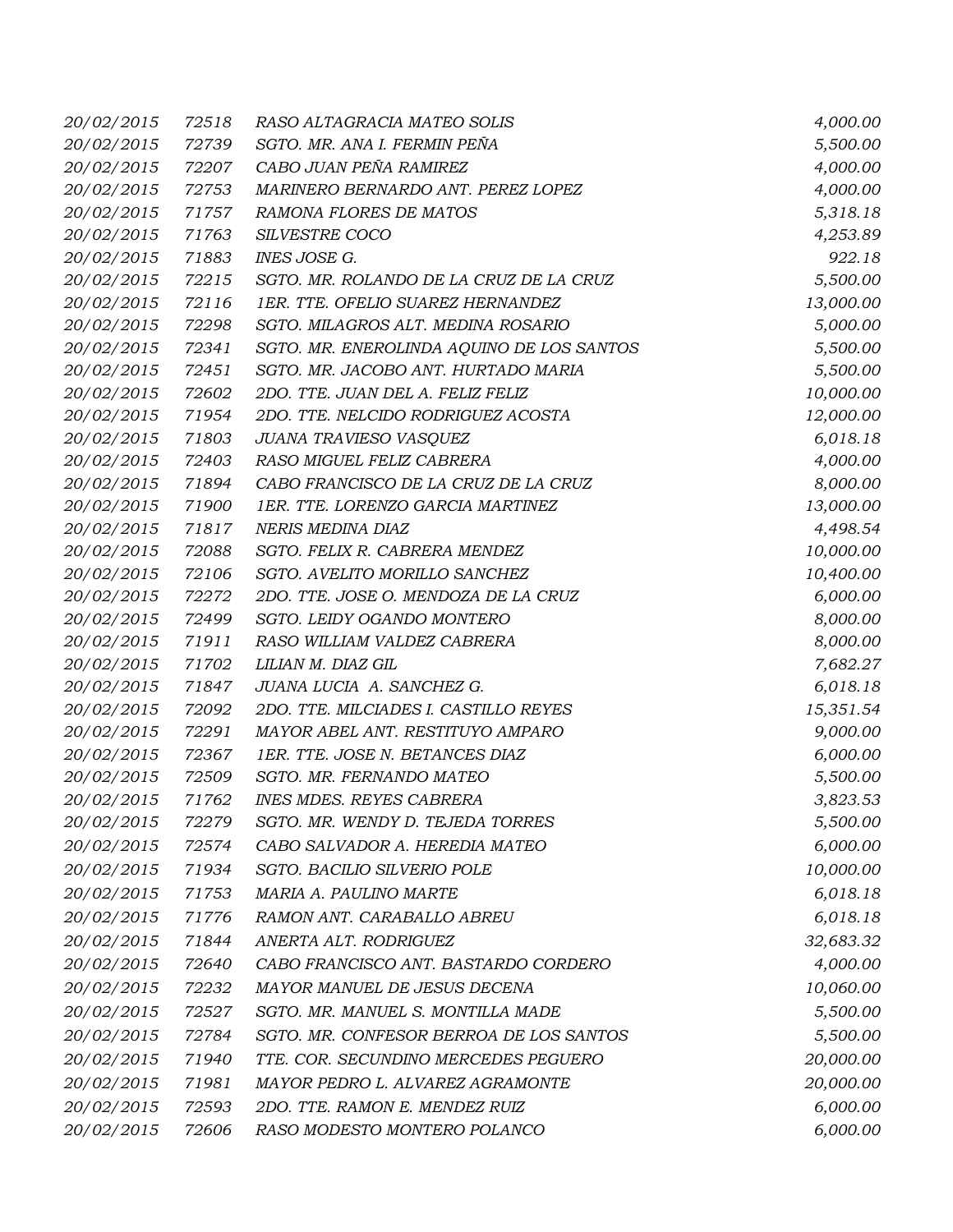| 20/02/2015        | 72610 | RASO JUNIOR ALB. CASTILLO ESCANIO     | 5,200.00  |
|-------------------|-------|---------------------------------------|-----------|
| 20/02/2015        | 71795 | MARIA A. HONRADO BADIA                | 6,018.18  |
| 20/02/2015        | 72306 | RASO MARCO A. JIMENEZ SANCHEZ         | 4,000.00  |
| 20/02/2015        | 72369 | SGTO. MR. RAYMUNDO FAÑAS REYES        | 5,500.00  |
| 20/02/2015        | 71842 | VENECIA RUIZ MATEO                    | 4,023.54  |
| 20/02/2015        | 72226 | CABO RAQUEL MEJIA HERNANDEZ           | 5,200.00  |
| 20/02/2015        | 72404 | SGTO. CARLOS O. BRITO PEÑA            | 7,200.00  |
| 20/02/2015        | 72449 | MAYOR JUAN E. ACOSTA REYNOSO          | 9,000.00  |
| 20/02/2015        | 72599 | 2DO. TTE. EMILIO ROBLES PLASENCIO     | 6,000.00  |
| 20/02/2015        | 72750 | SGTO. MAGALY ALT. TEJADA BRITO        | 5,000.00  |
| 20/02/2015        | 72758 | TTE. COR. OCTAVIO ROMERO ENCARNACION  | 10,000.00 |
| 20/02/2015        | 71758 | GLOBIS P. GUZMAN SANCHEZ              | 8,043.54  |
| 20/02/2015        | 71802 | PEDRO HERNANDEZ CRUCEY                | 6,018.18  |
| 20/02/2015        | 72031 | 2DO. TTE. DIONICIO DE LA ROSA CASILLA | 7,000.00  |
| 20/02/2015        | 72095 | 1ER. TTE. VICTOR ML. PEREZ JIMENEZ    | 17,000.00 |
| 20/02/2015        | 72125 | CABO JANEIRO MATOS CUEVAS             | 8,000.00  |
| 20/02/2015        | 72155 | 2DO. TTE. ANA Y. BURGOS DURAN         | 6,000.00  |
| 20/02/2015        | 72654 | RASO WILLIAM E. JIMENEZ SOSA          | 4,000.00  |
| 20/02/2015        | 72467 | CAP. ROBERT D. FELIZ URBAEZ           | 7,000.00  |
| 20/02/2015        | 72592 | CABO WANDER AGRAMONTE CESPEDES        | 5,200.00  |
| 20/02/2015        | 72733 | CAP. SANTO T. PEREYRA SORIANO         | 8,828.04  |
| 20/02/2015        | 72763 | SGTO. RAMON C. PAULINO OTAÑE          | 8,000.00  |
| 20/02/2015        | 72001 | MAYOR LIONORA CUEVAS DE LA CRUZ       | 10,000.00 |
| 20/02/2015        | 71696 | FLABIS M. SANCHEZ CARRASCO            | 53,554.76 |
| 20/02/2015        | 72073 | SGTO. MIGUEL A. SAVIÑON DELGADO       | 5,000.00  |
| 20/02/2015        | 72090 | CABO ANGEL A. ARRIAGA RODRIGUEZ       | 8,000.00  |
| 20/02/2015        | 72680 | SGTO. LISANDRO CHALAS TRINIDAD        | 4,000.00  |
| 20/02/2015        | 72740 | CABO BRUNO LORENZO JIMENEZ            | 4,000.00  |
| 20/02/2015        | 71841 | SIMONA FAMILIA ZABALA                 | 4,347.04  |
| <i>20/02/2015</i> | 71884 | EMILIO PEREZ CASTRO                   | 6,018.18  |
| 20/02/2015        | 72058 | CABO EDGAR PINEDA ROSSO               | 5,000.00  |
| 20/02/2015        | 72099 | CABO ANDRES A. MERCEDES MORILLO       | 16,000.00 |
| 20/02/2015        | 72129 | CABO SUJENLI Y. HEREDIA DE LOS SANTOS | 5,200.00  |
| 20/02/2015        | 72401 | SGTO. DOMINGO DE LOS S. ESTEVEZ       | 7,200.00  |
| 20/02/2015        | 72419 | CABO ISMAEL DE LA CRUZ TAPIA          | 4,000.00  |
| 20/02/2015        | 72453 | CABO JOSE R. HERNANDEZ PAULINO        | 4,000.00  |
| 20/02/2015        | 72481 | SGTO. FAUSTINO BASIL LUIS             | 6,900.00  |
| 20/02/2015        | 72716 | SGTO. MERCEDES M. LECLER GARCIA       | 5,000.00  |
| 20/02/2015        | 72165 | 2DO. TTE. MAXIMO FORTUNA DE LA CRUZ   | 6,000.00  |
| 20/02/2015        | 72319 | SGTO. MR. VICTOR DE OLEO FULCAR       | 10,500.00 |
| 20/02/2015        | 72613 | SGTO. GRECIA I. ASTACIO JIMENEZ       | 5,000.00  |
| 20/02/2015        | 72227 | RASO LEON R. HERRERA GIL              | 5,200.00  |
| 20/02/2015        | 72309 | SGTO. MR. RAMON MA. CABRERA RINCON    | 9,000.00  |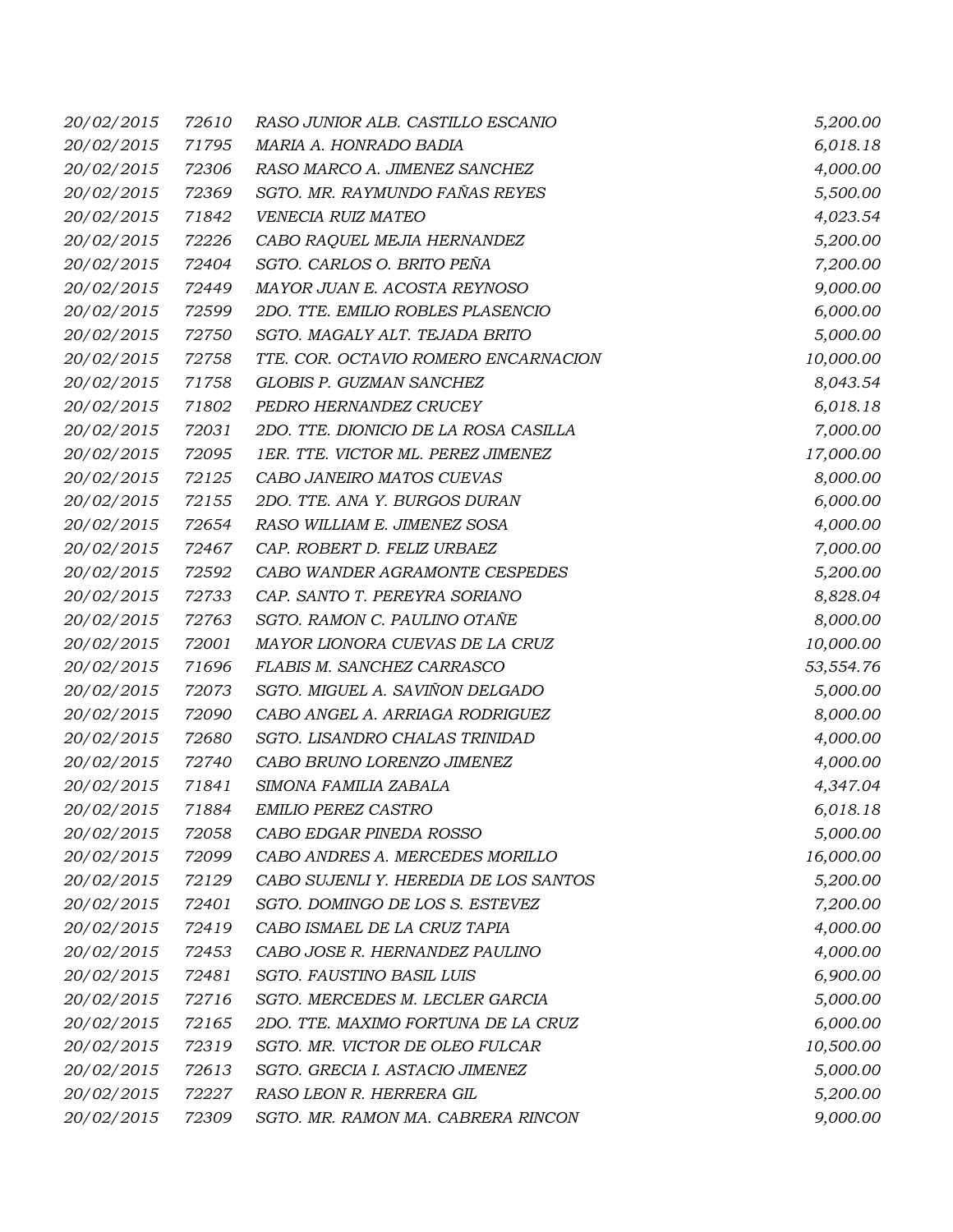| 20/02/2015        | 72484 | 2DO. TTE. FAUSTO D. ROCHA PEREZ        | 9,200.00   |
|-------------------|-------|----------------------------------------|------------|
| 20/02/2015        | 72528 | SGTO. MR. DELIS G. COLON VALDEZ        | 5,500.00   |
| 20/02/2015        | 72601 | CAP. JOE ANT. GARCIA HOFFMAN           | 7,000.00   |
| 20/02/2015        | 72044 | SGTO. HERINELDO VASQUEZ                | 6,000.00   |
| 20/02/2015        | 72045 | SGTO. PEDRO J. MARTINEZ ENCARNACION    | 6,000.00   |
| 20/02/2015        | 72356 | 2DO. TTE. JUAN ABAD                    | 6,000.00   |
| 20/02/2015        | 72692 | SGTO. MR. HARRY A. CASTILLO MADERA     | 8,200.00   |
| 20/02/2015        | 71846 | JUAN DE LA C. TEJEDA ACOSTA            | 10,031.75  |
| 20/02/2015        | 72229 | ASIMILADO VLADIMIR DE JESUS DILONE     | 5,200.00   |
| 20/02/2015        | 72456 | RASO LORENZO L. VERAS DE LA ROSA       | 4,000.00   |
| 20/02/2015        | 72666 | CAP. HECTOR DE LOS SANTOS A.           | 10,000.00  |
| 20/02/2015        | 72717 | SGTO. CIRUANEL RAMIREZ ALCANTARA       | 5,000.00   |
| 20/02/2015        | 72094 | 2DO. TTE. JUAN A. MERCEDES VASQUEZ     | 18,000.00  |
| 20/02/2015        | 72118 | SGTO. MR. VICTOR DE JS. BASILIO GARCIA | 11,000.00  |
| 20/02/2015        | 72346 | SGTO. MR. JOVANNY ABREU SURIEL         | 8,200.00   |
| 20/02/2015        | 72363 | CAP. JOSE L. MORROBEL                  | 7,000.00   |
| 20/02/2015        | 72695 | TTE. COR. JOSE E. PEREZ GELL           | 10,000.00  |
| 20/02/2015        | 72772 | 1ER. TTE. FRANCISCO REYES HILARIO      | 6,500.00   |
| 20/02/2015        | 71716 | CARMEN ALT. VASQUEZ                    | 6,018.18   |
| 20/02/2015        | 72804 | RASO YEFRICA MA. HIDALGO MARTINEZ      | 4,000.00   |
| 20/02/2015        | 71920 | CABO NELSON ARIAS ESPINAL              | 8,739.50   |
| 20/02/2015        | 71801 | <b>GUARIONEX BRITO TAVERAS</b>         | 6,018.18   |
| 20/02/2015        | 71885 | CELESTE BATISTA DEL R.                 | 6,018.18   |
| 20/02/2015        | 72063 | RASO BILL OTAÑEZ CAYETANO              | 5,000.00   |
| 20/02/2015        | 72191 | RASO KEYDI PEREZ                       | 4,000.00   |
| 20/02/2015        | 72217 | SGTO. MR. MARIA TERRERO PEREZ          | 5,500.00   |
| 20/02/2015        | 72577 | RASO KELVIN A. FRANCO TURBI            | 4,000.00   |
| 20/02/2015        | 71694 | ROBERT C. PLACENCIA ALVAREZ            | 280,989.02 |
| 20/02/2015        | 71995 | TTE. COR. JUAN P. DESCHAMPS            | 12,000.00  |
| <i>20/02/2015</i> | 72304 | RASO MARIA H. ESPINAL FABIAN           | 4,000.00   |
| 20/02/2015        | 72480 | RASO WILMER A. URBAEZ FELIZ            | 4,000.00   |
| 20/02/2015        | 72516 | CABO HECTOR CALDERON CAPELLAN          | 4,000.00   |
| 20/02/2015        | 71812 | JOSE P. FLORES M.                      | 11,152.15  |
| 20/02/2015        | 72009 | CAP. WILTON J. BOBADILLA VILLAMAN      | 8,000.00   |
| 20/02/2015        | 72256 | CABO MOISES CONTRERAS PAULINO          | 6,000.00   |
| 20/02/2015        | 72320 | SGTO. LUIS ML. GONZALEZ CARPIO         | 8,000.00   |
| 20/02/2015        | 72325 | 1ER. TTE. REMEDIO PEREZ FELIZ          | 11,000.00  |
| 20/02/2015        | 71791 | MARIA A. CASTRO AGRAMONTE              | 6,018.18   |
| 20/02/2015        | 72233 | 1ER. TTE. ALCADIO HERRERA DE LA CRUZ   | 11,000.00  |
| 20/02/2015        | 72314 | SGTO. MR. CRISTIAN DEMORIZI BALBUENA   | 9,000.00   |
| 20/02/2015        | 72030 | 2DO. TTE. ELADIO SANCHEZ PANIAGUA      | 7,000.00   |
| 20/02/2015        | 72120 | SGTO. DIONY GARCIA SUERO               | 10,000.00  |
| 20/02/2015        | 72172 | SGTO. MR. EZEQUIEL LARA                | 5,500.00   |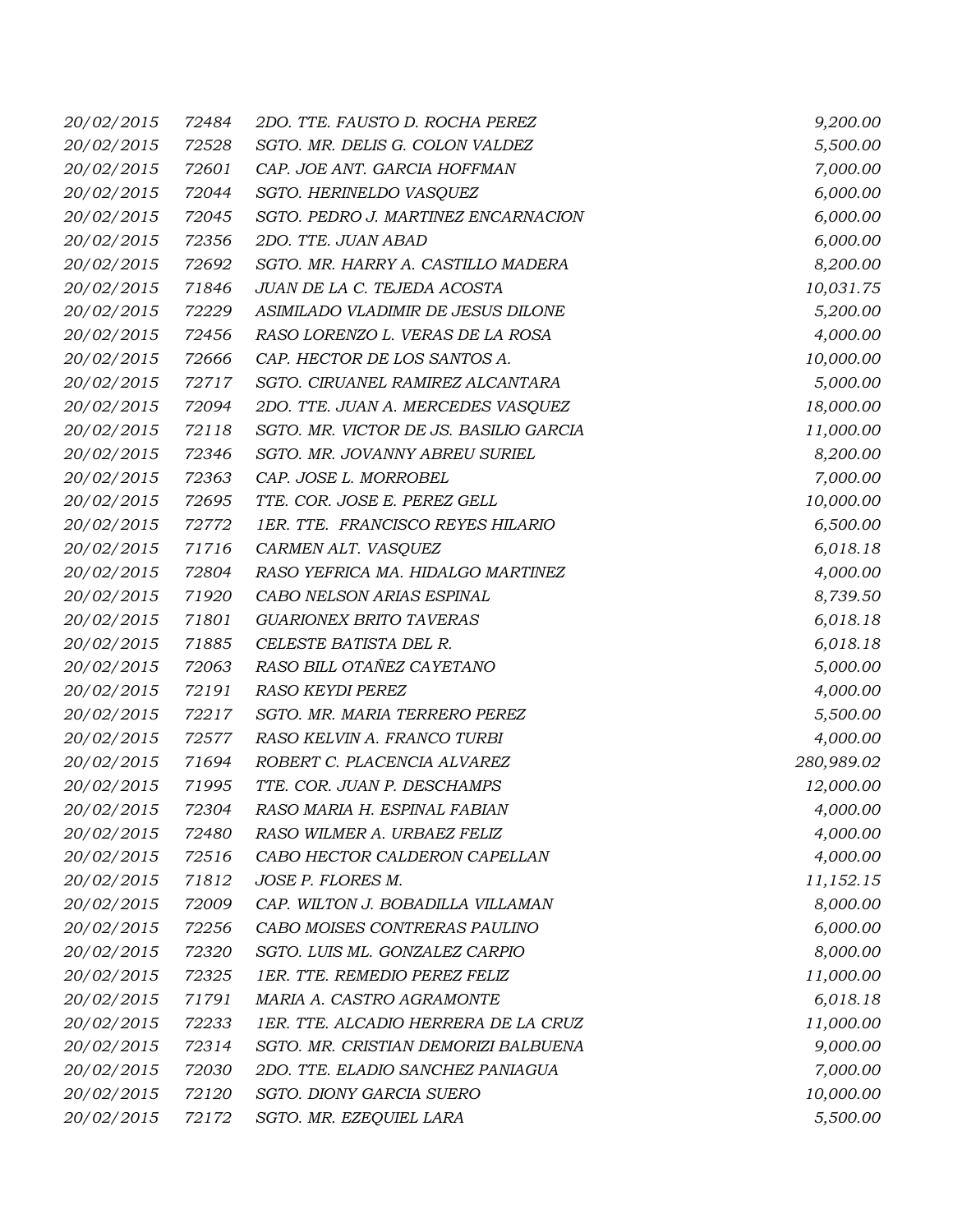| 20/02/2015        | 72330 | 2DO. TTE. RAMON A. DIAZ MARIA            | 10,000.00 |
|-------------------|-------|------------------------------------------|-----------|
| 20/02/2015        | 72433 | SGTO. MR. SANTIAGO BATISTA DIAZ          | 5,500.00  |
| 20/02/2015        | 72512 | SGTO. MR. AQUILES ROSARIO JIMENEZ        | 5,500.00  |
| 20/02/2015        | 72631 | SGTO. PEDRO OZORIA EMILIANO              | 5,000.00  |
| 20/02/2015        | 72081 | 2DO. TTE. JOSE G. MARIÑEZ TURBI          | 12,000.00 |
| 20/02/2015        | 72249 | CAP. FELIX BRITO HERNANDEZ               | 7,000.00  |
| 20/02/2015        | 72250 | 2DO. TTE. JULIO PEREZ CARRASCO           | 6,000.00  |
| 20/02/2015        | 72295 | 2DO. TTE. DIEGO ML. PEÑA FIGUEROA        | 6,000.00  |
| 20/02/2015        | 72562 | RASO LUIS F. VALLEJO MARTINEZ            | 5,200.00  |
| 20/02/2015        | 72694 | CABO JORGE M. MARTE OLIVERO              | 5,200.00  |
| 20/02/2015        | 71785 | ESPERANZA ANT. COLLADO BATISTA           | 6,018.18  |
| 20/02/2015        | 71871 | DANIEL TELLERIAS VASQUEZ                 | 6,018.18  |
| 20/02/2015        | 71701 | CARLOS FLORES DE JESUS                   | 19,903.10 |
| 20/02/2015        | 71807 | AMELIA VALDEZ M.                         | 6,018.18  |
| 20/02/2015        | 72104 | SGTO. RAMON ANT. ROSARIO PEÑA            | 12,000.00 |
| 20/02/2015        | 72275 | SGTO. PEDRO ENCARNACION SANCHEZ          | 5,000.00  |
| 20/02/2015        | 71905 | 2DO. TTE. LAISY VASQUEZ SEGURA           | 12,000.00 |
| 20/02/2015        | 72235 | CAP. JUAN CONTRERAS                      | 6,500.00  |
| 20/02/2015        | 72447 | SGTO. MR. SANTO E. TEJEDA                | 9,000.00  |
| 20/02/2015        | 72542 | CABO ALEXANDER Y. TAPIA CRUZ             | 4,000.00  |
| 20/02/2015        | 72588 | MAYOR JUAN B. DIPRE ISABEL               | 5,000.00  |
| 20/02/2015        | 72723 | 1ER. TTE. DOMINGO M. REYES RODRIGUEZ     | 10,200.00 |
| 20/02/2015        | 72305 | RASO VAN T. TEJADA TEJADA                | 4,000.00  |
| 20/02/2015        | 72578 | SGTO. WIQUIN LAVALE GONZALEZ             | 6,900.00  |
| 20/02/2015        | 72710 | 2DO. TTE. FLERIDA A. GARCIA NICOLAS      | 6,000.00  |
| 20/02/2015        | 72219 | RASO LUIS ML. DIAZ BEATO                 | 4,000.00  |
| 20/02/2015        | 72414 | RASO RUDDY R. RUIZ GARCIA                | 6,000.00  |
| 20/02/2015        | 72263 | SGTO. GUARINA DEL P. PEREZ RODRIGUEZ     | 5,000.00  |
| 20/02/2015        | 72372 | SGTO. MR. MANUEL ANT. GIL DE LEON        | 5,500.00  |
| <i>20/02/2015</i> | 72379 | SGTO. ROBERT E. TEJADA SUAREZ            | 5,000.00  |
| 20/02/2015        | 72643 | SGTO. TITO ROJAS MOTA                    | 5,000.00  |
| 20/02/2015        | 72653 | CABO CLAUDIO CORNIELLE                   | 4,000.00  |
| 20/02/2015        | 71927 | 2DO. TTE. FRANCISCO J. BATISTA GUTIERREZ | 12,000.00 |
| 20/02/2015        | 72000 | MAYOR ROBERTO AVILA CONCEPCION           | 10,000.00 |
| 20/02/2015        | 71908 | SGTO. MR. RAULY LIZARDO LORENZO          | 11,000.00 |
| 20/02/2015        | 72109 | MAYOR DANIEL G. REYES REINOSO            | 18,000.00 |
| 20/02/2015        | 72110 | CABO HILARIO SEVERINO PASCUAL            | 9,000.00  |
| 20/02/2015        | 72383 | CABO JOSE ANT. ROSARIO MARTINEZ          | 4,000.00  |
| 20/02/2015        | 72443 | SGTO. EDUARDO DE JS. CRUZ VENTURA        | 7,200.00  |
| 20/02/2015        | 72452 | SGTO. WILFREDY M. MENA ACOSTA            | 5,000.00  |
| 20/02/2015        | 72526 | 2DO. TTE. SILVIO E. ZABALA OGANDO        | 6,000.00  |
| 20/02/2015        | 72529 | CABO EDDY A. MONTILLA MONTERO            | 4,000.00  |
| 20/02/2015        | 72154 | 2DO. TTE. ALFREDO ACOSTA DE OLEO         | 6,000.00  |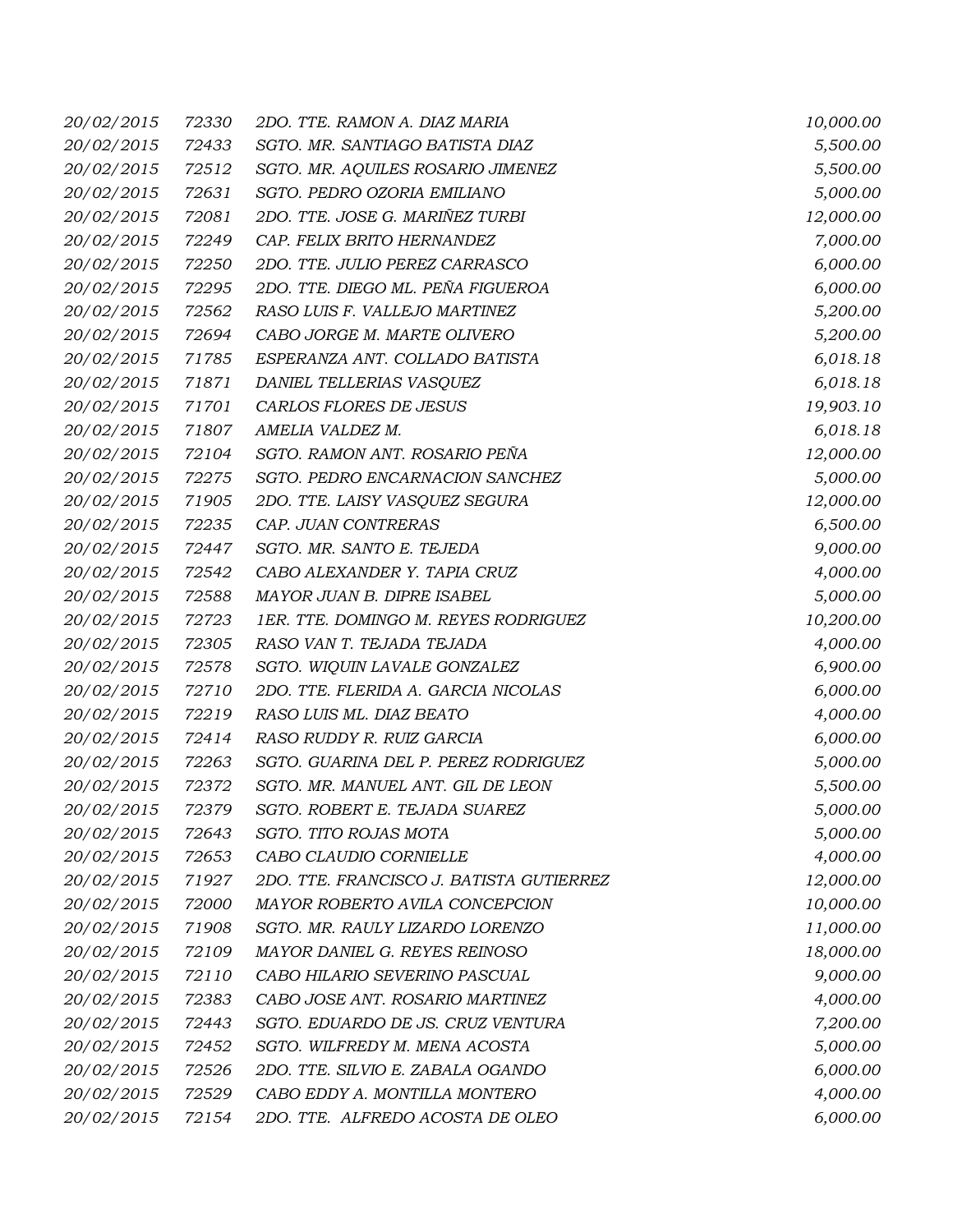| 20/02/2015        | 72193 | CABO WENDY G. REYES CEPEDA                    | 4,000.00  |
|-------------------|-------|-----------------------------------------------|-----------|
| 20/02/2015        | 72559 | SGTO. MR. VICTOR M. CASTILLO HERNANDEZ        | 9,000.00  |
| 20/02/2015        | 72241 | MRO. JOSE ANT. MERCEDES BELLO                 | 4,000.00  |
| 20/02/2015        | 72277 | RASO BIENVENIDO CABRERA NOVAS                 | 4,000.00  |
| 20/02/2015        | 72183 | SGTO. ROLANDO E. ENCARNACION ENCARNACION      | 5,000.00  |
| 20/02/2015        | 72600 | CABO FRANKLIN ANT. RODRIGUEZ CASTILLO         | 4,900.00  |
| 20/02/2015        | 71751 | MIGUEL A. POLANCO                             | 32,440.83 |
| 20/02/2015        | 71878 | EDELMIRA RAMIREZ DE ESPINAL                   | 6,018.18  |
| 20/02/2015        | 72486 | SGTO. MR. ANGEL R. GONZALEZ CUEVAS            | 5,500.00  |
| 20/02/2015        | 72561 | RASO FELIX E. VALENZUELA SIERRA               | 4,000.00  |
| 20/02/2015        | 72746 | SGTO. MR. CARMEN VALENZA                      | 5,500.00  |
| 20/02/2015        | 71867 | <b>JULIANA PINEDA</b>                         | 6,018.18  |
| 20/02/2015        | 72676 | SGTO. CARLOS ALB. PEGUERO MOTA                | 7,200.00  |
| 20/02/2015        | 71889 | SGTO. NELSON G. SUAREZ MOREL                  | 16,000.00 |
| 20/02/2015        | 71744 | DORA H. STERLING VAZQUEZ                      | 6,018.18  |
| 20/02/2015        | 71848 | ANTHIA M. REYES JIMENEZ                       | 5,618.18  |
| 20/02/2015        | 72037 | SGTO. MR. PORFIRIO DE LOS SANTOS ROSARIO      | 6,500.00  |
| 20/02/2015        | 72138 | STGO. FRISSO WILSON JOSEPH                    | 7,200.00  |
| 20/02/2015        | 72361 | CAP. JOSE L. MENDEZ CRUZ                      | 7,000.00  |
| 20/02/2015        | 72500 | RASO MIGUELINA PEREZ BELTRE                   | 4,000.00  |
| 20/02/2015        | 72018 | 1ER. TTE. HENDRIK ANT. DE LOS SANTOS CESPEDES | 7,500.00  |
| 20/02/2015        | 72135 | SGTO. MR. ORLANDO DUVAL MELENDEZ              | 8,200.00  |
| 20/02/2015        | 72751 | SGTO. JOSE GUZMAN RODRIGUEZ                   | 5,000.00  |
| 20/02/2015        | 71724 | <b>BIENVENIDA BELLIARD</b>                    | 36,119.77 |
| 20/02/2015        | 71810 | FRANCISCA A. TEJADA                           | 6,018.18  |
| 20/02/2015        | 72420 | CABO YASMIN MA. GONZALEZ CABRERA              | 4,000.00  |
| 20/02/2015        | 72629 | SGTO. MR. FAUSTINO RAMIREZ FERNANDEZ          | 5,500.00  |
| 20/02/2015        | 72659 | CABO EDGAL EFRAIN SANTANA DIAZ                | 4,000.00  |
| 20/02/2015        | 72765 | CABO JOSELIN RODRIGUEZ MORILLO                | 4,000.00  |
| <i>20/02/2015</i> | 72805 | RASO ELIZABETH METIVIER MARTINEZ              | 4,000.00  |
| 20/02/2015        | 71703 | LOURDES M. LORA MEJIA                         | 24,152.04 |
| 20/02/2015        | 71797 | JUAN ANT. SANCHEZ VILLA                       | 5,473.17  |
| 20/02/2015        | 72115 | CABO ENRIQUE RESTITUYO                        | 7,945.00  |
| 20/02/2015        | 72157 | 2DO. TTE. TORIBIO J. FELIZ DIAZ               | 6,000.00  |
| 20/02/2015        | 72464 | RASO ROBERT O. VASQUEZ FELIZ                  | 4,000.00  |
| 20/02/2015        | 72429 | CABO ALBIN ML. HICIANO GONZALEZ               | 4,000.00  |
| 20/02/2015        | 72554 | 2DO. TTE. MARINO SANCHEZ VASQUEZ              | 6,000.00  |
| 20/02/2015        | 71731 | YOLANDA E. DE WINDT DE GAUTREAU               | 12,993.40 |
| 20/02/2015        | 72798 | SGTO. MR. JOSE M. BELLIARD DISLA              | 5,500.00  |
| 20/02/2015        | 71925 | 2DO. TTE. EUGENIA RAMIREZ DE JESUS            | 12,000.00 |
| 20/02/2015        | 72264 | CABO MERQUIADES LORENZO GONZALEZ              | 4,000.00  |
| 20/02/2015        | 72348 | RASO CARLOS ML. ROSARIO NUÑEZ                 | 6,000.00  |
| 20/02/2015        | 72558 | RASO MILCIADES MESA ENCARNACION               | 4,000.00  |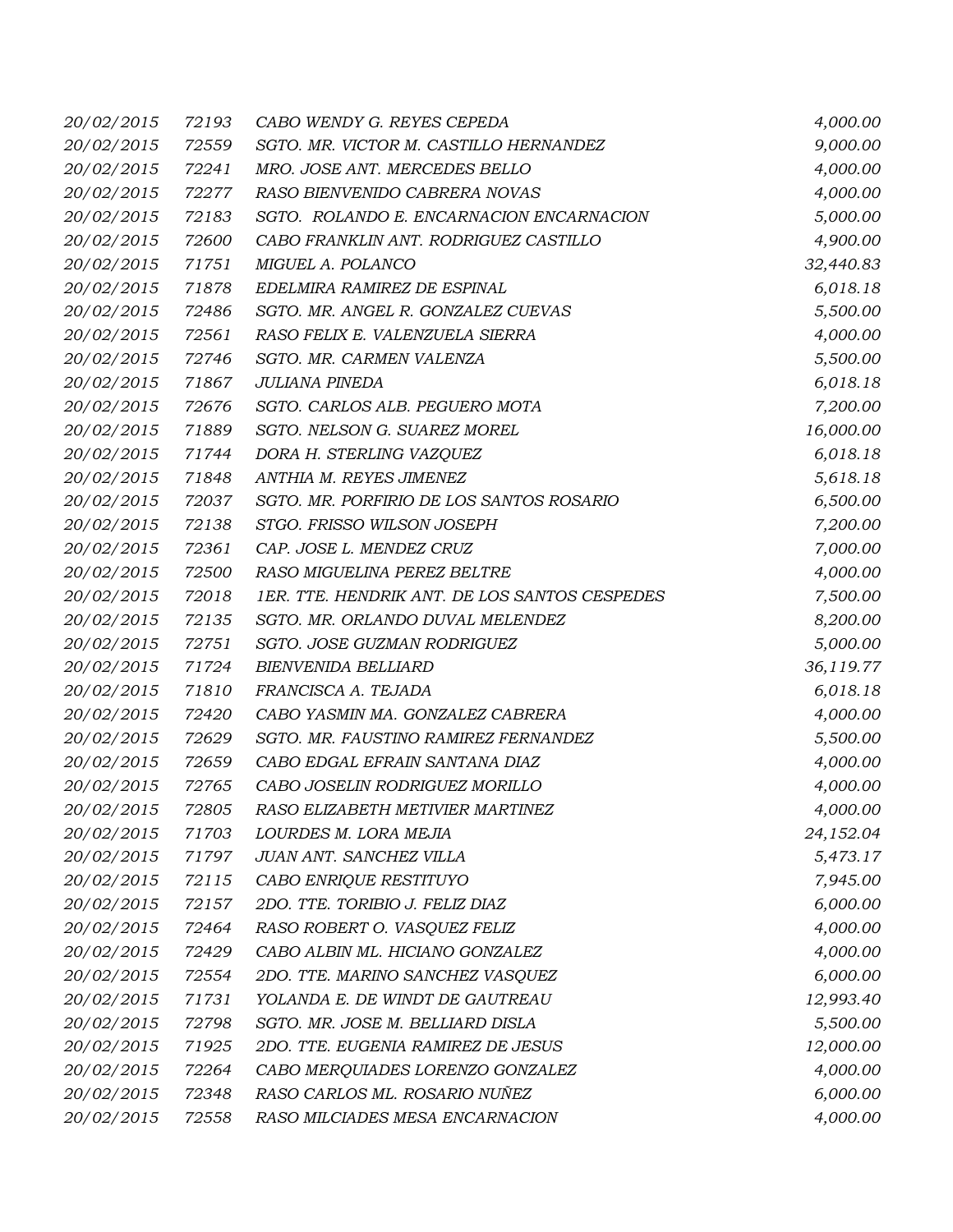| 20/02/2015        | 71849 | MANUEL E. SOSA CRUZ                     | 5,518.18  |
|-------------------|-------|-----------------------------------------|-----------|
| 20/02/2015        | 71865 | CARMELA MATOS TEJEDA                    | 6,018.18  |
| 20/02/2015        | 72431 | SGTO. MR. PABLO ML. MORONTA REYES       | 5,000.00  |
| 20/02/2015        | 72471 | 2DO. TTE. LEODAN URBAEZ FELIZ           | 6,000.00  |
| 20/02/2015        | 72487 | SGTO. GILTON MATEO MEDINA               | 7,200.00  |
| 20/02/2015        | 72545 | 2DO. TTE. FRANK FELIZ ALCANTARA         | 10,000.00 |
| 20/02/2015        | 72779 | SGTO. JOSE A. PAYANO ALBINO             | 5,000.00  |
| 20/02/2015        | 72007 | CAP. ANATACIO S. MARIÑEZ BRUJAN         | 21,000.00 |
| 20/02/2015        | 72020 | CAP. ELVI DE LA ROSA DE LEON            | 7,500.00  |
| 20/02/2015        | 72128 | SGTO. MR. JICLIES A. RONDON PERALTA     | 8,200.00  |
| 20/02/2015        | 72260 | SGTO. MR. JOSE J. ENCARNACION MONTERO   | 8,200.00  |
| 20/02/2015        | 72375 | SGTO. MR. GILBERTO ACOSTA GONZALEZ      | 5,500.00  |
| 20/02/2015        | 72388 | RASO JALBRIN R. SANTANA GOMEZ           | 4,000.00  |
| 20/02/2015        | 71941 | CAP. PABLO R. PEREZ VOLQUEZ             | 23,110.00 |
| 20/02/2015        | 72068 | CABO JOSE R. UREÑA TAVERAS              | 5,000.00  |
| 20/02/2015        | 71937 | RASO MARIO O. PEREZ PEREZ               | 8,000.00  |
| 20/02/2015        | 71880 | JUAN GUERRERO MONTILLA                  | 6,018.18  |
| 20/02/2015        | 72405 | RASO FRANCISCO DURAN RAMIREZ            | 4,000.00  |
| 20/02/2015        | 72597 | CABO JUAN DEL C. ORTIZ TEJEDA           | 4,900.00  |
| 20/02/2015        | 72675 | SGTO. MR. ANDRES GUERRERO               | 5,500.00  |
| 20/02/2015        | 72677 | SGTO. MR. ALEJANDRO BASTARDO SANTANA    | 8,200.00  |
| 20/02/2015        | 72078 | RASO NATANEL BELEN HERNANDEZ            | 8,739.50  |
| 20/02/2015        | 72398 | SGTO. BERIS S. PEREZ MARTICHE           | 5,200.00  |
| 20/02/2015        | 71809 | CAROLINA A. VICTORIA                    | 6,018.18  |
| 20/02/2015        | 71990 | 2DO. TTE. SANTOS SANTANA LEBRON         | 15,000.00 |
| 20/02/2015        | 72113 | CAP. VIRGILIO DE J. SARMIENTO           | 14,000.00 |
| 20/02/2015        | 72228 | RASO JOSE ALB. POLANCO VILLA            | 4,000.00  |
| 20/02/2015        | 72400 | CABO ALFREDO ABREU                      | 5,200.00  |
| 20/02/2015        | 72569 | 1ER. TTE. EUGENIO PEGUERO DEL ROSARIO   | 6,500.00  |
| <i>20/02/2015</i> | 72725 | 2DO. TTE. NAZARIO MOLINA RODRIGUEZ      | 6,000.00  |
| 20/02/2015        | 72012 | 2DO. TTE. JUAN MARTINEZ SALAS           | 7,945.21  |
| 20/02/2015        | 72596 | CABO LEONIDES SUAZO CASADO              | 5,200.00  |
| 20/02/2015        | 71705 | SENOVIA ARIAS                           | 6,018.18  |
| 20/02/2015        | 72049 | SGTO. ROBERTO PEREZ VASQUEZ             | 6,000.00  |
| 20/02/2015        | 72265 | 2DO. TTE CONCEPCION DEL C MENDOZA JORGE | 6,000.00  |
| 20/02/2015        | 72497 | SGTO. HUMBERTO MEDINA ROA               | 7,200.00  |
| 20/02/2015        | 72687 | SGTO. NELDIS A. BELLO PEREZ             | 8,000.00  |
| 20/02/2015        | 71806 | NELSON ITURBIDES R.                     | 29,497.03 |
| 20/02/2015        | 72004 | RASO PEDRO ANT. ORTIZ CASTRO            | 9,000.00  |
| 20/02/2015        | 72147 | 1ER. TTE. RAFAEL RONDON CUESTA          | 6,500.00  |
| 20/02/2015        | 72216 | SGTO. MR. DESIDERIO POLANCO BRITO       | 5,500.00  |
| 20/02/2015        | 72024 | 2DO. TTE. PEDRO BELTRE VICIOSO          | 7,000.00  |
| 20/02/2015        | 72108 | 1ER. TTE. YESENIA ANT. BATISTA ORTIZ    | 12,680.56 |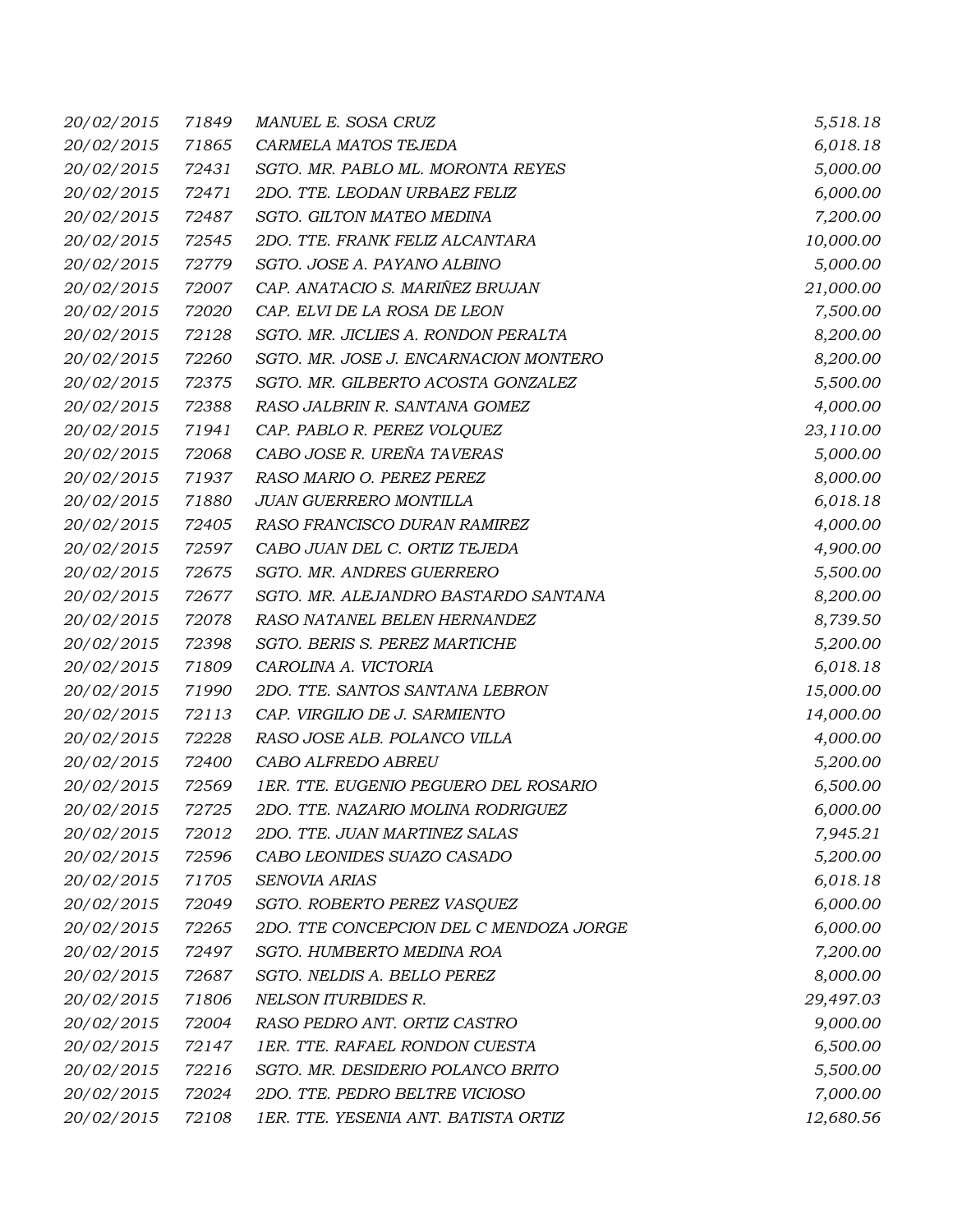| 20/02/2015        | 72270 | SGTO. LEON F. COLOMBO CASTILLO           | 8,000.00  |
|-------------------|-------|------------------------------------------|-----------|
| 20/02/2015        | 72409 | CABO FRANCISCO D. BAEZ VALERIO           | 4,000.00  |
| 20/02/2015        | 72576 | SGTO. MANUEL S. SOTO CABRAL              | 7,200.00  |
| 20/02/2015        | 71943 | CABO ERNESTO DE LA ROSA MARTE            | 8,739.73  |
| 20/02/2015        | 72493 | SGTO. MR. LUIS F. JOSE GARCIA            | 5,500.00  |
| 20/02/2015        | 72565 | RASO YOAN LASOSE HEREDIA                 | 4,000.00  |
| 20/02/2015        | 72788 | SGTO. ANDRES C. FIGUEROA AQUINO          | 5,000.00  |
| 20/02/2015        | 71714 | ALTAGRACIA A. RODRIGUEZ VICTORIA         | 6,018.18  |
| 20/02/2015        | 71728 | FIDIAS GONZALEZ VICIOSO                  | 6,018.18  |
| 20/02/2015        | 71833 | FELICIA CUEVAS CARVAJAL                  | 3,904.68  |
| 20/02/2015        | 71851 | LUCILA NUÑEZ CASTRO                      | 6,018.18  |
| 20/02/2015        | 72442 | SGTO. MR. WILSON GERMAN DE LA CRUZ       | 5,500.00  |
| 20/02/2015        | 71727 | CARMEN L. PERALTA CASTELLANOS            | 6,018.18  |
| 20/02/2015        | 72454 | SGTO. RAMON ANT. JIMENEZ NUÑEZ           | 7,200.00  |
| 20/02/2015        | 72649 | SGTO. HECTOR R. MOTA SANTANA             | 7,200.00  |
| 20/02/2015        | 71898 | CAP. RICARDO SUBERVI PEREZ               | 14,000.00 |
| 20/02/2015        | 72307 | SGTO. DOMINGO E. MONTERO PEÑA            | 8,000.00  |
| 20/02/2015        | 72410 | SGTO. JORGE R. CHAVEZ                    | 5,000.00  |
| 20/02/2015        | 72660 | 2DO. TTE. DIOMEDES PAREDES SANTANA       | 6,000.00  |
| 20/02/2015        | 72358 | RASO HUGO M. RODRIGUEZ OGANDO            | 6,000.00  |
| 20/02/2015        | 72778 | 2DO. TTE. SANTO A. LARA                  | 8,900.00  |
| 20/02/2015        | 72782 | 1ER. TTE. MODESTO DE LEON BELLO          | 6,500.00  |
| 20/02/2015        | 71915 | CABO DANNIS ACOSTA REINOSO               | 8,000.00  |
| 20/02/2015        | 72299 | SGTO. AMAURYS CALZADO JAVIER             | 5,000.00  |
| 20/02/2015        | 71832 | PEDRO REYES MEDINA                       | 5,718.18  |
| 20/02/2015        | 72096 | 1ER. TTE. GARY A. MEDRANO SOTO           | 17,000.00 |
| 20/02/2015        | 72415 | SGTO. JAIME Y. VERAS QUEZADA             | 12,000.00 |
| 20/02/2015        | 71719 | MARIA DEL R. CUELLO PARADIS              | 19,059.77 |
| 20/02/2015        | 71738 | MAXIMO S. ROSARIO RODRIGUEZ              | 6,018.18  |
| <i>20/02/2015</i> | 71741 | JOSEFA A. CUESTA DE MAÑON                | 6,929.81  |
| 20/02/2015        | 72010 | CAP. HIPOLITO PINEDA PEREYRA             | 14,000.00 |
| 20/02/2015        | 72015 | 1ER. TTE. ISAAC VALDEZ CESPEDES          | 7,500.00  |
| 20/02/2015        | 72164 | 2DO. TTE. MAXIMO PEÑA VALDEZ             | 6,000.00  |
| 20/02/2015        | 72424 | 2DO. TTE. RICHARD L. BADIA MENDEZ        | 6,000.00  |
| 20/02/2015        | 72510 | CABO VICTOR ESPINOSA GONZALEZ            | 4,900.00  |
| 20/02/2015        | 71824 | ROSAURA FERRERAS FERRERAS                | 6,018.18  |
| 20/02/2015        | 72201 | RASO HONARKIN DE LOS SANTOS RODRIGUEZ    | 5,200.00  |
| 20/02/2015        | 71902 | 2DO. TTE. ANA F. ORTEGA POLANCO          | 12,000.00 |
| 20/02/2015        | 72224 | SGTO. TONY S. MONTERO FERRERAS           | 5,000.00  |
| 20/02/2015        | 72587 | 2DO. TTE. DIOMEDES DE LA CRUZ DE LA CRUZ | 9,200.00  |
| 20/02/2015        | 72764 | SGTO. MR. JOSE R. RAMIREZ PEREZ          | 5,000.00  |
| 20/02/2015        | 72043 | SGTO. CRISELVA GARCIA VALDEZ             | 6,000.00  |
| 20/02/2015        | 72055 | CABO NELFRAN D. BAUTISTA FELIX           | 5,000.00  |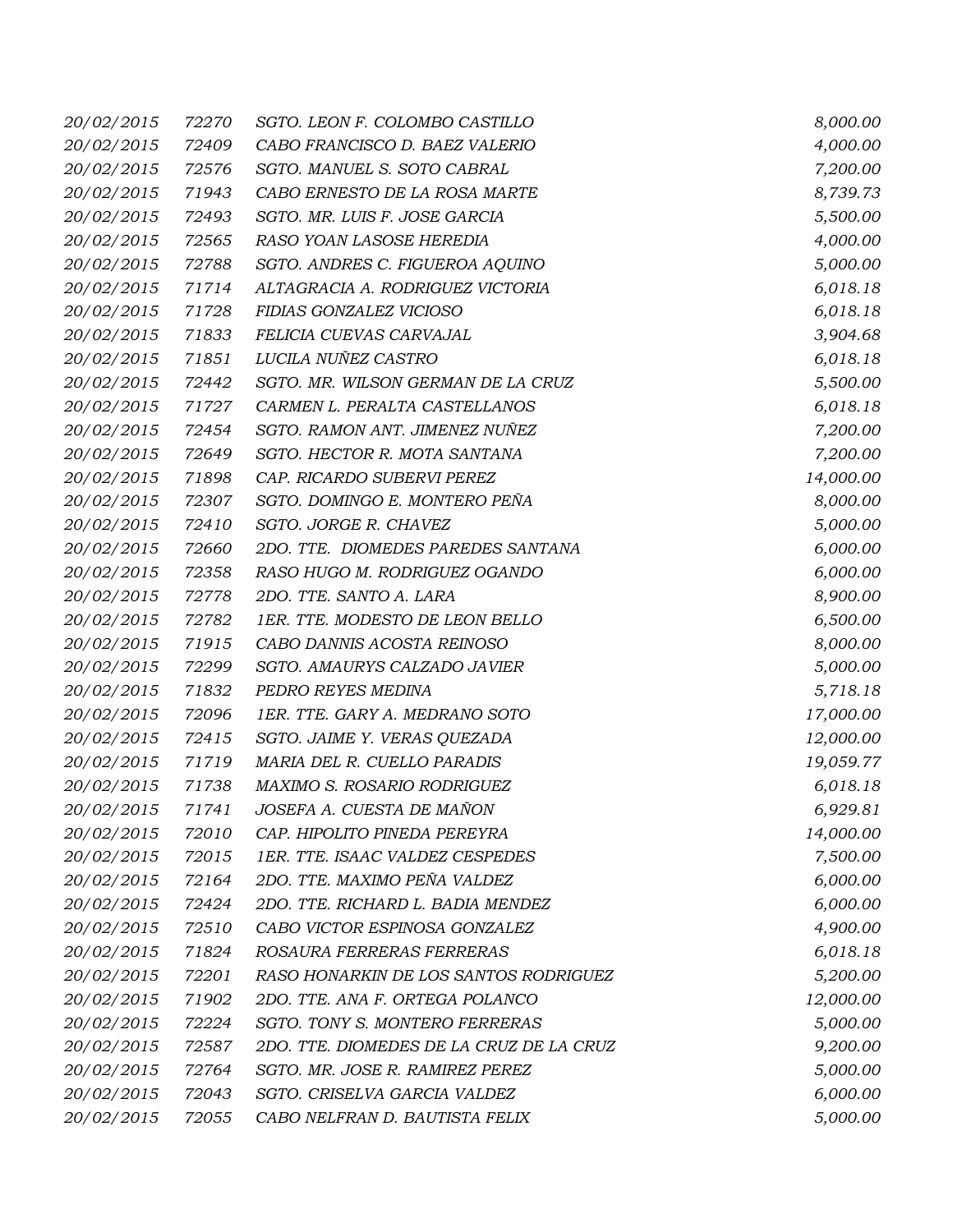| 20/02/2015        | 72127 | SGTO. JUAN DE LA PAZ                    | 7,200.00   |
|-------------------|-------|-----------------------------------------|------------|
| 20/02/2015        | 72194 | CABO YEFRI R. MERCADO QUEZADA           | 4,000.00   |
| 20/02/2015        | 72327 | 2DO. TTE. JOSE CASTRO HERNANDEZ         | 6,000.00   |
| 20/02/2015        | 72664 | SGTO. ALCADIO JOSE ROSARIO              | 7,200.00   |
| 20/02/2015        | 72759 | MAYOR REYES CRUCETA PEÑA                | 9,360.00   |
| 20/02/2015        | 71951 | 2DO. TTE. LUIS R. VARGAS GOMEZ          | 12,000.00  |
| 20/02/2015        | 71935 | SGTO. REYNARDO F. SELMO                 | 10,000.00  |
| 20/02/2015        | 71826 | RAMON P. VASQUEZ                        | 21,441.25  |
| 20/02/2015        | 72445 | SGTO. RAMON SEVERINO PAREDES            | 7,200.00   |
| 20/02/2015        | 72567 | CABO JUAN DIAZ ENCARNACION              | 5,200.00   |
| 20/02/2015        | 72271 | 1ER. TTE. TOMAS MONTERO M.              | 6,500.00   |
| 20/02/2015        | 72536 | RASO VALERIO MORILLO MERAN              | 5,200.00   |
| 20/02/2015        | 72153 | 2DO. TTE. CESAR MONTERO DE LOS SANTOS   | 4,875.00   |
| 20/02/2015        | 72168 | SGTO. MR. GERSON ANTONIO ESCAÑO V.      | 5,500.00   |
| 20/02/2015        | 72197 | CABO WILLIAM M. MENDEZ FERNANDEZ        | 4,000.00   |
| 20/02/2015        | 72408 | SGTO. MR. JUAN ANT. ROSA GOMEZ          | 5,500.00   |
| 20/02/2015        | 72483 | 1ER. TTE. MERGEN F. BATISTA RIVAS       | 6,500.00   |
| 20/02/2015        | 72591 | SGTO. DANTE E. GALAN SANTANA            | 7,200.00   |
| 20/02/2015        | 71706 | RAMONA DIAZ                             | 6,018.18   |
| 20/02/2015        | 71695 | DULCE M. RODRIGUEZ BLANCO               | 280,989.02 |
| 20/02/2015        | 71768 | AFRICA E. SANTOS GUZMAN                 | 6,018.18   |
| 20/02/2015        | 71780 | FRANCISCO J. NUÑEZ GOMEZ                | 37,742.61  |
| 20/02/2015        | 72200 | CABO EDELSON Y. CALDERON PEREZ          | 4,000.00   |
| 20/02/2015        | 72671 | SGTO. MR. LUISA J. JIMENEZ BORT         | 5,500.00   |
| 20/02/2015        | 71948 | 1ER. TTE. JOSE DEL C. BELLO PEREZ       | 13,000.00  |
| 20/02/2015        | 72564 | CABO JEUDIS PAREDES MOJICA              | 5,200.00   |
| 20/02/2015        | 72628 | SGTO. MR. RAFAEL REYES MEJIA            | 5,500.00   |
| 20/02/2015        | 71733 | YDALIA PORTORREAL                       | 6,018.18   |
| 20/02/2015        | 71798 | RAMONA JIMENEZ LIZARDO                  | 6,018.18   |
| <i>20/02/2015</i> | 71975 | RASO EDWARD DOÑE ALCANTARA              | 8,000.00   |
| 20/02/2015        | 72278 | 1ER. TTE. PEDRO CONTRERAS ALCANTARA     | 6,500.00   |
| 20/02/2015        | 72714 | SGTO. MR. HENRY SOSA GOMEZ              | 5,500.00   |
| 20/02/2015        | 72721 | CABO GLADYS SANTANA HERNANDEZ           | 4,000.00   |
| 20/02/2015        | 71904 | 2DO. TTE. ERASMO F. DEL CARMEN GREGORIO | 12,000.00  |
| 20/02/2015        | 71932 | SGTO. JUAN ALB. ACOSTA MEJIA            | 10,000.00  |
| 20/02/2015        | 71708 | LUZ DEL C. MONTANO                      | 6,018.18   |
| 20/02/2015        | 71747 | THELMA G. GOMEZ S.                      | 6,018.18   |
| 20/02/2015        | 72102 | SGTO. JOSE L. MARIA                     | 15,000.00  |
| 20/02/2015        | 72495 | CABO FRANCIS L. VOLQUEZ NOVAS           | 4,000.00   |
| 20/02/2015        | 71956 | 2DO. TTE. IDALINO DIAZ PEREZ            | 12,000.00  |
| 20/02/2015        | 71897 | CABO STERLIN CRUZ DE LA CRUZ            | 8,739.50   |
| 20/02/2015        | 71721 | ESTHER M. AMOR PEÑA                     | 6,018.18   |
| 20/02/2015        | 71761 | LUZ DEL C. SANCHEZ CALDERON             | 6,018.18   |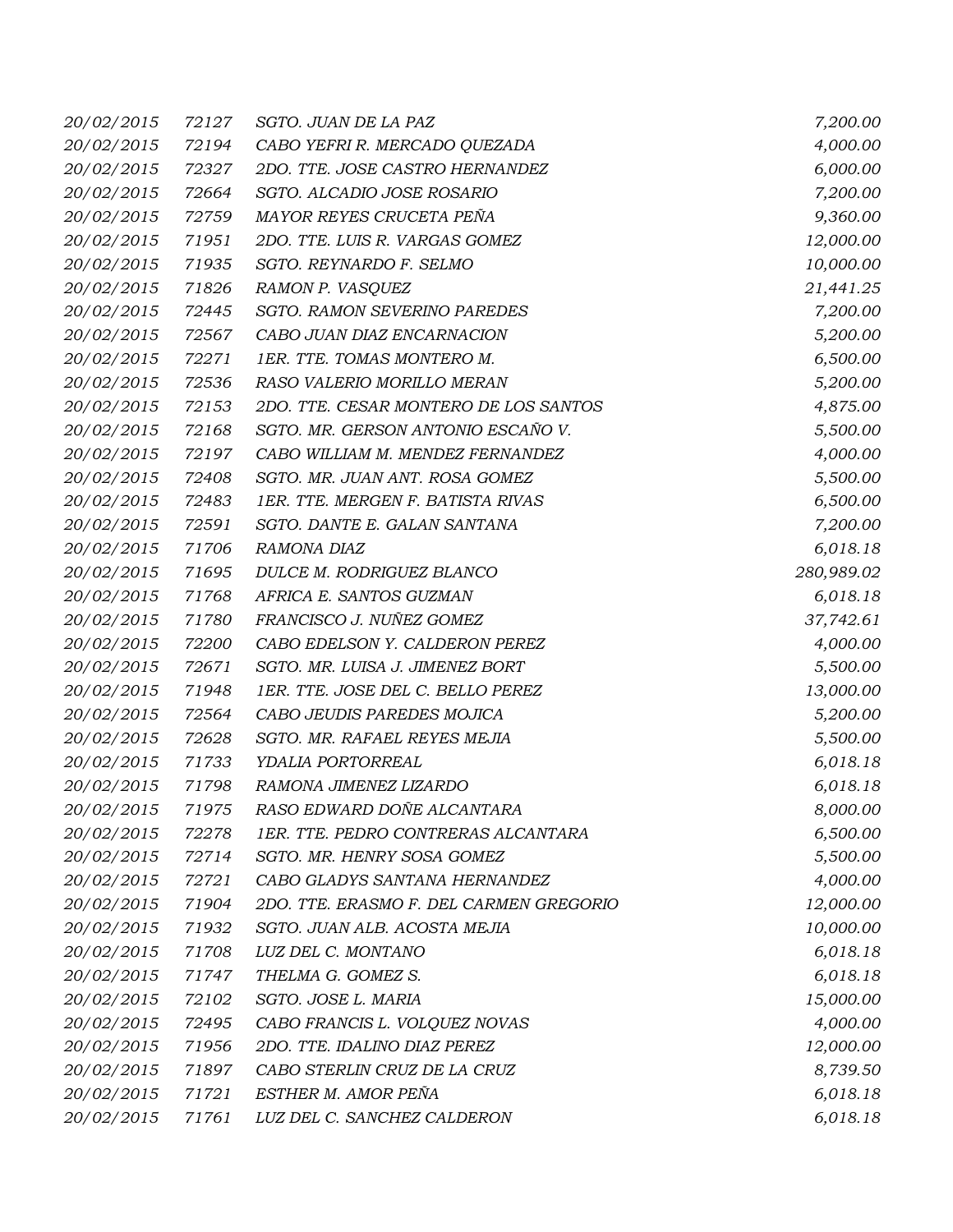| 20/02/2015        | 71767 | RAFAEL A. RODRIGUEZ GONZALEZ              | 28,664.95 |
|-------------------|-------|-------------------------------------------|-----------|
| 20/02/2015        | 71873 | CARMEN MA. MORALES MORALES                | 5,518.18  |
| 20/02/2015        | 71973 | SGTO. RICARDO MONTES DE OCA DE LA CRUZ    | 10,000.00 |
| 20/02/2015        | 72184 | SGTO. WILLIAM BAEZ TAVAREZ                | 5,000.00  |
| 20/02/2015        | 72326 | 1ER. TTE. VICTOR J. MOREL DE LA CRUZ      | 11,000.00 |
| 20/02/2015        | 72469 | 2DO. TTE. PABLO GARCIA MONTERO            | 6,000.00  |
| 20/02/2015        | 72498 | MAYOR RAFAEL ANT. SOTO MORETA             | 9,000.00  |
| 20/02/2015        | 72790 | 2DO. TTE. ANGEL DE LOS SANTOS DE LA ROSA  | 6,000.00  |
| 20/02/2015        | 71783 | CARMEN Y. COSME GUTIERREZ                 | 3,429.29  |
| 20/02/2015        | 71811 | LOURDES M. NUÑEZ ROSARIO                  | 6,018.18  |
| 20/02/2015        | 72064 | RASO MARITZA SILFA FAÑA                   | 5,000.00  |
| 20/02/2015        | 72117 | 1ER. TTE. MARIO L. CASTRO RINCON          | 13,000.00 |
| 20/02/2015        | 72133 | RASO HERIBERTO A. ALVAREZ MONTAS          | 5,200.00  |
| 20/02/2015        | 72580 | CABO MILKELIS FIGUEROA SUAREZ             | 4,000.00  |
| 20/02/2015        | 71881 | CARMEN A. CASADO MARTINEZ                 | 6,018.18  |
| 20/02/2015        | 72205 | SGTO. MR. LUCAS NUÑEZ                     | 8,200.00  |
| 20/02/2015        | 72162 | 2DO. TTE. ROBERT RINCON SALAS             | 6,000.00  |
| 20/02/2015        | 72489 | RASO WARLIN ANT. CARVAJAL CUEVAS          | 4,000.00  |
| 20/02/2015        | 72505 | SGTO. MR. JOSE ML. REYES BELLO            | 8,200.00  |
| 20/02/2015        | 72355 | RASO JONATHAN PEREZ PEREZ                 | 4,000.00  |
| 20/02/2015        | 72685 | 1ER. TTE. SANTO A. BRUJAN AQUINO          | 11,000.00 |
| 20/02/2015        | 71984 | 2DO TTE. MILCIADES JAVIER RUIZ            | 17,030.64 |
| 20/02/2015        | 72214 | 2DO. TTE. ADRIANO ENCARNACION ESCOTO      | 6,000.00  |
| 20/02/2015        | 72293 | 1ER. TTE. YERDY FCO. MENDEZ TRINIDAD      | 6,500.00  |
| 20/02/2015        | 72368 | SGTO. MR. ELIAS R. MEDINA TERRERO         | 5,500.00  |
| 20/02/2015        | 72544 | RASO JUNIOR CUEVAS GUZMAN                 | 5,200.00  |
| 20/02/2015        | 72638 | RASO FRANK ALBURQUERQUE MOTA              | 4,000.00  |
| 20/02/2015        | 71854 | ELBA H. VARGAS FRIAS                      | 6,018.18  |
| 20/02/2015        | 72176 | SGTO. WILMAN PEÑA MENDEZ                  | 5,000.00  |
| <i>20/02/2015</i> |       | 72234 IER. TTE. EURIS H. RAMIREZ          | 6,500.00  |
| 20/02/2015        | 72374 | SGTO. MR. RAMON ALB. PEÑA MENDEZ          | 5,500.00  |
| 20/02/2015        | 72624 | SGTO. MR. LEONARDO MONEGRO ORTEGA         | 5,500.00  |
| 20/02/2015        | 72670 | 2DO. TTE. DOMINGO ANT. SEVERINO HENRIQUEZ | 6,000.00  |
| 20/02/2015        | 71962 | SGTO. EDGAR ML. BRITO B.                  | 10,000.00 |
| 20/02/2015        | 71760 | MIREYA CAPELLAN A.                        | 6,018.18  |
| 20/02/2015        | 71819 | DOMINGO GUZMAN MORETA FELIZ               | 3,625.32  |
| 20/02/2015        | 72440 | CABO JESUS ANT. DE LA CRUZ SUERO          | 4,000.00  |
| 20/02/2015        | 72655 | 2DO. TTE. CARLOS ML. VIDAL SEGURA         | 10,000.00 |
| 20/02/2015        | 72689 | CABO LEORYS ANT. MARTINEZ OVIEDO          | 6,000.00  |
| 20/02/2015        | 71774 | CARMEN L. SANTOS PIMENTEL                 | 6,018.18  |
| 20/02/2015        | 71843 | AUGUSTO E. OVIEDO PEÑA                    | 6,799.20  |
| 20/02/2015        | 72019 | 1ER. TTE. BIENVENIDA ALT. ORTIZ CUEVAS    | 7,500.00  |
| 20/02/2015        | 72313 | SGTO. RAFAEL ANT. UCETA MONTAN            | 7,200.00  |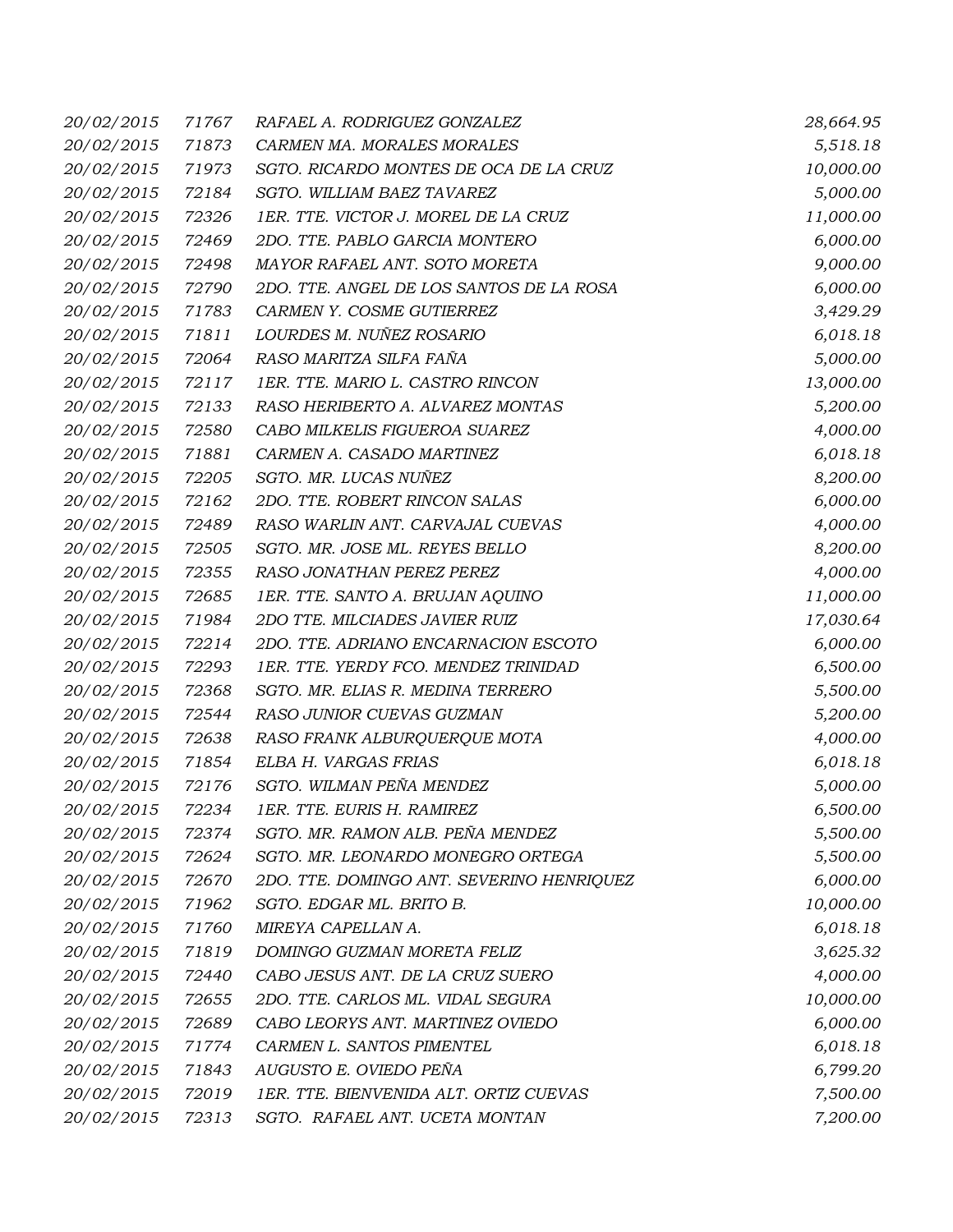| 20/02/2015        | 72619 | 2DO. TTE. ANGEL ML. SOSA VANTERPOOL  | 6,000.00   |
|-------------------|-------|--------------------------------------|------------|
| 20/02/2015        | 72738 | SGTO. MR. UPIANO ANT. GOMEZ LUZON    | 5,500.00   |
| 20/02/2015        | 71859 | ROSARIO N. ARIAS GERMAN              | 6,018.18   |
| 20/02/2015        | 71863 | ALTAGRACIA M. PLACENCIO FORTUNA      | 6,018.18   |
| 20/02/2015        | 71879 | LUCINDA ESPINAL                      | 5,834.18   |
| 20/02/2015        | 71998 | TTE. COR. RIGOBERTO A. ORTIZ MORONTA | 10,000.00  |
| 20/02/2015        | 72719 | CABO FEDERICO HERNANDEZ BERROA       | 4,000.00   |
| 20/02/2015        | 72042 | SGTO. HUGO MADE MORA                 | 4,622.23   |
| 20/02/2015        | 72362 | CAP. FELIPE ANT. GARCIA PERALTA      | 7,000.00   |
| 20/02/2015        | 71960 | SGTO. ARSENIO DIAZ RAMIREZ           | 10,000.00  |
| 20/02/2015        | 71978 | COR. FELIX O. SANCHEZ ORTIZ          | 43,249.04  |
| 20/02/2015        | 72472 | SGTO. JOSE DOLORES TRINIDAD FELIZ    | 5,000.00   |
| 20/02/2015        | 71692 | EDGARDO HERNANDEZ MEJIA              | 260,889.02 |
| 20/02/2015        | 72067 | CABO ANGELA MA. QUEZADA VASQUEZ      | 5,000.00   |
| 20/02/2015        | 72312 | SGTO. PEDRO MONEGRO ROSA             | 5,000.00   |
| 20/02/2015        | 71750 | BRIGIDA FELIZ VDA. OZUNA             | 6,018.18   |
| 20/02/2015        | 71845 | RAMON A. GUTIERREZ GARCIA            | 6,018.18   |
| 20/02/2015        | 72218 | SGTO. YAQUIRA S. NIN LAHOZ           | 5,000.00   |
| 20/02/2015        | 72743 | 1ER. TTE. DOMINGO NUEZ GUZMAN        | 6,500.00   |
| 20/02/2015        | 71766 | PEDRO A. FERNANDEZ SALCEDO           | 35,171.57  |
| 20/02/2015        | 72496 | 2DO. TTE. JOSELIN DIAZ SENA          | 6,000.00   |
| 20/02/2015        | 72572 | CAPITAN EVARISTO VELAZQUEZ           | 11,200.00  |
| 20/02/2015        | 72672 | SGTO. BELKIS A. RICHARDSON GUILLEN   | 5,000.00   |
| 20/02/2015        | 72691 | SGTO. MR. WILLIAM DE LA CRUZ CABRAL  | 8,200.00   |
| 20/02/2015        | 72705 | 1ER. TTE. JULIO E. FELIZ URBAEZ      | 6,500.00   |
| 20/02/2015        | 72013 | 1ER. TTE. SANTIAGO OZUNA BERROA      | 7,500.00   |
| 20/02/2015        | 72121 | SGTO. JUAN C. HEREDIA DE LOS SANTOS  | 10,000.00  |
| 20/02/2015        | 72150 | 1RE. TTE. PREVISTILIO LUGO RAMIREZ   | 6,500.00   |
| 20/02/2015        | 72236 | 2DO. TTE. BERNARDO QUEZADA PERALTA   | 5,500.00   |
| <i>20/02/2015</i> | 71789 | ROSAURA JULIA JIMENEZ DAJER DE LOPEZ | 26,372.75  |
| 20/02/2015        | 72059 | RASO DIANA K. PERDOMO DE LA CRUZ     | 5,000.00   |
| 20/02/2015        | 72377 | SGTO. ALBERTO ANT. DE LA CRUZ MATA   | 5,000.00   |
| 20/02/2015        | 72796 | 1ER. TTE. DANIEL DE SENA VARGAS      | 6,500.00   |
| 20/02/2015        | 71715 | MILTA ANT. RODRIGUEZ SANTOS          | 6,018.18   |
| 20/02/2015        | 71772 | CARMEN DE LOS A. LUCIANO GARCIA      | 3,193.29   |
| 20/02/2015        | 71792 | <b>AGUSTINA MARTE</b>                | 5,734.18   |
| 20/02/2015        | 71855 | EVARISTO JIMENEZ FIGUEREO            | 10,720.63  |
| 20/02/2015        | 72329 | 2DO. TTE. JUAN C. NOVAS ROSARIO      | 10,000.00  |
| 20/02/2015        | 72340 | 2DO. TTE. MIRIAM ALT. LARA CUEVAS    | 6,000.00   |
| 20/02/2015        | 72504 | RASO EDWARD ANT. OGANDO TERRERO      | 4,000.00   |
| 20/02/2015        | 71722 | FRANCIA C. MARTINEZ DRULLARD         | 21,441.25  |
| 20/02/2015        | 71786 | ADRIANO GONZALEZ PANTALEON           | 6,018.18   |
| 20/02/2015        | 71875 | <b>JULIA ARRIAGA PONTIER</b>         | 6,018.18   |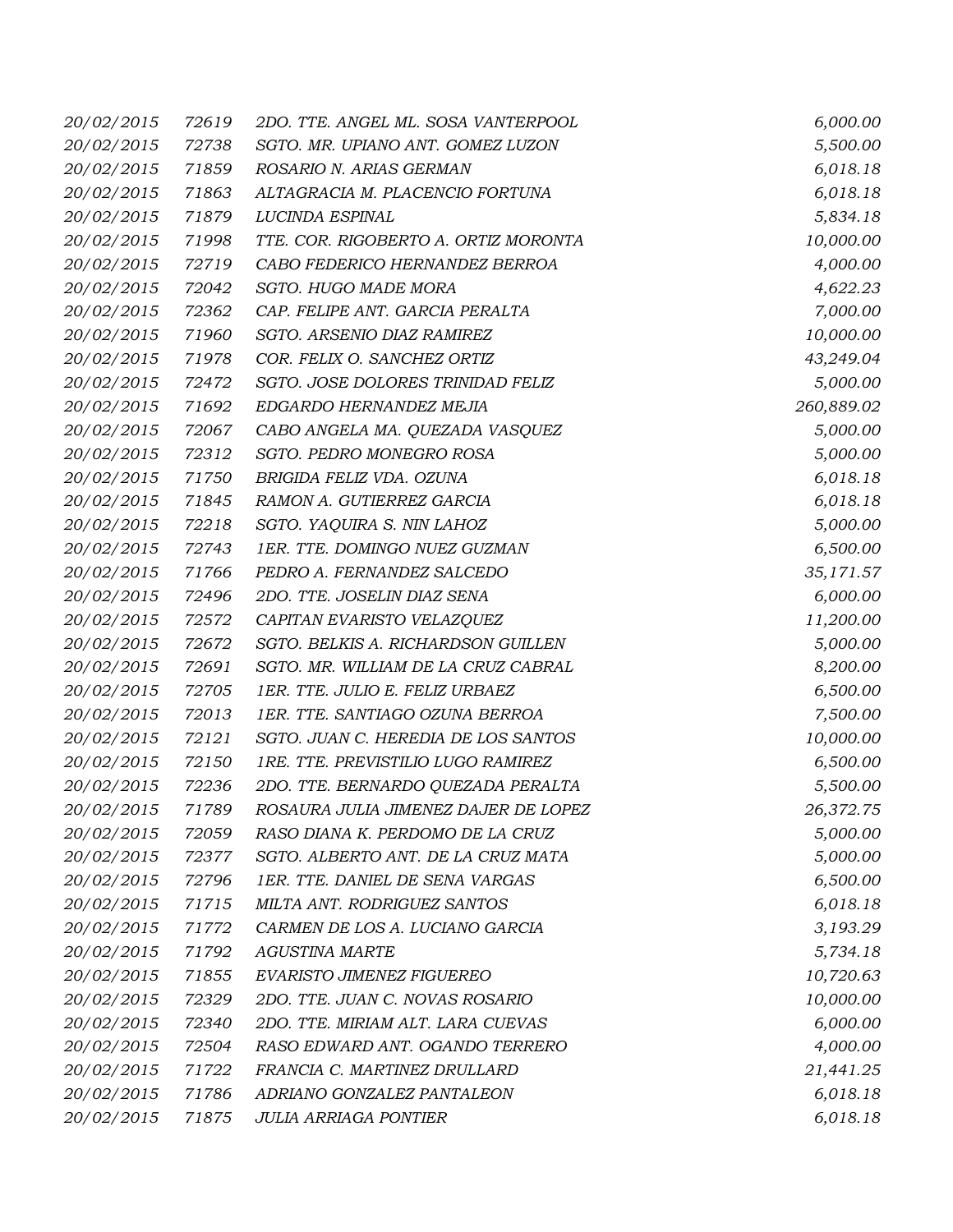| 20/02/2015        | 72086 | SGTO. FELIX B. MESA ARISMENDY            | 10,000.00 |
|-------------------|-------|------------------------------------------|-----------|
| 20/02/2015        | 72532 | CABO AGUSTIN FLORENTINO ROSARIO          | 5,200.00  |
| 20/02/2015        | 72625 | SGTO. MR. LUIS ROSARIO MANZUETA          | 5,500.00  |
| 20/02/2015        | 72715 | SGTO. MR. LUCIANO SANTOS                 | 5,500.00  |
| 20/02/2015        | 71736 | LUZ M. DEL CARMEN RODRIGUEZ GAUTREAU     | 6,018.18  |
| 20/02/2015        | 72071 | CABO ANTONIO MEDINA MEDINA               | 5,000.00  |
| 20/02/2015        | 72239 | CABO ANYELO MORENO GARCIA                | 4,000.00  |
| 20/02/2015        | 71965 | SGTO. FRANKLIN G. ROA ZARZUELA           | 10,000.00 |
| 20/02/2015        | 71891 | ASIMILADO ANGEL ANT. M. MORBAN GARCIA    | 16,000.00 |
| 20/02/2015        | 71907 | SGTO. MR. SANTIAGO CONTRERAS HERRERA     | 11,000.00 |
| 20/02/2015        | 71967 | SGTO. JOSE MONTERO VALDEZ                | 10,000.00 |
| 20/02/2015        | 71828 | LIVIO G. RIVAS                           | 6,018.18  |
| 20/02/2015        | 71839 | XIOMARA A. MONTERO JIMENEZ               | 10,292.63 |
| 20/02/2015        | 71974 | CABO ELISAUL FELIZ BATISTA               | 14,000.00 |
| 20/02/2015        | 72626 | SGTO. MR. ANGELITO MONTERO RODRIGUEZ     | 5,500.00  |
| 20/02/2015        | 72688 | CABO JUAN C. PEREZ                       | 6,000.00  |
| 20/02/2015        | 72701 | CAP. FULGENCIO SUERO FAMILIA             | 7,000.00  |
| 20/02/2015        | 71862 | JOSEFINA GURIDIS POZO                    | 6,018.18  |
| 20/02/2015        | 72206 | CABO DELVIN B. CACERES CACERES           | 5,200.00  |
| 20/02/2015        | 72550 | RASO SANDRO T. REYES LERBOURS            | 9,733.33  |
| 20/02/2015        | 72771 | SGTO. SERGIO BREA                        | 5,000.00  |
| 20/02/2015        | 72787 | SGTO. JUAN R. ROSARIO VASQUEZ            | 5,000.00  |
| 20/02/2015        | 72213 | 2DO. TTE. CARLOS ANT. TRINIDAD MARINE    | 6,000.00  |
| 20/02/2015        | 72461 | SGTO. RAFAEL DEL C. GUZMAN LOPEZ         | 5,000.00  |
| 20/02/2015        | 71919 | RASO JOSE D. ADAMES HEREDIA              | 8,739.50  |
| 20/02/2015        | 72167 | SGTO. MR. PEDRO G. MINIER M.             | 5,500.00  |
| 20/02/2015        | 72276 | SGTO. MR. MARIO DE LA ROSA LIRANZO       | 5,000.00  |
| 20/02/2015        | 72539 | SGTO. MR. TEODORO VALLEJO MORILLO        | 5,500.00  |
| 20/02/2015        | 72614 | CABO ANGEL GONZALEZ BORQUEZ              | 4,900.00  |
| <i>20/02/2015</i> | 72673 | SGTO. FRANKLIN GUZMAN LEONARDO           | 5,000.00  |
| 20/02/2015        | 72768 | <b>IER. TTE. ESTHER M. RAMIREZ BEATO</b> | 10,200.00 |
| 20/02/2015        | 72427 | RASO ELY E. DE LA ROSA AMBROSIO          | 3,080.00  |
| 20/02/2015        | 71928 | 2DO. TTE. RICARDO ANT. SOSA DISLA        | 12,000.00 |
| 20/02/2015        | 71781 | MARIA G. DALMASI LORA                    | 6,018.18  |
| 20/02/2015        | 72196 | RASO JEFFERSON PRENSA CALDERON           | 4,000.00  |
| 20/02/2015        | 72349 | SGTO. CEVERO RODRIGUEZ RODRIGUEZ         | 5,000.00  |
| 20/02/2015        | 72476 | CABO ESTERVIN ML. CRUZ PEREZ             | 4,000.00  |
| 20/02/2015        | 72737 | 1ER. TTE. DANIELA ALT. LOPEZ MIRABAL     | 6,000.00  |
| 20/02/2015        | 72211 | 1ER TTE. HAIROL LUCIANO MONTERO          | 6,500.00  |
| 20/02/2015        | 72342 | SGTO. CARMELINO CONTRERAS OFFRER         | 5,000.00  |
| 20/02/2015        | 72707 | 1ER. TTE. ADOLFO CARRASCO FELIZ          | 6,500.00  |
| 20/02/2015        | 71718 | JOSEFA R. BLANCO                         | 6,018.18  |
| 20/02/2015        | 71890 | 1ER. TTE. ALFREDO PEREZ MEDRANO          | 16,000.00 |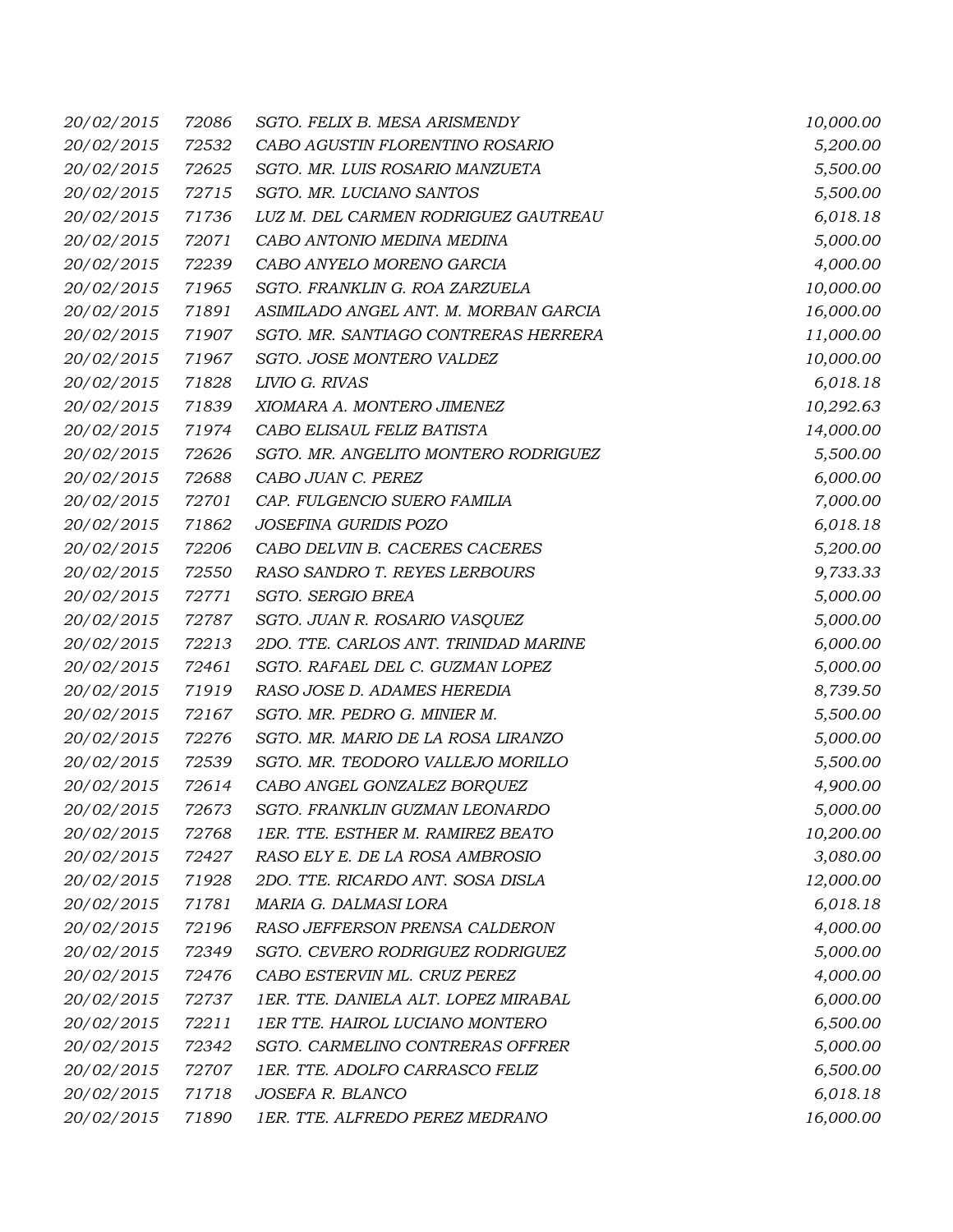| 20/02/2015        | 71906 | SGTO. MR. GREGORIO RAMIREZ DOMINGUEZ       | 11,000.00 |
|-------------------|-------|--------------------------------------------|-----------|
| 20/02/2015        | 71756 | <b>MERCEDES HIRALDO</b>                    | 6,018.18  |
| 20/02/2015        | 72609 | CABO ENMANUEL BAEZ YAN                     | 5,200.00  |
| 20/02/2015        | 72623 | 2DO. TTE. RAMON E. RAMIREZ PACHECO         | 6,000.00  |
| 20/02/2015        | 72786 | CABO AGUSTIN DE LOS SANTOS ADON            | 4,900.00  |
| 20/02/2015        | 72190 | RASO RICHARD R. JACINTO MONTERO            | 4,000.00  |
| 20/02/2015        | 72437 | CABO WILLIAMS ADAMES ESPINAL               | 4,000.00  |
| 20/02/2015        | 72537 | CABO JORGE L. FIGUEREO DIAZ                | 4,000.00  |
| 20/02/2015        | 72797 | 1ER. TTE. GERALDO A. REYES TAPIA           | 6,000.00  |
| 20/02/2015        | 71888 | JUANA JIMENEZ E.                           | 6,018.18  |
| 20/02/2015        | 71999 | MAYOR VICTOR C. ZABALA SANCHEZ             | 10,000.00 |
| 20/02/2015        | 72185 | CABO FRENCIS ANT. LEBRON VICENTE           | 4,000.00  |
| 20/02/2015        | 72212 | 2DO. TTE. RAMON ELIAS RAMIREZ PEÑA         | 6,000.00  |
| 20/02/2015        | 72364 | 2DO. TTE. NELSON RODRIGUEZ BEATO           | 6,000.00  |
| 20/02/2015        | 72380 | SGTO. JOSE A. FELIX PEREZ                  | 5,000.00  |
| 20/02/2015        | 72457 | SGTO. JOSE L. BONIFACIO GUTIERREZ          | 5,000.00  |
| 20/02/2015        | 72627 | SGTO. MR. WILSON S. CUELLO                 | 5,500.00  |
| 20/02/2015        | 72082 | 2DO.TTE. ESTEBAN ADON HERNANDEZ            | 12,000.00 |
| 20/02/2015        | 72282 | 2DO. TTE. FRANCISCO DE LA CRUZ TEJEDA      | 6,000.00  |
| 20/02/2015        | 72538 | 1ER. TTE. FRANCISCO ALBER VALDEZ           | 6,500.00  |
| 20/02/2015        | 72644 | SGTO. MARIO ANT. FULGENCIO GARCIA          | 5,000.00  |
| 20/02/2015        | 71926 | 2DO. TTE. ANGEL A. NERO ACOSTA             | 12,000.00 |
| 20/02/2015        | 72174 | <b>SGTO. AQUILES MARTE SUERO</b>           | 5,000.00  |
| 20/02/2015        | 71886 | <b>MELANIA BELEN</b>                       | 3,143.46  |
| 20/02/2015        | 72062 | RASO LOREINY PIÑA SANCHEZ                  | 5,000.00  |
| 20/02/2015        | 72142 | MAYOR HENRY A. MEDRANO                     | 10,000.00 |
| 20/02/2015        | 72163 | 2DO. TTE. MANUEL DE JS. ENCARNACION MONTAS | 6,000.00  |
| 20/02/2015        | 72294 | 2DO. TTE. EPIFANIO SANCHEZ LLUBERES        | 6,000.00  |
| 20/02/2015        | 72473 | SGTO. LUIS L. ARIAS SANCHEZ                | 5,000.00  |
| <i>20/02/2015</i> | 72785 | SGTO. FREMIS DE LEON ALCANTARA             | 5,000.00  |
| 20/02/2015        | 72034 | SGTO. MR. YUNIOR D'OLEO MONTERO            | 11,000.00 |
| 20/02/2015        | 72079 | CAP. HORACIO GONZALEZ                      | 31,800.00 |
| 20/02/2015        | 72085 | SGTO. MR. WILSON NUÑEZ TOLENTINO           | 11,000.00 |
| 20/02/2015        | 72114 | CAP. EDWARD A. CASTILLO RODRIGUEZ          | 14,000.00 |
| 20/02/2015        | 72334 | 1ER. TTE. DIGNO JIMENEZ ROMERO             | 11,000.00 |
| 20/02/2015        | 72794 | RASO CARLOS J. ECHAVARRIA ROSARIO          | 5,200.00  |
| 20/02/2015        | 71876 | ELUPINA SANTANA RIVERA                     | 3,036.97  |
| 20/02/2015        | 72035 | SGTO. MR. INOCENCIO MOJICA JIMENEZ         | 11,000.00 |
| 20/02/2015        | 72247 | RASO DENNY D. ORTEGA DE LA CRUZ            | 4,000.00  |
| 20/02/2015        | 72262 | SGTO. MR. CANDIDA R. AGUERO ENCARNACION    | 5,500.00  |
| 20/02/2015        | 72594 | 2DO. TTE. SALVADOR MEDINA MEDINA           | 6,000.00  |
| 20/02/2015        | 71942 | MAYOR LEONARDO JIMENEZ ENCARNACION         | 18,000.00 |
| 20/02/2015        | 71959 | SGTO. MR. ANTERO DECENA HEREDIA            | 11,000.00 |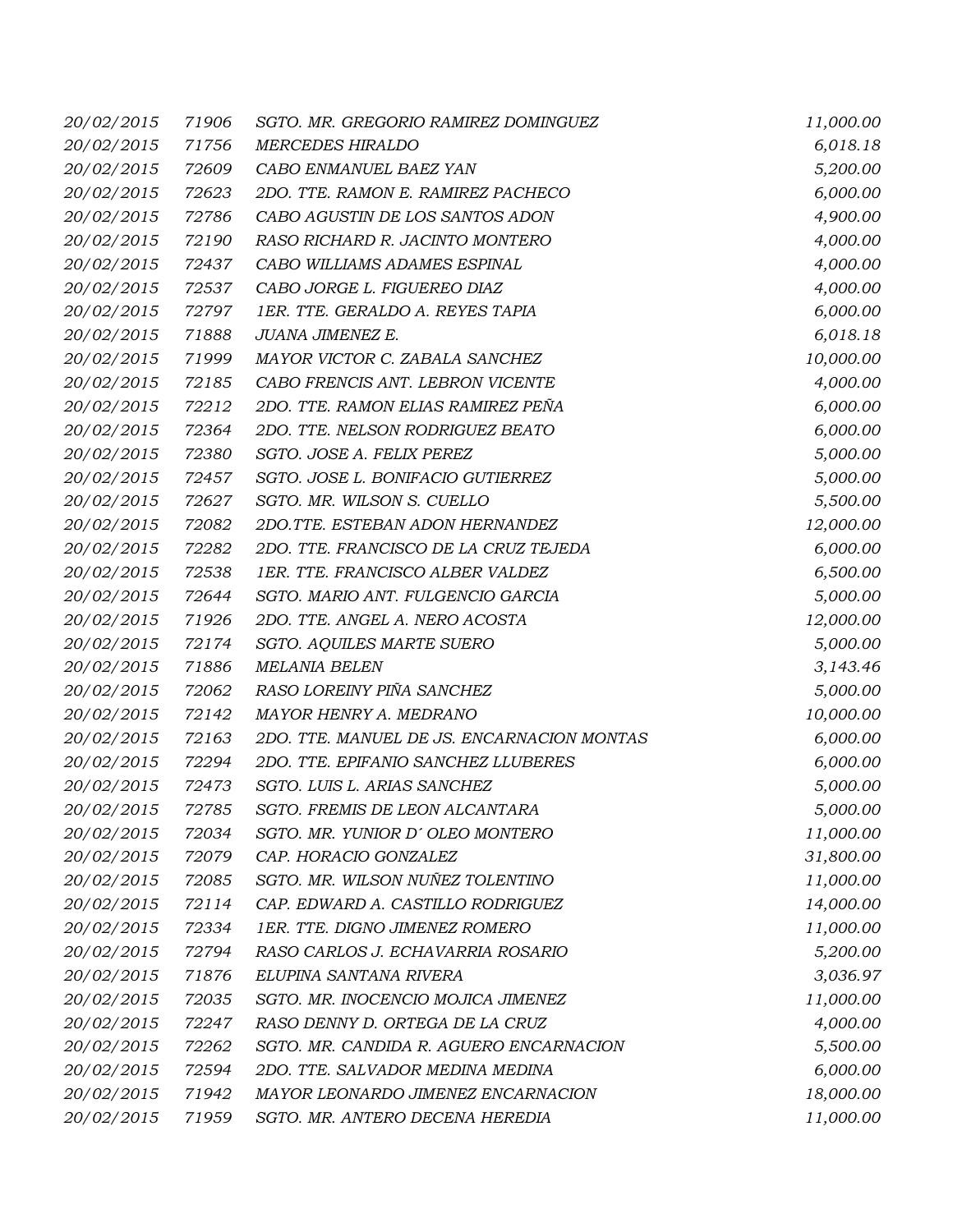| 20/02/2015        | 72268 | SGTO. MR. IVAN J. AMPARO                   | 12,000.00 |
|-------------------|-------|--------------------------------------------|-----------|
| 20/02/2015        | 72632 | SGTO. FIOR R. SEGURA CANA                  | 5,000.00  |
| 20/02/2015        | 72658 | RASO MAXIMO AQUINO GOMEZ                   | 4,000.00  |
| 20/02/2015        | 71749 | RAFAELA DE JS. PEÑA LORA                   | 4,437.33  |
| 20/02/2015        | 71958 | SGTO. MR. HENRY G. RAMIREZ LLAUGER         | 11,000.00 |
| 20/02/2015        | 71771 | DAYSI R. VASQUEZ CRUZ                      | 6,018.18  |
| 20/02/2015        | 72287 | RASO JOSE RAMON DE LA ROSA                 | 4,000.00  |
| 20/02/2015        | 72322 | RASO MICHELL D. ORTEGA ORTIZ               | 6,000.00  |
| 20/02/2015        | 72412 | 2DO. TTE. SILVESTRE FELIZ HERNANDEZ        | 10,000.00 |
| 20/02/2015        | 72732 | RASO JOSE V. MATEO DE LA CRUZ              | 5,200.00  |
| 20/02/2015        | 72755 | 1ER. TTE. MILAGROS ESPINOSA MONTERO        | 6,500.00  |
| 20/02/2015        | 71874 | CRISTOBALINA BONILLA CASTRO                | 6,018.18  |
| 20/02/2015        | 72406 | CABO MIGUEL V. ARAGONEZ GOMEZ              | 4,000.00  |
| 20/02/2015        | 72432 | CABO RAMON ANT. PICHARDO ALVAREZ           | 4,000.00  |
| 20/02/2015        | 72459 | SGTO. MR. FREDDY DE JESUS                  | 8,200.00  |
| 20/02/2015        | 71759 | ELOISA NUÑEZ DE GONZALEZ                   | 11,519.20 |
| 20/02/2015        | 72351 | SGTO. MR. LEANDRO ALB. JAVIER ENCARNACION  | 9,000.00  |
| 20/02/2015        | 72441 | SGTO. MR. JOSE ALB. EVANGELISTA CONCEPCION | 5,000.00  |
| 20/02/2015        | 72690 | 1ER. TTE. FAUSTO CARRASCO RAMIREZ          | 10,200.00 |
| 20/02/2015        | 72084 | SGTO. MR. EDUARDITO ARIAS MATEO            | 11,000.00 |
| 20/02/2015        | 72656 | CABO MANUEL L. NUÑEZ SANCHEZ               | 4,900.00  |
| 20/02/2015        | 72748 | TTE. DE NAVIO JOSE N. ACOSTA VILLA         | 6,500.00  |
| 20/02/2015        | 72770 | SGTO. MR. DOMINGUITO GREGORIO MARTINEZ     | 5,500.00  |
| 20/02/2015        | 72006 | CAPITAN GERMAN ANT. DOMINGUEZ M.           | 14,000.00 |
| 20/02/2015        | 72036 | 1ER. TTE. LEOPOLDINA C. ESCOTTO SILVERIO   | 6,500.00  |
| 20/02/2015        | 72269 | 1ER. TTE. MAXIMO DIAZ V.                   | 11,000.00 |
| 20/02/2015        | 72391 | RASO LUIS ML. RODRIGUEZ SIGOLLEN           | 4,000.00  |
| 20/02/2015        | 72477 | CABO LUIS M. ZAYAS URBAEZ                  | 4,000.00  |
| 20/02/2015        | 72744 | CAP. JOSELITO RIVERA SANTOS                | 6,500.00  |
| <i>20/02/2015</i> |       | 72017 IER. TTE. FRANCISCO ALB. MORA        | 7,500.00  |
| 20/02/2015        | 72490 | SGTO. MR. JAVIEL MEDINA GONZALEZ           | 5,500.00  |
| 20/02/2015        | 72533 | SGTO. MARIOLIN LORENZO MEDINA              | 7,200.00  |
| 20/02/2015        | 72731 | RASO DIANDRA C. NUÑEZ GUERRERO             | 4,000.00  |
| 20/02/2015        | 72783 | 2DO. TTE. FRANCISCO ANT. HERNANDEZ JAVIER  | 6,000.00  |
| 20/02/2015        | 71946 | CAP. ANGEL DE LOS S. DUVERGE AGUASVIVAS    | 14,000.00 |
| 20/02/2015        | 71820 | RICHARDIN DE J. DOTEL                      | 7,490.44  |
| 20/02/2015        | 71979 | CAPITAN LUIS BASORA B.                     | 24,416.95 |
| 20/02/2015        | 72754 | CABO ROBERTO JS. FLORES BALS               | 4,000.00  |
| 20/02/2015        | 71710 | OLGA M. ROSARIO V.                         | 4,384.84  |
| 20/02/2015        | 71754 | CESAR A. VALLEJO NICOLAS                   | 6,018.18  |
| 20/02/2015        | 71877 | HILDA L. LAMARCHE UBIERA                   | 3,792.70  |
| 20/02/2015        | 72132 | CABO STALIN J. ANDUJAR DIAZ                | 5,200.00  |
| 20/02/2015        | 72448 | TTE. COR. HECTOR A. DE LOS SANTOS HEREDIA  | 10,000.00 |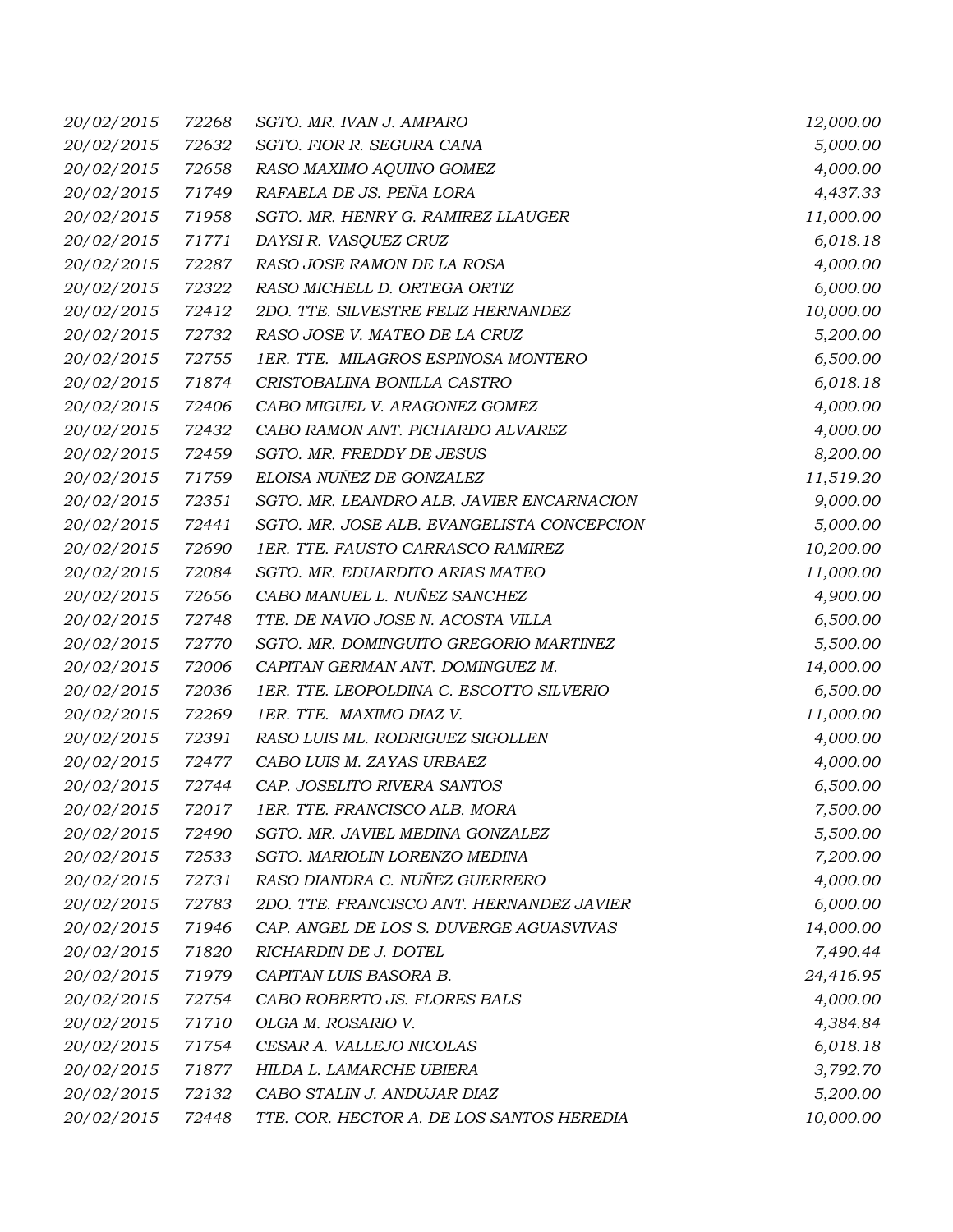| 20/02/2015 | 72726 | 2DO. TTE. MANUEL DE LOS R DOTEL MATOS  | 9,200.00  |
|------------|-------|----------------------------------------|-----------|
| 20/02/2015 | 71804 | ROSA DOMINGUEZ                         | 6,018.18  |
| 20/02/2015 | 72028 | TTE. DE CORBETA DENNY ANT ANTIGUA PEÑA | 7,000.00  |
| 20/02/2015 | 72145 | CAP. MARINO RODRIGUEZ MARIÑEZ          | 7,000.00  |
| 20/02/2015 | 72503 | RASO YOHAN ML. LUCIANO BAUTISTA        | 6,000.00  |
| 20/02/2015 | 72791 | CABO EDWIN ALB. CUEVAS MARCANO         | 4,900.00  |
| 20/02/2015 | 71794 | GENOVEVA I. ROSARIO                    | 6,018.18  |
| 20/02/2015 | 71985 | 1ER TTE. MARTIN NUÑEZ P.               | 16,602.93 |
| 20/02/2015 | 72288 | RASO JUAN D. PEREZ ROJAS               | 4,000.00  |
| 20/02/2015 | 72328 | 2DO. TTE. JUAN B. OLMOS HERNANDEZ.     | 10,000.00 |
| 20/02/2015 | 72428 | SGTO. MR. CANDIDO R. MENA SALCEDO      | 5,500.00  |
| 20/02/2015 | 72547 | SGTO. FELIX SANCHEZ GUZMAN             | 8,000.00  |
| 20/02/2015 | 71866 | MARIA SEVERINO DE LEON                 | 6,018.18  |
| 20/02/2015 | 72303 | RASO WANDOL AMADOR                     | 4,000.00  |
| 20/02/2015 | 72704 | 1ER. TTE. YNABER Y. SANTANA VASQUEZ    | 6,500.00  |
| 20/02/2015 | 72050 | SGTO. SERGIO H. NIN ABAD               | 6,000.00  |
| 20/02/2015 | 72331 | SGTO. EDUARDO DE JESUS ROSARIO         | 8,000.00  |
| 20/02/2015 | 71808 | VALENTIN SUAREZ G.                     | 6,018.18  |
| 20/02/2015 | 71857 | LUIS J. BOURGET FROMETA                | 38,387.50 |
| 20/02/2015 | 72097 | SGTO. MR. YSIDRO ML. RODRIGUEZ ROJAS   | 16,000.00 |
| 20/02/2015 | 72389 | RASO EDINSON J. MARTINEZ GIL           | 4,000.00  |
| 20/02/2015 | 72560 | SGTO. NEWTON E. LORA FIGUEROA          | 8,000.00  |
| 20/02/2015 | 72566 | CABO MANOLIN BASILIO SALOMON           | 5,200.00  |
| 20/02/2015 | 72604 | SGTO. CRISTIAN JAVIER ARREDONDO        | 9,000.00  |
| 20/02/2015 | 71936 | RASO WANDER MERCEDES MATEO             | 8,000.00  |
| 20/02/2015 | 71986 | MAYOR CARLOS J. LORA JIMENEZ           | 16,360.00 |
| 20/02/2015 | 72072 | CABO WILLIAM HERNANDEZ ROSARIO         | 8,000.00  |
| 20/02/2015 | 72223 | SGTO.M. MARCOS CUEVAS RUIZ             | 8,200.00  |
| 20/02/2015 | 72551 | CABO WILLIS MONTERO ENCARNACION        | 9,000.00  |
| 20/02/2015 | 72713 | 2DO. TTE. JOSE S. MOREL DE LA CRUZ     | 6,000.00  |
| 20/02/2015 | 72023 | 2DO. TTE. JOSE O. GUZMAN RAMIREZ       | 7,000.00  |
| 20/02/2015 | 72122 | SGTO. MR. ADOLFO A. GOMEZ MIESES       | 9,000.00  |
| 20/02/2015 | 72315 | 1ER. TTE. FIDIAN GONZALEZ              | 11,000.00 |
| 20/02/2015 | 72543 | SGTO. GUILLERMO E. RODRIGUEZ           | 6,900.00  |
| 20/02/2015 | 72087 | SGTO. RAUL GARCIA HENRIQUEZ            | 10,000.00 |
| 20/02/2015 | 72395 | 2DO. TTE. JULIO A. FRANCO DE AZA       | 9,200.00  |
| 20/02/2015 | 72439 | SGTO. JOSE ML. PAULINO ACOSTA          | 5,000.00  |
| 20/02/2015 | 72530 | 2DO. TTE. MORENO ENCARNACION BAUTISTA  | 9,200.00  |
| 20/02/2015 | 72556 | SGTO. VICTOR V. PEREZ DIAZ             | 5,000.00  |
| 20/02/2015 | 72573 | SGTO. MR. SANTOS RODRIGUEZ RIVERA      | 9,000.00  |
| 20/02/2015 | 72633 | SGTO. PAULA C. BELEN PAULINO           | 5,000.00  |
| 20/02/2015 | 72646 | CABO ANASTACIO JOSEPH FOSTEL           | 4,000.00  |
| 20/02/2015 | 72011 | CAP. MARIO SANCHEZ DE JESUS            | 8,000.00  |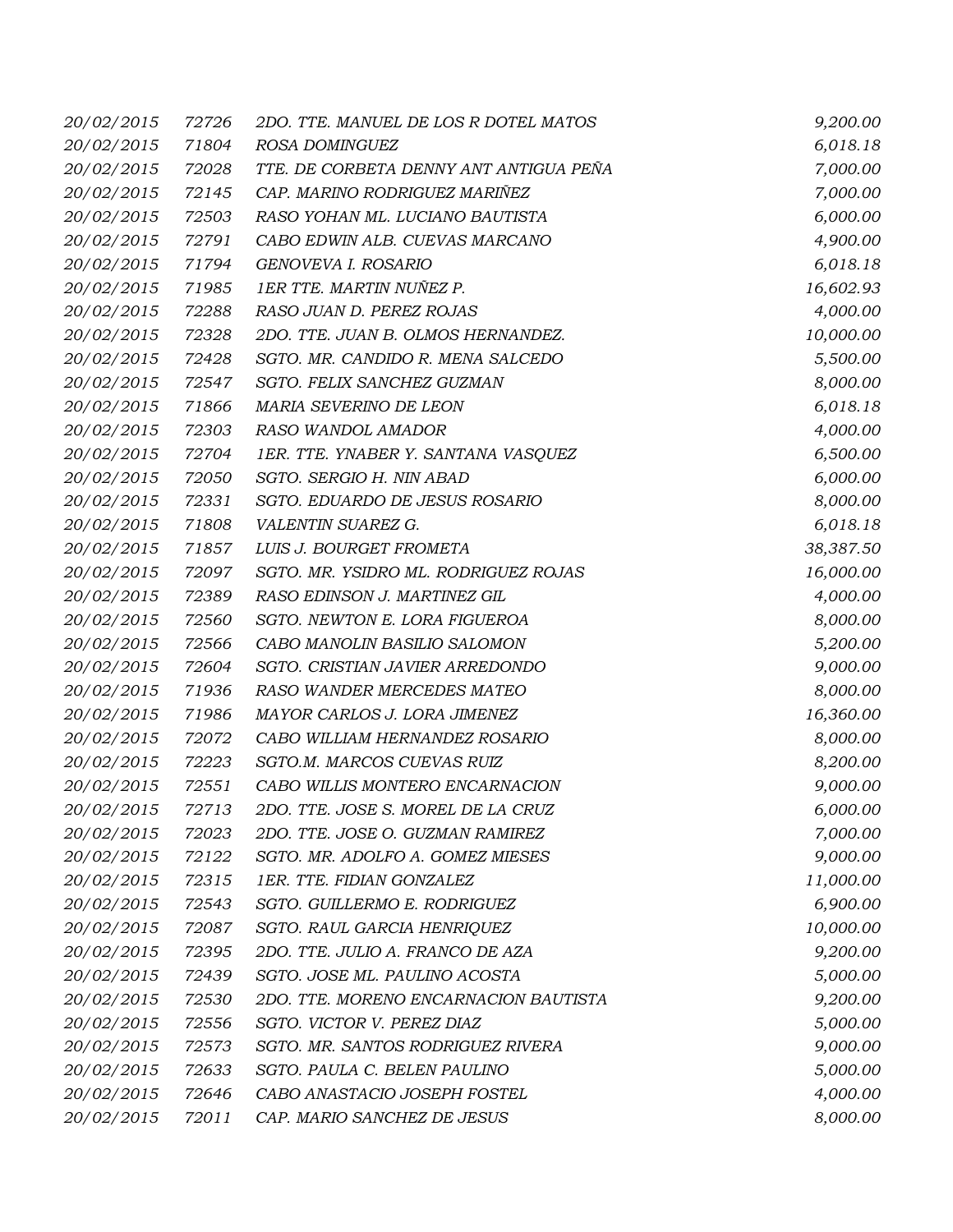| 20/02/2015       | 72016 | 1ER. TTE. MANUEL A. CUEVAS ROSARIO  | 7,500.00   |
|------------------|-------|-------------------------------------|------------|
| 20/02/2015       | 72280 | RASO LEONELA PEÑA VENTURA           | 4,000.00   |
| 20/02/2015       | 72682 | CABO SANTO SEVERINO SANTANA         | 4,000.00   |
| 20/02/2015       | 71913 | CABO PABLO BRAND ADON               | 8,000.00   |
| 20/02/2015       | 71914 | CABO JULIO C. HEREDIA               | 8,000.00   |
| 20/02/2015       | 71713 | ANA F. FELIX                        | 6,018.18   |
| 20/02/2015       | 71742 | ANA M. BAUTISTA                     | 6,018.18   |
| 20/02/2015       | 72124 | RASO FELIX J. PEGUERO DISLA         | 8,000.00   |
| 20/02/2015       | 72337 | CABO CARLOS A. MINAYA GARCIA        | 6,000.00   |
| 20/02/2015       | 71717 | OLGA E. DIAZ DIAZ                   | 6,018.18   |
| 20/02/2015       | 72181 | SGTO. LUIS ALB. DECENA FIGUEREO     | 5,000.00   |
| 20/02/2015       | 72417 | 1ER. TTE. RUBEN D. GARCIA DE LEON   | 6,500.00   |
| 20/02/2015       | 72455 | RASO DANIEL ADAMES PERALTA          | 4,000.00   |
| 20/02/2015       | 72462 | SGTO. MR. BARTOLO NUÑEZ SMITH       | 8,200.00   |
| 20/02/2015       | 72535 | RASO LUIS ALB. DE LA ROSA GONZALEZ  | 4,000.00   |
| 20/02/2015       | 72608 | SGTO. JUAN ALB. REED GOMEZ          | 7,200.00   |
| 20/02/2015       | 72735 | CABO JONATAN MEJIA ROSARIO          | 4,000.00   |
| 20/02/2015       | 71732 | SENAIDA A. ALVAREZ PEREZ            | 6,018.18   |
| 20/02/2015       | 71752 | <b>LEON FLORES</b>                  | 32,440.83  |
| 20/02/2015       | 71831 | EUGENIA PEREZ SANTANA               | 5,269.94   |
| 20/02/2015       | 71852 | ANA M. BAEZ ROSARIO                 | 6,018.18   |
| 20/02/2015       | 72507 | CABO JOSE R. COHEN BERAS            | 4,000.00   |
| 20/02/2015       | 72637 | CABO JACOB ROMERO RODRIGUEZ         | 4,000.00   |
| 20/02/2015       | 72032 | SGTO. MR. ANGEL DE JESUS TORIBIO    | 6,500.00   |
| 20/02/2015       | 72123 | RASO JUAN C. PERALTA                | 8,000.00   |
| 20/02/2015       | 72173 | 1ER. TTE. SICTO HEREDIA             | 5,500.00   |
| 20/02/2015       | 72230 | RASO JUAN C. CRUZ VASQUEZ           | 6,000.00   |
| 20/02/2015       | 72386 | CABO JUAN CARLOS PIMENTEL LIRANZO   | 4,000.00   |
| 20/02/2015       | 72470 | 2DO. TTE. APOLINAR PEÑA PEÑA        | 6,000.00   |
| 20/02/2015 71689 |       | VICTOR J. CASTELLANOS ESTRELLA      | 250,691.63 |
| 20/02/2015       | 71740 | VIRGINIA SUERO ESPINAL              | 6,018.18   |
| 20/02/2015       | 72177 | SGTO. MARINO DE LA CRUZ GALVEZ      | 5,000.00   |
| 20/02/2015       | 72285 | RASO JUAN FCO. HERASME PEÑA         | 4,900.00   |
| 20/02/2015       | 72335 | SGTO. MR. CLODOMIRO ZABALA SANTOS   | 9,000.00   |
| 20/02/2015       | 72642 | CABO JULIO NOLASCO PEREZ            | 5,200.00   |
| 20/02/2015       | 72722 | RASO JOSE R. QUEZADA CARMONA        | 4,000.00   |
| 20/02/2015       | 72760 | CAP. RAMON ANT. PEREZ MENDEZ        | 7,000.00   |
| 20/02/2015       | 72373 | SGTO. MR. VICENTE MELENDEZ MARTINEZ | 5,500.00   |
| 20/02/2015       | 72444 | CABO YENNY ALT. ROSARIO GARCIA      | 5,200.00   |
| 20/02/2015       | 71726 | ROSA J. DE LOS SANTOS G.            | 6,018.18   |
| 20/02/2015       | 71773 | NEREYDA E. JAQUEZ LOZANO            | 6,018.18   |
| 20/02/2015       | 72248 | SGTO. MR. RAFAEL JAQUEZ RAFAEL      | 5,200.00   |
| 20/02/2015       | 72524 | SGTO. ARTURO VILLEGAS DE LOS SANTOS | 5,000.00   |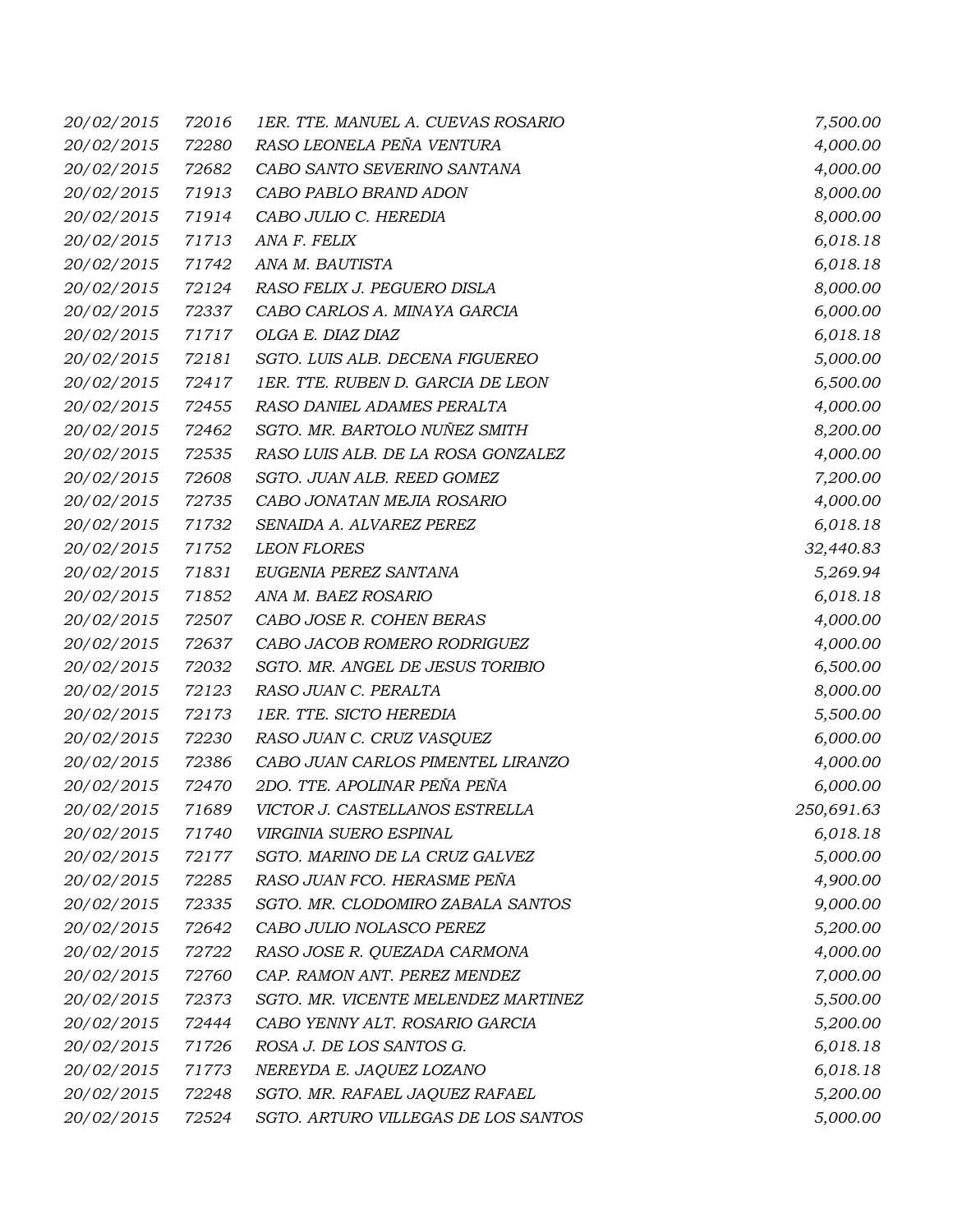| 20/02/2015        | 71970 | SGTO. FRANCISCO J. CARRASCO CABREJA       | 10,000.00  |
|-------------------|-------|-------------------------------------------|------------|
| 20/02/2015        | 71993 | RASO ANDY DE LOS SANTOS RODRIGUEZ         | 15,733.33  |
| 20/02/2015        | 72344 | SGTO. JOSE ALT. ENCARNACION VALDEZ        | 5,000.00   |
| 20/02/2015        | 72382 | CABO ROBERTO DEL ROSARIO CENA             | 4,000.00   |
| 20/02/2015        | 72617 | CAP. PACO MORILLO RAMIREZ                 | 7,000.00   |
| 20/02/2015        | 71971 | SGTO. ELVIS RODRIGUEZ RODRIGUEZ           | 10,000.00  |
| 20/02/2015        | 72137 | SGTO. RAMON D. SANCHEZ HERNANDEZ          | 7,200.00   |
| 20/02/2015        | 72192 | CABO FRANCISCO ALB. HERRAND BERIGUETE     | 4,000.00   |
| 20/02/2015        | 72310 | SGTO. JULIO C. ESPINAL PEREZ              | 8,000.00   |
| 20/02/2015        | 72479 | SGTO. ALEXANDER DE LEON GARCIA            | 7,200.00   |
| 20/02/2015        | 72546 | SGTO. MR. PEDRO SOTO                      | 9,000.00   |
| 20/02/2015        | 72570 | RASO WILFREDO SANTOS ORTIZ                | 4,000.00   |
| 20/02/2015        | 71825 | <b>NURIS M. NOVAS MATOS</b>               | 4,302.39   |
| 20/02/2015        | 71838 | SENEO MONTAS MONTERO                      | 5,718.18   |
| 20/02/2015        | 72259 | 2DO TTE. CIPRIAN ROSARIO SUERO            | 6,000.00   |
| 20/02/2015        | 72338 | CABO FRANKLIN MONTERO MONTERO             | 4,900.00   |
| 20/02/2015        | 72718 | CABO NANCY SUSANA HERNANDEZ CASADO        | 4,000.00   |
| 20/02/2015        | 71700 | SONIA CORADIN                             | 6,018.18   |
| 20/02/2015        | 71693 | SARA I. HENRIQUEZ MARIN                   | 231,912.06 |
| 20/02/2015        | 71966 | SGTO. FELIX ANT NOBOA NOBOA               | 10,000.00  |
| 20/02/2015        | 71823 | SERGIO OLIVERO FELIZ                      | 7,392.08   |
| 20/02/2015        | 72051 | SGTO. DIACONA LORENZO GARCIA              | 6,000.00   |
| 20/02/2015        | 72119 | SGTO. MR. KELVIN W. ALMONTE MERCEDES      | 11,000.00  |
| 20/02/2015        | 72231 | COR. FELIX ML. ANTIGUA GERMAN             | 50,000.00  |
| 20/02/2015        | 71777 | CARLOS D. GARCIA GARCIA                   | 6,018.18   |
| 20/02/2015        | 72039 | SGTO. AMAURYS GOMEZ SIMON                 | 4,613.33   |
| 20/02/2015        | 72396 | 2DO. TTE. JOSE LUIS CRUZ JORGE            | 9,200.00   |
| 20/02/2015        | 72696 | TTE. COR. MILTON O. VALENZUELA VALENZUELA | 10,000.00  |
| 20/02/2015        | 71997 | MAYOR CARLOS E. AQUINO                    | 10,000.00  |
| <i>20/02/2015</i> | 72273 | 2DO. TTE. ANGEL HERNANDEZ                 | 6,000.00   |
| 20/02/2015        | 72296 | SGTO. MR. BOLIVIA B. TERRERO PEREZ        | 5,500.00   |
| 20/02/2015        | 71987 | 1ER. TTE. RAUL FCO. SURIEL ARIAS          | 16,000.00  |
| 20/02/2015        | 72180 | SGTO. RHADAMES CIPRIAN ESCALANTE          | 5,000.00   |
| 20/02/2015        | 72318 | 2DO. TTE. ANGEL MA. MORILLO ROSARIO       | 10,000.00  |
| 20/02/2015        | 72323 | 1ER. TTE. SANTOS E. GARCIA OGANDO         | 11,000.00  |
| 20/02/2015        | 72482 | SGTO. MR. JOSE L. SANTANA BATISTA         | 4,000.00   |
| 20/02/2015        | 72651 | CAP. VICTOR ML. GONZALEZ ALVAREZ          | 7,000.00   |
| 20/02/2015        | 71947 | 1ER. TTE. GERINELDO MONTAS MONTERO        | 13,000.00  |
| 20/02/2015        | 71921 | 1ER. TTE. RANCIS N. ROSARIO RODRIGUEZ     | 13,000.00  |
| 20/02/2015        | 71729 | ISABEL E. DE LOS SANTOS GOMEZ             | 6,018.18   |
| 20/02/2015        | 72582 | 2DO. TTE. JUAN FCO. JIMENEZ DE LOS SANTOS | 6,000.00   |
| 20/02/2015        | 72799 | SGTO. MR. DANIEL ANT. VERAS GERMOSEN      | 5,500.00   |
| 20/02/2015        | 71735 | HILDA CARRASCO PEREZ                      | 6,018.18   |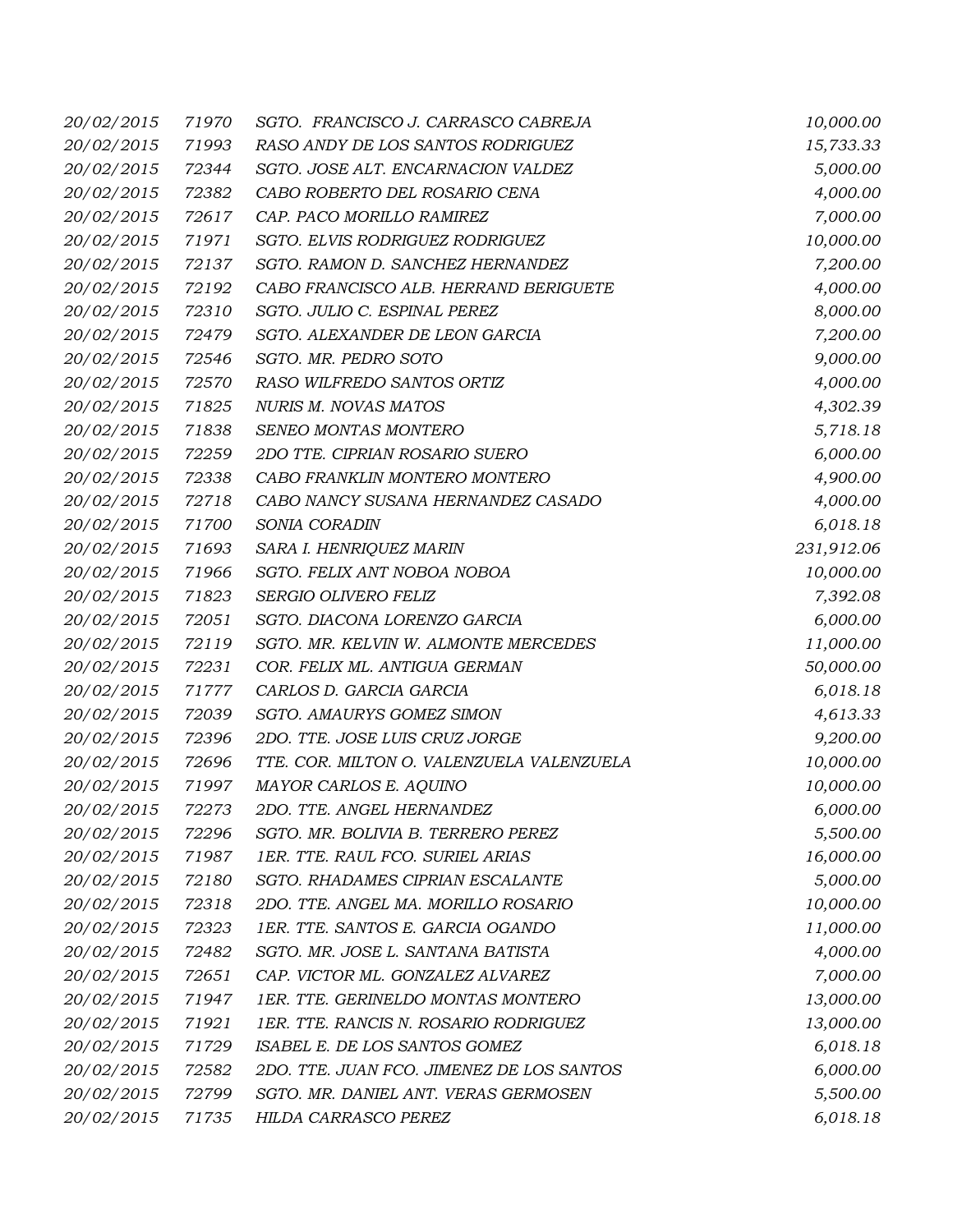| 20/02/2015        | 71799 | JOSEFA ALT. MEJIA MIESES                | 6,018.18  |
|-------------------|-------|-----------------------------------------|-----------|
| 20/02/2015        | 72255 | SGTO. JUAN C. ANGELES MARTE             | 8,000.00  |
| 20/02/2015        | 72436 | CABO JOSE ANT. TAVERAS ARIAS            | 4,000.00  |
| 20/02/2015        | 72641 | RASO DANIEL ALCANTARA BARREIRO          | 4,000.00  |
| 20/02/2015        | 72777 | SGTO. MR. JULIO L. CRUZ                 | 8,200.00  |
| 20/02/2015        | 71864 | ARGENTINA ORTIZ PERDOMO                 | 6,018.18  |
| 20/02/2015        | 71869 | MARITZA MEJIA DUVERGE                   | 4,213.35  |
| 20/02/2015        | 72148 | 1ER. TTE. ALEJANDRINA FORTUNA ROA       | 6,500.00  |
| 20/02/2015        | 72261 | SGTO. FREDDY A. REYES CAMPUSANO         | 5,000.00  |
| 20/02/2015        | 72458 | SGTO. MR. MATIAS CRUCETA REINOSO        | 8,200.00  |
| 20/02/2015        | 72488 | 2DO. TTE. PATRICIO GOMEZ SEGURA         | 6,000.00  |
| 20/02/2015        | 72579 | SGTO. MR. PEDRO LAUREANO PAULA          | 5,500.00  |
| 20/02/2015        | 72199 | RASO ROANGEL FCO. FRIAS ROJAS           | 4,000.00  |
| 20/02/2015        | 72621 | 2DO TTE. DIOMEDES PEGUERO ASTACIO       | 6,000.00  |
| 20/02/2015        | 71899 | 1ER.TTE. SABINO ALCANTARA MARTINEZ      | 13,000.00 |
| 20/02/2015        | 71707 | MARIA M. PIMENTEL FABIAN                | 6,018.18  |
| 20/02/2015        | 71976 | CABO OSCAL L. NIN NIN                   | 8,000.00  |
| 20/02/2015        | 72076 | SGTO. MR. SANDY M. PUENTE DE LOS SANTOS | 16,000.00 |
| 20/02/2015        | 72131 | SGTO. VICTOR M. ESPIRITU SORIANO        | 7,200.00  |
| 20/02/2015        | 72170 | SGTO. MR. REYNALDO E. PEREZ CABRERA     | 5,500.00  |
| 20/02/2015        | 72421 | SGTO. NICOLAS HERRERA GRATEREAUX        | 5,000.00  |
| 20/02/2015        | 71730 | LUIS E. MOREL POUERIE                   | 36,642.28 |
| 20/02/2015        | 71988 | 2DO TTE. PEDRO RAMIREZ M. P.N.          | 15,501.64 |
| 20/02/2015        | 72080 | 1ER. TTE. FERNANDO GOMEZ MENDEZ         | 13,000.00 |
| 20/02/2015        | 72283 | SGTO. ELIZABETH ACEVEDO QUIROZ          | 5,000.00  |
| 20/02/2015        | 72425 | 2DO. TTE. JOSE D. TIFA                  | 6,000.00  |
| 20/02/2015        | 71950 | 2DO. TTE. RAFAEL ANT. FAÑA RODRIGUEZ    | 12,000.00 |
| 20/02/2015        | 71968 | SGTO. FRANCISCO DE LOS SANTOS CAPELLAN  | 10,000.00 |
| 20/02/2015        | 72245 | RASO JUAN C. ANTIGUA ACOSTA             | 6,000.00  |
| <i>20/02/2015</i> | 72339 | CAP. JOSE M. JAQUEZ FERNANDEZ           | 6,500.00  |
| 20/02/2015        | 72525 | 2DO. TTE. FRANKLIN OGANDO ALCANTARA     | 6,000.00  |
| 20/02/2015        | 71816 | MERCEDES SEGURA CUEVAS                  | 2,948.13  |
| 20/02/2015        | 72093 | MAYOR RAFAEL ESPINOSA F.                | 18,000.00 |
| 20/02/2015        | 72105 | CABO YSAURI GOMEZ MENDEZ                | 11,000.00 |
| 20/02/2015        | 72112 | CABO ELPIDIO DIAZ BRUJAN                | 8,739.73  |
| 20/02/2015        | 72789 | RASO MANUEL ANT. MEJIA PEÑA             | 4,000.00  |
| 20/02/2015        | 72353 | SGTO. WILSON MATEO PEREZ                | 8,000.00  |
| 20/02/2015        | 72466 | RASO ROSELIA PEREZ DE LA CRUZ           | 4,000.00  |
| 20/02/2015        | 72583 | SGTO. MR. MARCELO UREÑA ROSADO          | 8,200.00  |
| 20/02/2015        | 72615 | TTE. COR. JULIO C. MORILLO ENCARNACION  | 10,000.00 |
| 20/02/2015        | 72003 | MAYOR ROQUE HERNANDEZ BENAVIDES         | 10,000.00 |
| 20/02/2015        | 72008 | CAP. CARLOS ML. DE LOS SANTOS           | 8,000.00  |
| 20/02/2015        | 72075 | RASO RICHARDSON OGANDO MELO             | 5,000.00  |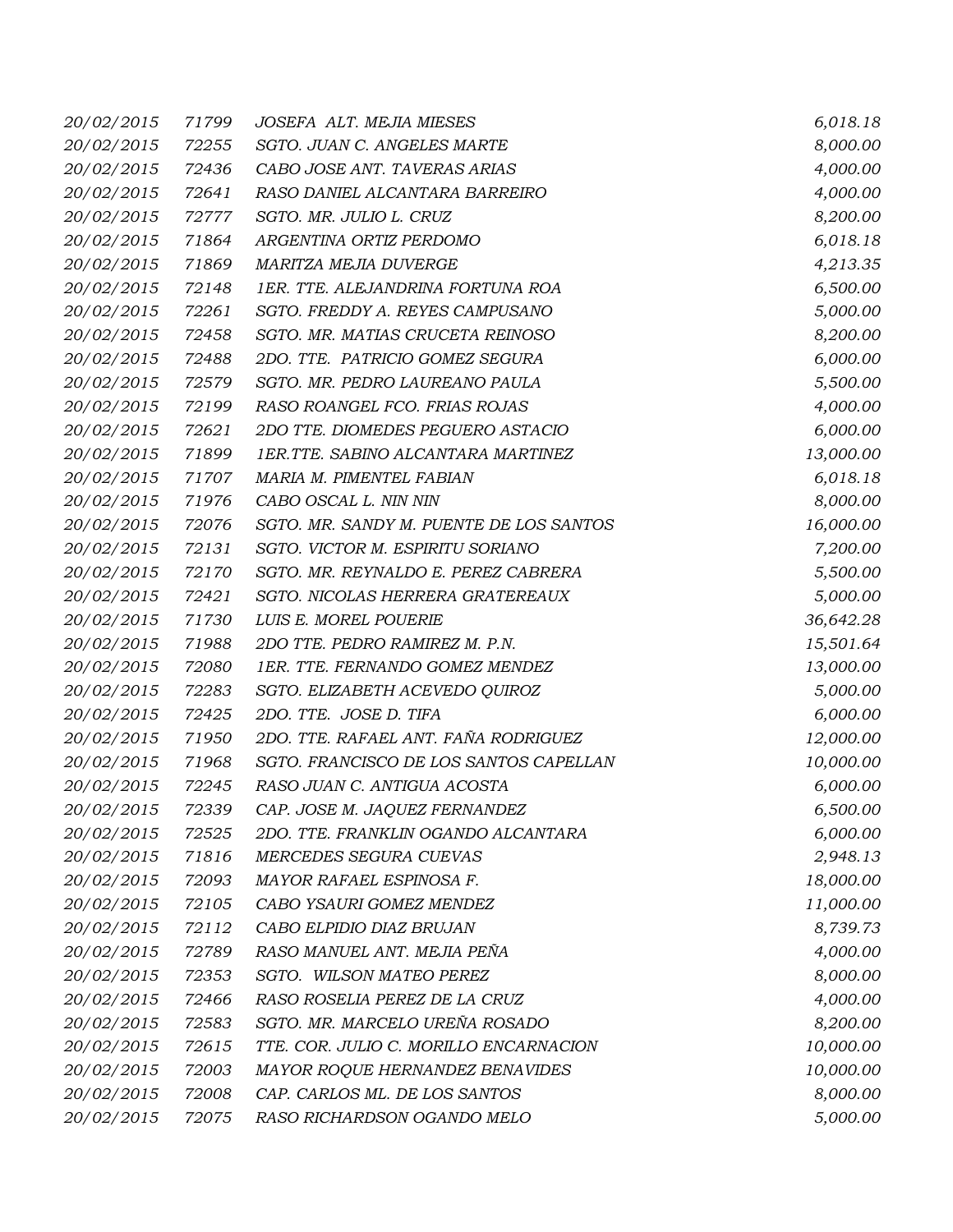| 20/02/2015        | 72598 | 2DO. TTE. JOSE D. TAPIA TAVERAS        | 9,200.00  |
|-------------------|-------|----------------------------------------|-----------|
| 20/02/2015        | 71918 | CABO JOSE P. REYES CONCEPCION          | 8,739.50  |
| 20/02/2015        | 72343 | 2DO. TTE. RAFAEL E. ENCARNACION ADAMES | 6,000.00  |
| 20/02/2015        | 72706 | 1ER. TTE. FELICIA CONRADO JIMENEZ      | 6,500.00  |
| 20/02/2015        | 72734 | CABO ALFI A. URIBE EMILIANO            | 4,000.00  |
| 20/02/2015        | 72005 | CAPITAN SEGUNDO RIVERA                 | 14,000.00 |
| 20/02/2015        | 72057 | CABO BECKERT ANT. WES RINCON           | 5,000.00  |
| 20/02/2015        | 72347 | SGTO. MARINO ABAD PUELLO               | 8,000.00  |
| 20/02/2015        | 72541 | SGTO. JOSE L. VALDEZ MEDINA            | 5,000.00  |
| 20/02/2015        | 72586 | CABO VICTOR J. SENA DIAZ               | 4,900.00  |
| 20/02/2015        | 71953 | 2DO TTE. HERIBERTO BENITEZ SOTO        | 12,000.00 |
| 20/02/2015        | 71933 | SGTO. JOSE ML. SOSA MARTE              | 10,000.00 |
| 20/02/2015        | 72053 | CABO DANIEL BELTRE                     | 5,000.00  |
| 20/02/2015        | 72066 | CABO EDGAR ANT. RODRIGUEZ VEGA         | 5,000.00  |
| 20/02/2015        | 72360 | MAYOR JORGE L. ZOUAIN TAVAREZ          | 9,000.00  |
| 20/02/2015        | 72622 | 2DO. TTE. ISIDRO A. HERRERA MADERA     | 6,000.00  |
| 20/02/2015        | 72663 | RASO JORGE ALB. RONDON AQUINO          | 4,900.00  |
| 20/02/2015        | 72413 | SGTO. ANTONIO CASTRO BELEN             | 8,000.00  |
| 20/02/2015        | 72803 | CABO FRANCISCO J. RODRIGUEZ REYES      | 4,000.00  |
| 20/02/2015        | 72047 | SGTO. NILSON M. CUEVAS CAPELLAN        | 6,000.00  |
| 20/02/2015        | 72141 | TTE. COR. AGUSTIN GIL GIL              | 12,000.00 |
| 20/02/2015        | 72286 | SGTO. MR. PEDRO A. MOQUETE             | 5,500.00  |
| 20/02/2015        | 72549 | RASO ADRIAN A. PALACIO MARTINEZ        | 6,000.00  |
| 20/02/2015        | 72581 | SGTO. MR. CESAR ANT. SERRANO GARCIA    | 7,900.00  |
| 20/02/2015        | 71830 | <b>BIENVENIDA VELOZ</b>                | 6,018.18  |
| 20/02/2015        | 72014 | 1ER. TTE. JUAN M. PICHARDO PEÑA        | 7,500.00  |
| 20/02/2015        | 72054 | RASO ELIANA E. SENCION PEREZ           | 5,000.00  |
| 20/02/2015        | 71945 | CAP. CARLOS ROSARIO MORILLO            | 14,000.00 |
| 20/02/2015        | 71923 | 1ER. TTE. RUBEN VILLAR DIAZ            | 13,000.00 |
| <i>20/02/2015</i> | 71964 | SGTO. WILLIAM L. DUARTE MENDEZ         | 9,950.00  |
| 20/02/2015        | 72169 | SGTO. MR. JOSE R. NUÑEZ RODRIGUEZ      | 5,500.00  |
| 20/02/2015        | 72438 | RASO JUNIOR CABRERA RODRIGUEZ          | 5,200.00  |
| 20/02/2015        | 72702 | CAP. SAMUEL HERNANDEZ OTAÑO            | 7,000.00  |
| 20/02/2015        | 72762 | SGTO. JUAN ML. ROMAN MERCADO           | 8,000.00  |
| 20/02/2015        | 71770 | MARCIANA ALT. RAMIREZ CORONA           | 16,680.13 |
| 20/02/2015        | 72033 | SGTO. MR. ELIZABETH GERMOSEN REYES     | 6,500.00  |
| 20/02/2015        | 72089 | SGTO. MIGUEL E. CASANOVA ENCARNACION   | 10,000.00 |
| 20/02/2015        | 72134 | SGTO. MR. CARLOS Y. DE OLEO MATEO      | 8,200.00  |
| 20/02/2015        | 71834 | <b>JUSTO FERRERAS PEREZ</b>            | 6,018.18  |
| 20/02/2015        | 72221 | CABO MIGUEL NOVAS FLORIAN              | 4,000.00  |
| 20/02/2015        | 72635 | CABO GERVASIO DEGOLLADO RINCON         | 4,000.00  |
| 20/02/2015        | 72747 | ALF. DE NAVIO FRANKLIN HERASME         | 6,500.00  |
| 20/02/2015        | 71755 | LUCIA M. REYES PEREZ                   | 17,301.77 |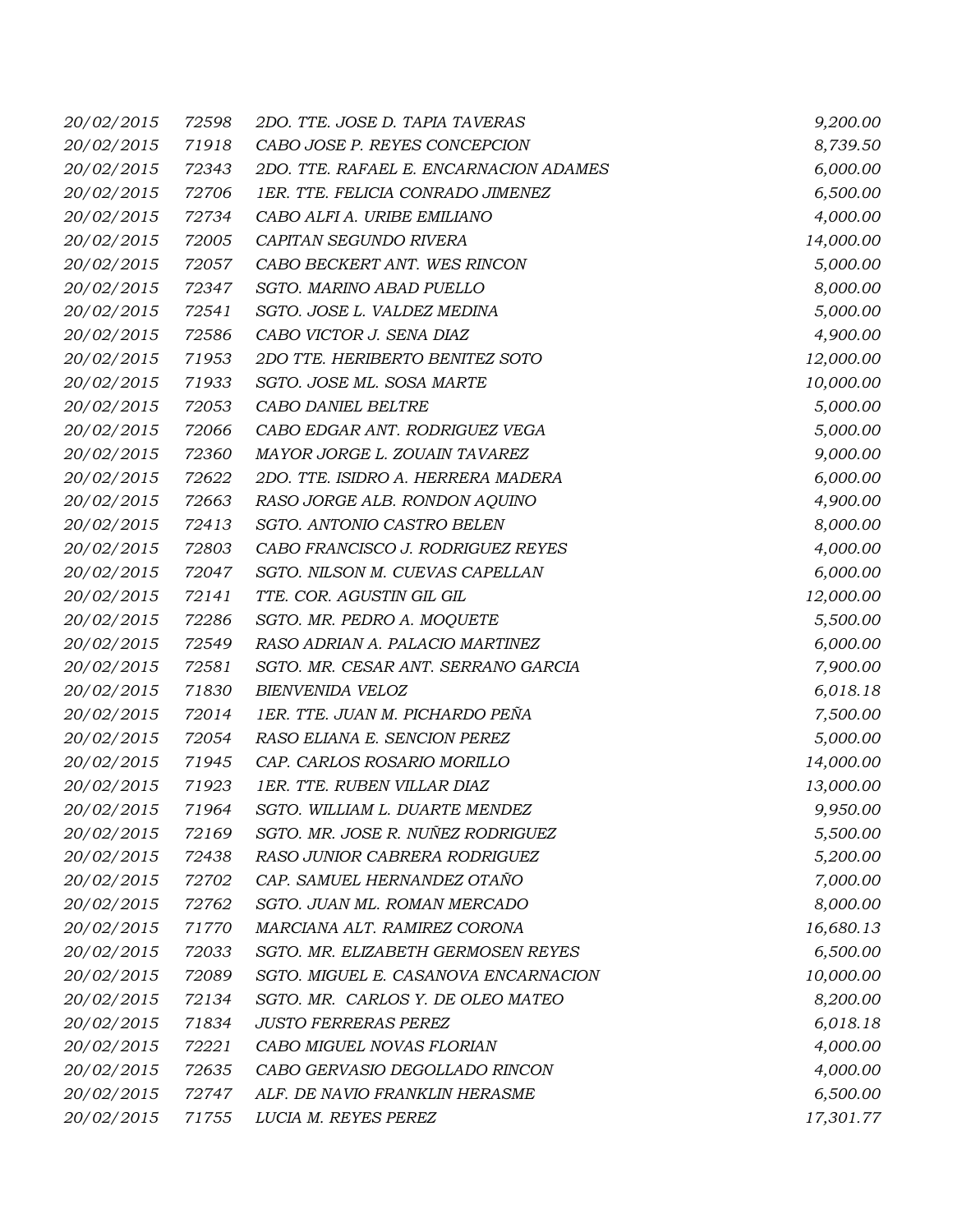| 20/02/2015        | 72136 | SGTO. MR. WILSON VALDEZ RAMIREZ       | 8,200.00   |
|-------------------|-------|---------------------------------------|------------|
| 20/02/2015        | 72392 | CABO ARELIS M. VILLAR SANTOS          | 4,000.00   |
| 20/02/2015        | 72435 | CABO JUAN CISNEROS ALMANZAR           | 4,000.00   |
| 20/02/2015        | 72474 | RASO DIONERIS DE LA CRUZ LOPEZ        | 4,000.00   |
| 20/02/2015        | 72491 | SGTO. ALBERTO JIMENEZ                 | 7,200.00   |
| 20/02/2015        | 72281 | TTE. DE FRAGATA MANUEL MONTAÑO MENDEZ | 5,500.00   |
| 20/02/2015        | 72520 | CABO DANIEL E. RAMIREZ MESA           | 4,000.00   |
| 20/02/2015        | 71734 | MARTA N. MONTAS RAMIREZ               | 6,018.18   |
| 20/02/2015        | 71739 | RAFAEL CONTRERAS CONTRERAS            | 6,018.18   |
| 20/02/2015        | 72317 | 1ER. TTE. CEFERINO OFFRER DE LA ROSA  | 11,000.00  |
| 20/02/2015        | 72352 | SGTO. RAMON R. VICTORIANO AQUINO      | 9,000.00   |
| 20/02/2015        | 72708 | 1ER. TTE. LORENZO REYES DE LEON       | 6,500.00   |
| 20/02/2015        | 72720 | RASO EDWIN C. BALBUENA MALDONADO      | 4,000.00   |
| 20/02/2015        | 72801 | SGTO. JOSE A. SANCHEZ SANCHEZ         | 5,000.00   |
| 20/02/2015        | 71782 | CARMEN L. EDUARDO ICIANO              | 6,018.18   |
| 20/02/2015        | 72029 | 2DO. TTE. NELSON SANTANA BAUTISTA     | 7,000.00   |
| 20/02/2015        | 72371 | SGTO. MR. RAFAEL ANT. ALCANTARA REYES | 5,500.00   |
| 20/02/2015        | 72387 | RASO KATIUSKA DEL C. MERCEDES         | 4,000.00   |
| 20/02/2015        | 72434 | SGTO. SOREMINDA FLETE ADAMES          | 5,000.00   |
| 20/02/2015        | 71952 | 2DO. TTE. RAFAEL ESPINAL BRITO        | 12,000.00  |
| 20/02/2015        | 72025 | 2DO. TTE. EDDY ANT. TRIUNFEL SOCORRO  | 7,000.00   |
| 20/02/2015        | 72077 | MAYOR RAUL TAVERAS D.                 | 18,000.00  |
| 20/02/2015        | 72182 | SGTO. DANIEL TEJEDA MARTINEZ          | 5,000.00   |
| 20/02/2015        | 71743 | MIRELLA DE LA ROSA DOMINGUEZ          | 6,018.18   |
| 20/02/2015        | 71805 | JUAN SEBASTIAN RODRIGUEZ              | 6,018.18   |
| 20/02/2015        | 72246 | RASO ANGEL A. RODRIGUEZ               | 6,000.00   |
| 20/02/2015        | 72508 | RASO LUIS FCO. AMADOR VICIOSO         | 5,200.00   |
| 20/02/2015        | 72661 | CABO DHAIN S. BERAS FIGUEROA          | 4,000.00   |
| 20/02/2015        | 72773 | 1ER. TTE. ROBERTO M. HENRIQUEZ ROSA   | 6,500.00   |
| <i>20/02/2015</i> | 71699 | NORA A. SOSA MARTINEZ                 | 7,363.48   |
| 20/02/2015        | 72378 | SGTO. DANNY R. ABREU CONCEPCION       | 5,000.00   |
| 20/02/2015        | 72555 | SGTO. MR. JUAN I. GUILLEN BRITO       | 5,500.00   |
| 20/02/2015        | 72616 | CAP. ERNESTO MEJIA SARMIENTO          | 7,000.00   |
| 20/02/2015        | 72553 | 2DO. TTE. PEDRO DE JESUS CUEVAS       | 6,000.00   |
| 20/02/2015        | 72612 | 2DO. TTE. NIXON RAMIREZ CANDELARIO    | 6,000.00   |
| 20/02/2015        | 72674 | RASO ISMAEL ALB. PEGUERO GONZALEZ     | 4,000.00   |
| 20/02/2015        | 71922 | 1ER. TTE. MANUEL CONTRERAS SANTANA    | 13,000.00  |
| 20/02/2015        | 71690 | JOSE A. CRUCETA ALMANZAR              | 280,464.02 |
| 20/02/2015        | 71764 | ELISA VIVIECA                         | 5,982.71   |
| 20/02/2015        | 71818 | MIGUELINA PEÑA MENDEZ                 | 3,757.46   |
| 20/02/2015        | 72152 | 1ER. TTE. REYNA I. CARABALLO MENDEZ   | 6,500.00   |
| 20/02/2015        | 72195 | RASO GUSTAVO A. FELIZ FLORIAN         | 4,000.00   |
| 20/02/2015        | 72411 | CABO JOSE M. MINAYA GOMEZ             | 4,000.00   |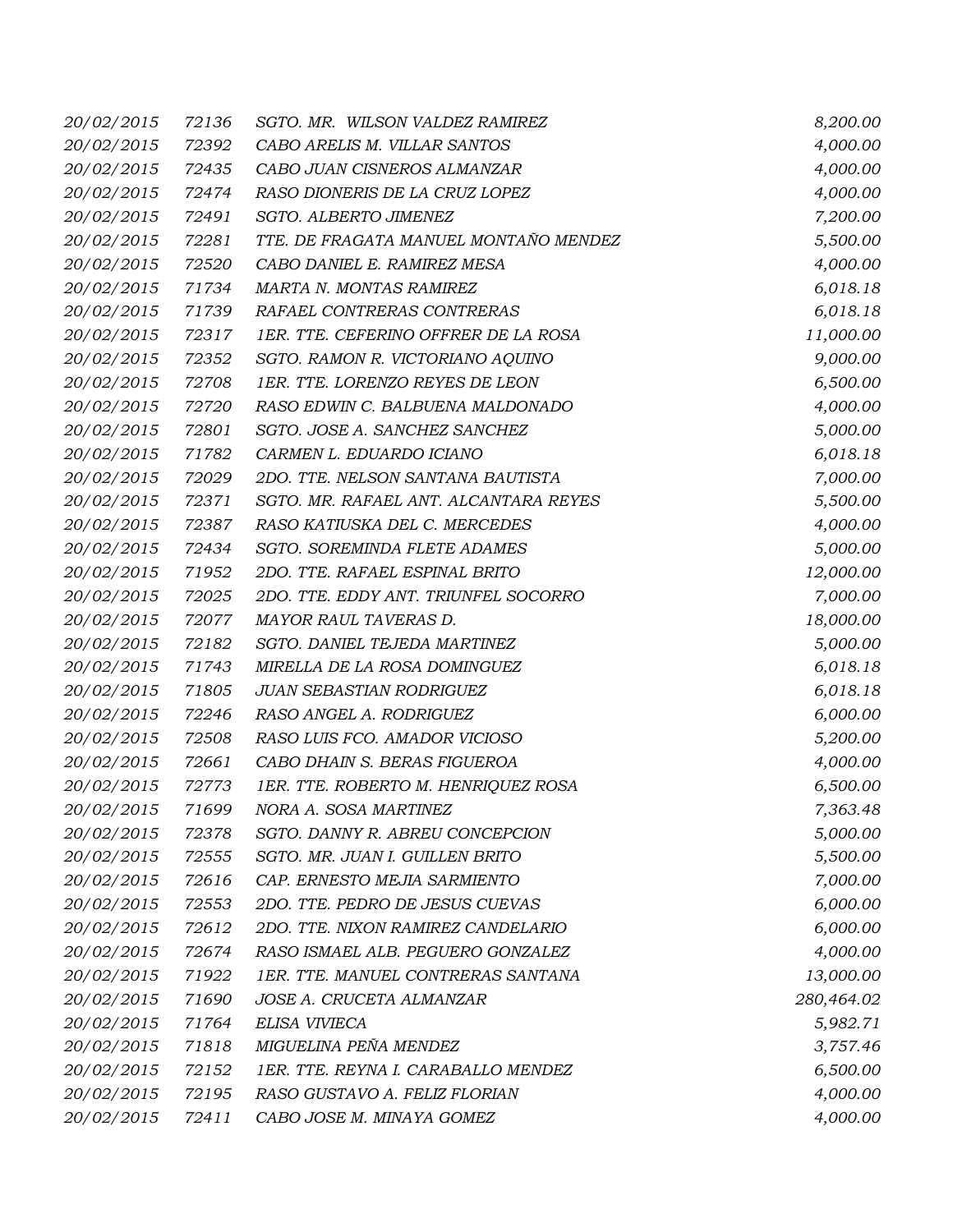| 20/02/2015        | 72501 | CABO MARCIAL OGANDO DIAZ              | 6,000.00  |
|-------------------|-------|---------------------------------------|-----------|
| 20/02/2015        | 71745 | JOSEFINA SUAZO ABREU                  | 32,621.32 |
| 20/02/2015        | 71765 | TERESA MORA DE LA ROSA                | 6,018.18  |
| 20/02/2015        | 72021 | 2DO. TTE. LUIS ANT. REYES CUEVAS      | 6,866.67  |
| 20/02/2015        | 72060 | RASO MARCIA MONTERO MONTERO           | 5,000.00  |
| 20/02/2015        | 72111 | CABO SANTO A. BRUJAN AQUINO           | 8,739.81  |
| 20/02/2015        | 72333 | RASO RUBEN ALCANTARA JIMENEZ          | 4,000.00  |
| 20/02/2015        | 72741 | 1ER. TTE. AURA C. HERASME TEJEDA      | 6,500.00  |
| 20/02/2015        | 71955 | 2DO. TTE. JOSE ML. REYES MENDEZ       | 12,000.00 |
| 20/02/2015        | 71924 | 2DO. TTE. JOSE VLADIMIR UREÑA ORTEGA  | 11,950.00 |
| 20/02/2015        | 71704 | ROSA REYNOSO                          | 6,018.18  |
| 20/02/2015        | 72220 | RASO MARIDALIA DECENA FIGUEREO        | 4,000.00  |
| 20/02/2015        | 72225 | RASO MARCO A. BATISTA RUIZ            | 5,200.00  |
| 20/02/2015        | 72359 | TTE. COR. VICTOR ML. ACEVEDO COSME    | 13,000.00 |
| 20/02/2015        | 72399 | SGTO. MARTIRES ULLOA HERNANDEZ        | 5,000.00  |
| 20/02/2015        | 72711 | ALFEREZ DE FRAGATA NILO PUJOLS GARCIA | 6,000.00  |
| 20/02/2015        | 71790 | RAMONA DE JESUS ROSARIO               | 6,018.18  |
| 20/02/2015        | 72130 | 2DO. TTE. DANIEL PEREZ F.             | 6,000.00  |
| 20/02/2015        | 72179 | SGTO. DOMINGO DE S. HERRAND ESPINOSA  | 5,000.00  |
| 20/02/2015        | 72316 | 1ER. TTE. BIENVENIDO RUBIO SENA       | 11,000.00 |
| 20/02/2015        | 72208 | SGTO. NATHANAEL FELIZ LOPEZ           | 7,200.00  |
| 20/02/2015        | 72357 | CABO CARLOS FLORENTINO FLORENTINO     | 4,000.00  |
| 20/02/2015        | 72761 | 2DO. TTE. FELIX BRITO VALERIO         | 6,000.00  |
| 20/02/2015        | 71709 | ELIGIA DE LA CRUZ                     | 3,792.90  |
| 20/02/2015        | 71769 | MILEDYS S. SOSA R.                    | 22,825.92 |
| 20/02/2015        | 71837 | <b>JULIO H. HERRERA MATOS</b>         | 1,103.33  |
| 20/02/2015        | 72175 | SGTO. ALEXANDER BELLO DE LEON         | 5,000.00  |
| 20/02/2015        | 72237 | SGTO. FRANK A. MORETA CASTILLO        | 8,000.00  |
| 20/02/2015        | 72806 | RAMONA FLORES DE MATOS                | 5,318.18  |
| <i>20/02/2015</i> | 71858 | RUTH MONTALVO FRANCISCO               | 29,497.03 |
| 20/02/2015        | 72048 | SGTO. PLINIO ALB. TORRES ZABALA       | 6,000.00  |
| 20/02/2015        | 72204 | RASO ANDDY SUAREZ BENITEZ             | 4,000.00  |
| 20/02/2015        | 72393 | CABO JOSE R. ACEVEDO FAMILIA          | 4,000.00  |
| 20/02/2015        | 72485 | CABO CRISTIAN DIAZ ENCARNACION        | 4,000.00  |
| 20/02/2015        | 72038 | SGTO. MR. WINKY R. REYES ZABALA       | 6,500.00  |
| 20/02/2015        | 72494 | SGTO. ROBERTO ANT. FELIZ MATOS        | 7,200.00  |
| 20/02/2015        | 72605 | RASO FELIX F. REYNOSO REYES           | 6,000.00  |
| 20/02/2015        | 72650 | SGTO. CRISTIAN DE PAULA POLANCO       | 7,200.00  |
| 20/02/2015        | 71929 | 2DO. TTE. EDDY ANT. OVALLE            | 12,000.00 |
| 20/02/2015        | 72156 | 2DO. TTE. ALEJANDRO E. MENDEZ VENTURA | 6,000.00  |
| 20/02/2015        | 72222 | RASO TOMAS MARTINEZ                   | 4,000.00  |
| 20/02/2015        | 72257 | SGTO. MR. JAINER CUEVAS FERRERAS      | 8,200.00  |
| 20/02/2015        | 72292 | CAP. AQUILES MONTERO BAUTISTA         | 7,000.00  |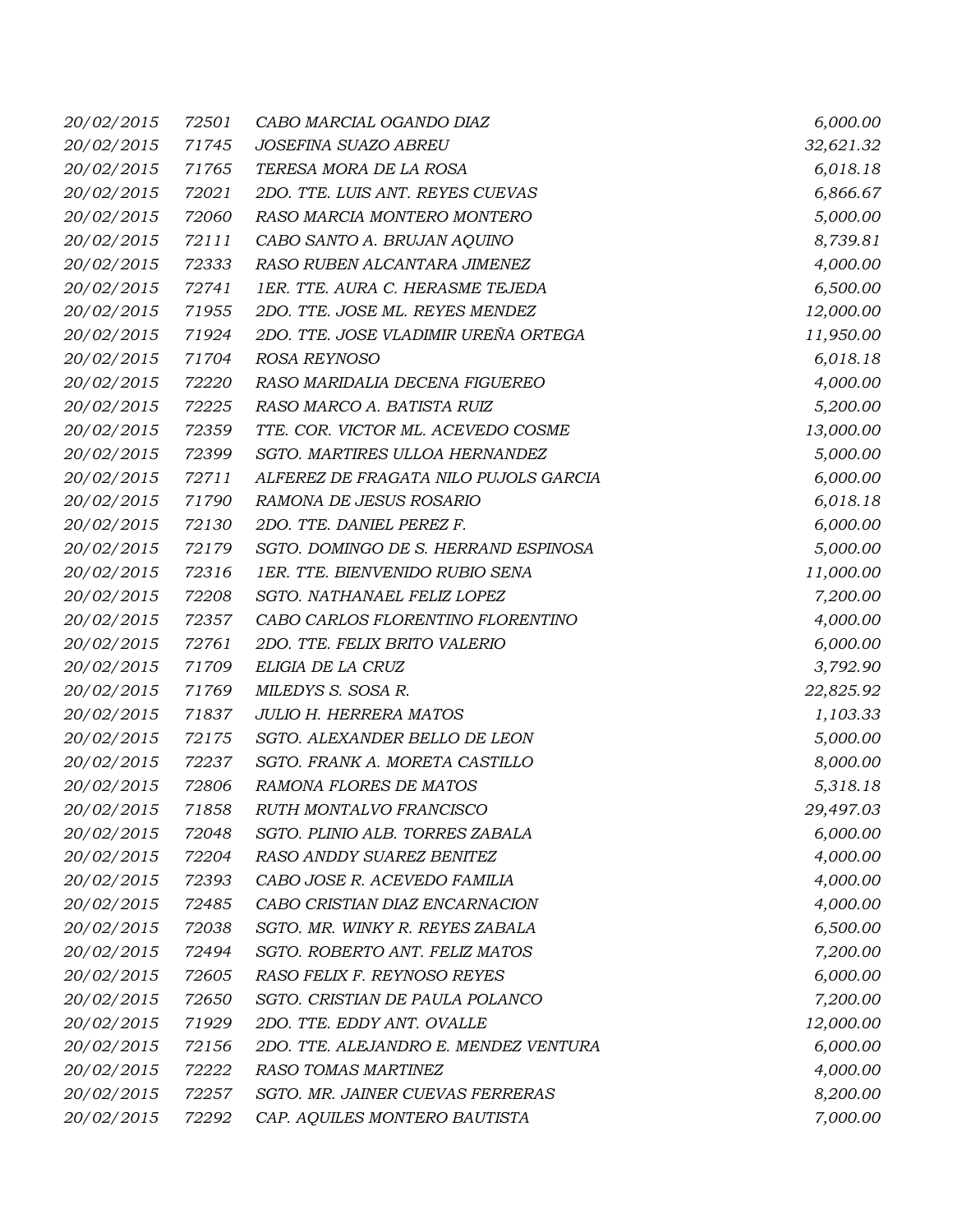| 20/02/2015        | 72522 | 2DO. TTE. JOSE E. CABRAL Y CABRAL              | 6,000.00  |
|-------------------|-------|------------------------------------------------|-----------|
| 20/02/2015        | 72769 | SGTO. ELEONARDO REGALADO SERRANO               | 5,000.00  |
| 20/02/2015        | 71912 | RASO JOSE R. BRITO ORTEGA                      | 8,000.00  |
| 20/02/2015        | 72026 | 2DO. TTE. PABLO PAREDES DE JESUS               | 7,000.00  |
| 20/02/2015        | 72056 | RASO HECTOR Y. GUERRERO RODRIGUEZ              | 5,000.00  |
| 20/02/2015        | 72253 | RASO PABEL HERNANDEZ ZABALA                    | 4,000.00  |
| 20/02/2015        | 72460 | 1ER. TTE. AQUILES EUGENIA LORENZO              | 6,500.00  |
| 20/02/2015        | 72575 | RASO AMADO E. GUZMAN PEREZ                     | 4,000.00  |
| 20/02/2015        | 72607 | RASO ROSELIO SOLANO SILVESTRE                  | 5,200.00  |
| 20/02/2015        | 72697 | MAYOR FLAVIA D. MONTERO ROMERO                 | 9,000.00  |
| 20/02/2015        | 72160 | 2DO. TTE. ALBERTO REYES SENA                   | 6,000.00  |
| 20/02/2015        | 72161 | 2DO. TTE. RUMARDO PEREZ DE OLEO                | 6,000.00  |
| 20/02/2015        | 72290 | MAYOR FLORENTINO LOPEZ ROJAS                   | 15,000.00 |
| 20/02/2015        | 72336 | RASO LUIS A. LARA PUJOLS                       | 6,000.00  |
| 20/02/2015        | 72478 | RASO JUNIOR A. FELIZ FELIZ                     | 4,000.00  |
| 20/02/2015        | 71916 | MAYOR DAMIAN ANT. OVALLES JORGE                | 18,000.00 |
| 20/02/2015        | 71822 | NEREIDA FLORIAN SANTANA                        | 6,018.18  |
| 20/02/2015        | 72345 | 2DO. TTE. JORGE DE LOS SANTOS ANDUJAR          | 12,000.00 |
| 20/02/2015        | 72531 | SGTO. MR. JOSE PANIAGUA DE LOS SANTOS          | 5,500.00  |
| 20/02/2015        | 72603 | SGTO. MR. GIL ML. CAMPECHANO GARCIA            | 9,000.00  |
| 20/02/2015        | 71737 | CRISTINO RODRIGUEZ                             | 6,018.18  |
| 20/02/2015        | 71853 | RAMONA REYES CARRASCO                          | 6,018.18  |
| 20/02/2015        | 72297 | SGTO. MR. FELIX MARCELO MESA                   | 5,500.00  |
| 20/02/2015        | 72585 | SGTO. MR. JOHAN ML. SOSA                       | 5,500.00  |
| 20/02/2015        | 72669 | 2DO. TTE. CIRIACO PAYANO SEVERINO              | 6,000.00  |
| 20/02/2015        | 71931 | 2DO. TTE. KENNEDY PINALES ENCARNACION          | 12,000.00 |
| 20/02/2015        | 71870 | <b>JOSEFA REYES APONTE</b>                     | 6,018.18  |
| 20/02/2015        | 72171 | SGTO. MR. YSIDRO MOTA ESPINO                   | 5,500.00  |
| 20/02/2015        | 72426 | 2DO. TTE. PRIMITIVO GOMEZ NUÑEZ                | 6,000.00  |
| <i>20/02/2015</i> | 72742 | SGTO. MR. ROBERTO QUEZADA SANCHEZ              | 5,500.00  |
| 20/02/2015        | 71887 | MARINA VASQUEZ M.                              | 6,018.18  |
| 20/02/2015        | 72198 | RASO MANUEL DE JS. MORA MATEO                  | 4,000.00  |
| 20/02/2015        | 72203 | RASO JOSE ANT. MATEO MARTINEZ                  | 4,000.00  |
| 20/02/2015        | 72302 | CABO URBANO LAFONTAINE MEDINA                  | 4,000.00  |
| 20/02/2015        | 72365 | 2DO. TTE. BLAS FERNANDEZ GIL                   | 6,000.00  |
| 20/02/2015        | 72407 | 2DO. TTE. ERNESTO ENCARNACION ROSARIO          | 6,000.00  |
| 20/02/2015        | 72590 | 1ER. TTE. VIRGINIO ARISMENDY PEREZ             | 6,500.00  |
| 20/02/2015        | 72639 | RASO JULIO S. MAZARA REINOSO                   | 4,000.00  |
| 20/02/2015        | 72756 | SGTO. MR. MAXIMO F. CRUZ ROSARIO               | 8,200.00  |
| 20/02/2015        | 72209 | SGTO. MR. CRISTIAN ML. CAMPUSANO DE LOS SANTOS | 5,200.00  |
| 20/02/2015        | 72385 | CABO AQUINO BELLIARD ROJAS                     | 4,000.00  |
| 20/02/2015        | 72571 | 2DO. TTE. JUAN BENITO LORENZO VILLA            | 9,200.00  |
| 20/02/2015        | 72665 | RASO YOEL ML. AGESTA SILVESTRE                 | 5,200.00  |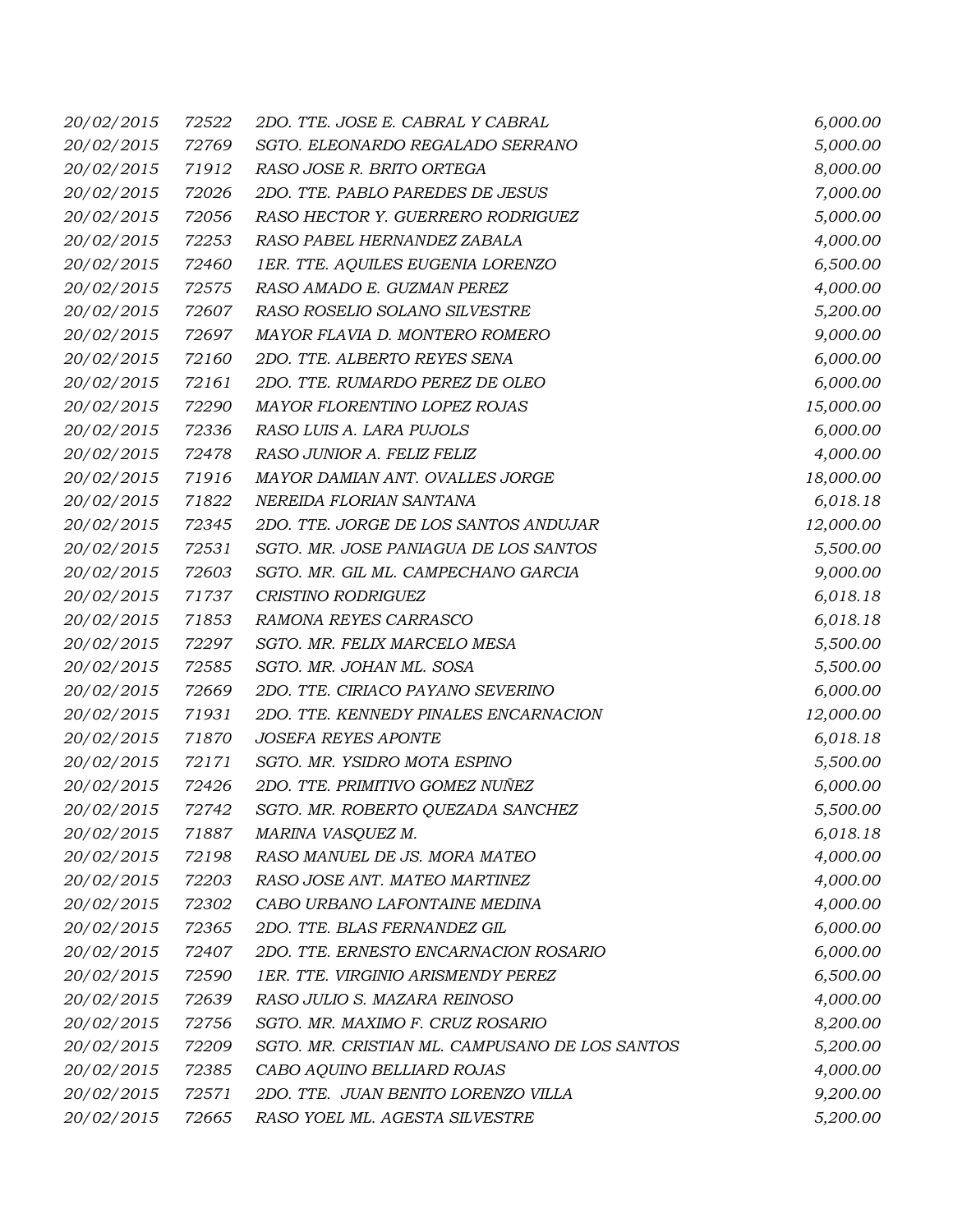| 20/02/2015        | 72795 | MAYOR JOSE D. DELGADO MONEGRO             | 13,000.00  |
|-------------------|-------|-------------------------------------------|------------|
| 20/02/2015        | 71910 | SGTO. VICTOR ANT. CHECO CORNELIO          | 10,000.00  |
| 20/02/2015        | 71691 | FRANCISCO ANT. JEREZ MENA                 | 279,386.27 |
| 20/02/2015        | 71784 | FRANCISCA R. PEREZ PEÑA                   | 6,018.18   |
| 20/02/2015        | 71992 | TTE. COR. DOMINGO A. SALAZAR M.           | 12,000.00  |
| 20/02/2015        | 72634 | CABO JUAN H. RAMIREZ PACHECO              | 4,000.00   |
| 20/02/2015        | 71901 | 1ER. TTE. GEOVANNY B. PERALTA BRITO       | 13,000.00  |
| 20/02/2015        | 71711 | <b>IRIS RODRIGUEZ P.</b>                  | 6,018.18   |
| 20/02/2015        | 71963 | SGTO. KELVIN DEL JESUS ENCARNACION        | 10,000.00  |
| 20/02/2015        | 71980 | TTE. COR. RAMON ANT. NIN RAMIREZ          | 20,000.00  |
| 20/02/2015        | 72002 | MAYOR EDWARD A. NUÑEZ PAULINO             | 10,000.00  |
| 20/02/2015        | 72376 | SGTO. MR. JUAN C. OZORIA CUEVAS           | 5,500.00   |
| 20/02/2015        | 72548 | RASO TOMAS DE JESUS MEJIA                 | 6,000.00   |
| 20/02/2015        | 72611 | CABO JOHNNY OZORIA DANIEL                 | 4,000.00   |
| 20/02/2015        | 71903 | 2DO. TTE. EDGAR ANT. ROSARIO RODRIGUEZ    | 12,000.00  |
| 20/02/2015        | 71909 | SGTO. MR. ALBERTO RAMIREZ DE LA CRUZ      | 11,000.00  |
| 20/02/2015        | 71725 | PACO PEREZ REYES                          | 6,018.18   |
| 20/02/2015        | 71856 | GUARINA E. MERCEDES HERNANDEZ FERDINARD   | 6,018.18   |
| 20/02/2015        | 72202 | 2DO. TTE. SENCION ROMERO BRUJAN           | 9,200.00   |
| 20/02/2015        | 71778 | DULCE M. ESTEVEZ                          | 6,018.18   |
| 20/02/2015        | 72251 | SGTO. RAMON E. DEL ORBE GUILLEN           | 5,000.00   |
| 20/02/2015        | 72693 | SGTO. ARIAS A. GONZALES PEÑA              | 7,200.00   |
| 20/02/2015        | 71687 | MARIANO GERMAN MEJIA                      | 299,706.05 |
| 20/02/2015        | 71748 | FELIX R. CUEVAS RUFINO                    | 6,018.18   |
| 20/02/2015        | 72107 | <b>SGTO. REYES ARIAS</b>                  | 10,196.33  |
| 20/02/2015        | 72144 | CAPITAN ENRIQUE OLIVERO PEREZ             | 7,000.00   |
| 20/02/2015        | 72151 | 1ER. TTE. MIGUEL ANT. ECHAVARRIA BAUTISTA | 6,500.00   |
| 20/02/2015        | 72394 | CABO KENIA Y. GARCIA VARGAS               | 4,000.00   |
| 20/02/2015        | 72465 | RASO PETRONILA LOPEZ MEDINA               | 4,000.00   |
| <i>20/02/2015</i> |       | 72517 CABO JONATHAN F. MEDINA             | 4,000.00   |
| 20/02/2015        | 72728 | 2DO. TTE. FRANCISCO ROA GONZALEZ          | 6,000.00   |
| 20/02/2015        | 72730 | CABO OLIVIO SENA FERRERAS                 | 6,000.00   |
| 20/02/2015        | 72636 | CABO GASPAR ABREU CASTILLO                | 4,000.00   |
| 20/02/2015        | 72683 | MAYOR JOSE FCO. FRIAS MOTA                | 9,000.00   |
| 20/02/2015        | 71882 | FEDERICO A. DE LA ROSA RAMOS              | 6,018.18   |
| 20/02/2015        | 72159 | 2DO. TTE. HAMLET JAQUEZ JIMENEZ           | 6,000.00   |
| 20/02/2015        | 72083 | 2DO. TTE. YOHANIS GONZALEZ ALVAREZ        | 12,000.00  |
| 20/02/2015        | 72101 | RASO JUNIOR A. VALENTIN PUENTE            | 15,000.00  |
| 20/02/2015        | 72091 | RASO MARKIN SANCHEZ SUERO                 | 8,000.00   |
| 20/02/2015        | 71836 | ADELFA A. HERRERA TERRERO                 | 6,018.18   |
| 20/02/2015        | 72027 | 2DO. TTE. DIOMEDES VALLEJO ALCANTARA      | 7,000.00   |
| 20/02/2015        | 72074 | CABO YOHANYS MA. ALVAREZ JIMENEZ          | 5,000.00   |
| 20/02/2015        | 72146 | 1ER. TTE. CARLOS JIMENEZ DIAZ             | 6,500.00   |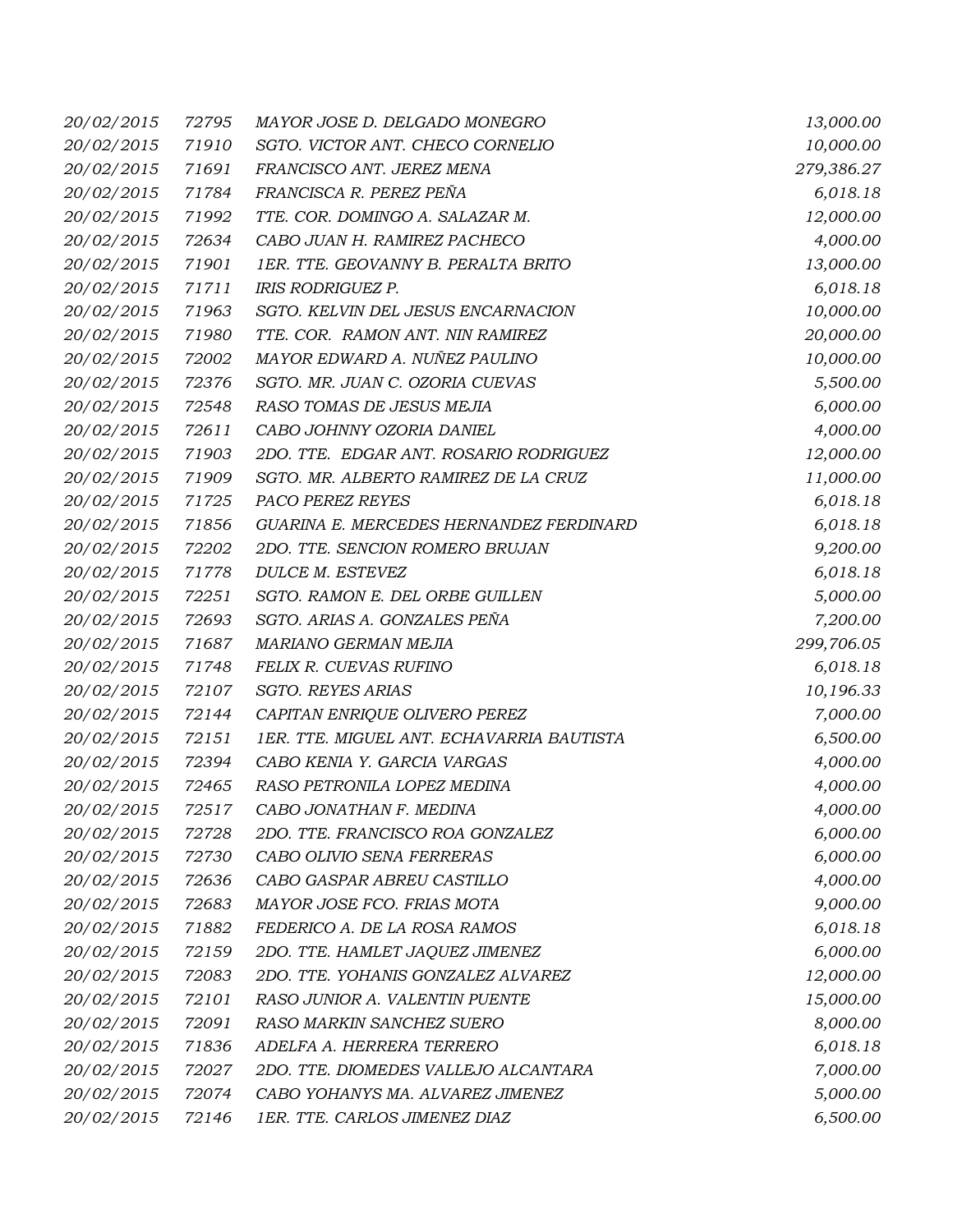| 20/02/2015        | 72266 | MARINERO HENRY VALERA GARCIA           | 4,000.00  |
|-------------------|-------|----------------------------------------|-----------|
| 20/02/2015        | 72618 | 1ER. TTE. PEDRO BERIGUETE CUELLO       | 6,500.00  |
| 20/02/2015        | 72657 | 1ER. TTE. FELIX ALB. PEREYRA ROA       | 6,500.00  |
| 20/02/2015        | 72679 | CABO YEIMY RIVAS PEGUERO               | 4,000.00  |
| 20/02/2015        | 72703 | CAP. FRANCISCO ANT. DE LEON            | 7,000.00  |
| 20/02/2015        | 71982 | TTE. COR. JUNIOR SAVIÑON PEREZ         | 20,000.00 |
| 20/02/2015        | 72210 | 1ER. TTE. MECO FIGUEREO MATEO          | 6,500.00  |
| 20/02/2015        | 72267 | SGTO. FELIX MUESES MARTINEZ            | 7,200.00  |
| 20/02/2015        | 72684 | 1ER. TTE. CESAREO PEGUERO PRADO        | 11,000.00 |
| 20/02/2015        | 71814 | GREGORIO ARIAS CARRASCO                | 21,709.26 |
| 20/02/2015        | 71835 | VICTOR R. CONCEPCION ROMERO            | 6,018.18  |
| 20/02/2015        | 71991 | 2DO TTE. PEDRO GARCIA ROMERO           | 13,354.00 |
| 20/02/2015        | 72100 | SGTO. PEDRO ANT. SERRANO DILONE        | 15,000.00 |
| 20/02/2015        | 72284 | CABO IRENO BAUTISTA MANZUETA           | 4,000.00  |
| 20/02/2015        | 72423 | CAP. GERSON ACOSTA POLANCO             | 7,000.00  |
| 20/02/2015        | 72515 | SGTO. CRISTIAN ENCARNACION VALENZUELA  | 5,000.00  |
| 20/02/2015        | 72252 | RASO JACQUELINE MERCEDES MARTINEZ      | 4,000.00  |
| 20/02/2015        | 72390 | CABO JUAN STGO. PEÑA RODRIGUEZ         | 4,000.00  |
| 20/02/2015        | 72792 | SGTO. MR. LUIS D. REYES PEÑA           | 8,200.00  |
| 20/02/2015        | 72274 | SGTO. SIXTA SANCHEZ SANTOS             | 5,000.00  |
| 20/02/2015        | 72370 | SGTO. MAYOR GUSTAVO A. ZARZUELA ARROYO | 5,500.00  |
| 20/02/2015        | 71829 | <b>ISMAEL PEÑA</b>                     | 10,720.63 |
| 20/02/2015        | 72186 | CABO JACQUELINE ADAMES LEBRON          | 4,000.00  |
| 20/02/2015        | 72662 | RASO ALEXIS BDO. CABRERA SOLANO        | 4,000.00  |
| 20/02/2015        | 72780 | RASO GEORGINA CASTILLO OZUNA           | 4,000.00  |
| 20/02/2015        | 71893 | 2DO. TTE. PASCUAL NOVAS SEGURA         | 15,000.00 |
| 20/02/2015        | 71775 | AMERICA G. ESPINAL HUED                | 6,018.18  |
| 20/02/2015        | 71827 | MIGUEL MEDINA PEREZ                    | 12,252.15 |
| 20/02/2015        | 71994 | SGTO. ISRRAEL CABRERA CABRERA          | 12,000.00 |
| <i>20/02/2015</i> |       | 72189 CABO RAFAEL GENAO MEDRANO        | 4,000.00  |
| 20/02/2015        | 72243 | CABO RADHAIRSA GUZMAN DE LA CRUZ       | 4,000.00  |
| 20/02/2015        | 72308 | 1ER. TTE. FELIX ANT. MOQUETE MONTILLA  | 11,000.00 |
| 20/02/2015        | 72418 | SGTO. MR. JUAN G. BONIFACIO GUTIERREZ  | 5,500.00  |
| 20/02/2015        | 71957 | SGTO. MR. JEUDY V. READ TINEO          | 11,000.00 |
| 20/02/2015        | 71938 | 2DO. TTE. YEAN E. ROBLES SOTO          | 22,000.00 |
| 20/02/2015        | 72513 | SGTO. CRISTHIAN R. CONCEPCION ORTIZ    | 5,000.00  |
| 20/02/2015        | 72709 | 2DO TTE. FELICIANO REYES FLORIAN       | 6,000.00  |
| 20/02/2015        | 72775 | SGTO. GLENNY K. RODRIGUEZ ALVAREZ      | 5,000.00  |
| 20/02/2015        | 71917 | MAYOR MARIO O. PEREZ NOVAS             | 18,000.00 |
| 20/02/2015        | 72258 | MAYOR TEODORO VALDEZ PEREZ             | 9,000.00  |
| 20/02/2015        | 72384 | CABO HECTOR R. BAUTISTA PICHARDO       | 4,000.00  |
| 20/02/2015        | 72422 | RASO FRANKLIN PICHARDO VICTORIANO      | 4,000.00  |
| 20/02/2015        | 72450 | SGTO. MR. LUIS CASTRO ACOSTA           | 5,500.00  |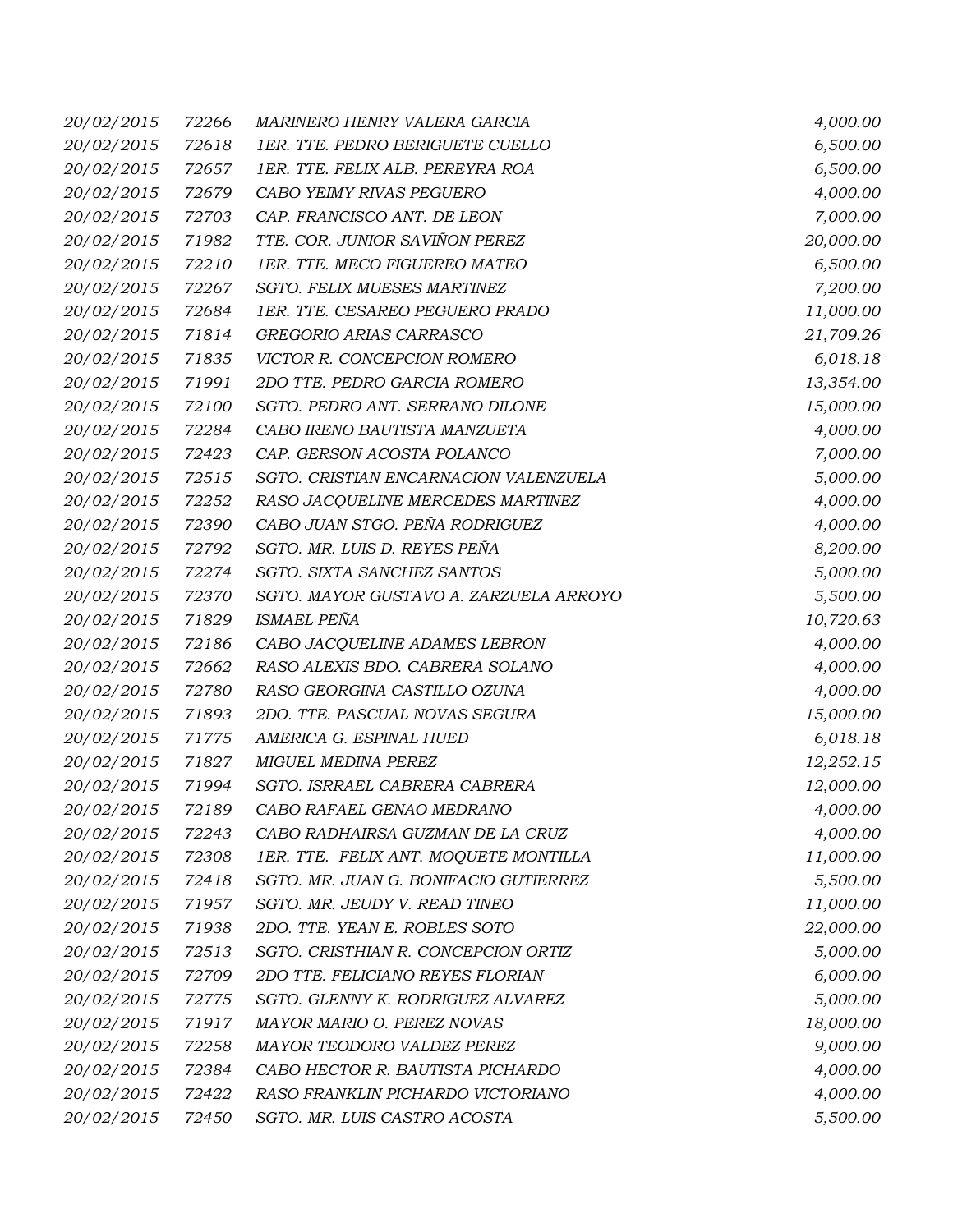| 20/02/2015        | 72699 | 2DO. TTE. EDWIN LAPE ZAPATA         | 8,896.16  |
|-------------------|-------|-------------------------------------|-----------|
| 20/02/2015        | 72752 | CABO SANTO E. DE LA ROSA HERNANDEZ  | 4,000.00  |
| 20/02/2015        | 72350 | SGTO. MR. RAFAEL FRANCO LUNA        | 9,000.00  |
| 20/02/2015        | 71796 | MARIA ALT. RAMOS GARCIA             | 6,018.18  |
| 20/02/2015        | 71850 | DANIEL MEDINA BELLIARD              | 6,018.18  |
| 20/02/2015        | 71779 | MARIA DE LA C. CANELA CANELA        | 5,418.18  |
| 20/02/2015        | 72103 | SGTO. ISMAEL ZAYAS SANCHEZ          | 12,000.00 |
| 20/02/2015        | 72046 | SGTO. JEOVANNY H. PEÑA ORTIZ        | 6,000.00  |
| 20/02/2015        | 72540 | SGTO. ANTONIO GOMEZ TAPIA           | 4,000.00  |
| 20/02/2015        | 72652 | SGTO. FRANKLIN S. ACOSTA SOLIS      | 5,000.00  |
| 20/02/2015        | 72475 | CABO WANDER SANTANA FERRERAS        | 4,000.00  |
| 20/02/2015        | 72514 | SGTO. ELVIN ENCARNACION OGANDO      | 5,000.00  |
| 20/02/2015        | 72589 | SGTO. CRISTINO SOTO SOTO            | 5,000.00  |
| 20/02/2015        | 72712 | 2DO. TTE. BACILIO HEREDIA AQUINO    | 6,000.00  |
| 20/02/2015        | 72729 | 2DO. TTE. ABRAHAN D. FELIZ FELIZ    | 10,000.00 |
| 20/02/2015        | 72793 | 2DO. TTE. JOEL E. LOPEZ FELIZ       | 9,200.00  |
| 20/02/2015        | 72324 | 1ER. TTE. JACOBO DE LEON PEREZ      | 11,000.00 |
| 20/02/2015        | 72492 | SGTO. ELVIN U. NOVAS MEDRANO        | 5,000.00  |
| 20/02/2015        | 72502 | CABO WILKINS E. HERNANDEZ GARCIA    | 6,000.00  |
| 20/02/2015        | 72774 | SGTO. KELVIN PANIAGUA DE LOS SANTOS | 5,000.00  |
| 20/02/2015        | 71944 | CAP. FELICIANO OGANDO RODRIGUEZ     | 14,000.00 |
| 20/02/2015        | 71698 | GLORIA A. QUERO CABRERA             | 8,667.32  |
| 20/02/2015        | 72126 | RASO HANSEL DE LOS SANTOS RODRIGUEZ | 8,000.00  |
| 20/02/2015        | 72463 | CABO PASCUAL SEGURA OLIVERO         | 5,200.00  |
| 20/02/2015        | 71996 | MAYOR LUIS MARIA REYNOSO            | 10,939.73 |
| 20/02/2015        | 72289 | 2DO. TTE. CRUZ ANT. FELIZ MEDRANO   | 6,000.00  |
| 20/02/2015        | 71788 | FELIX R. JIMENEZ RIVAS              | 1,103.33  |
| 20/02/2015        | 72776 | RASO LUISA MA. LEDESMA              | 4,000.00  |
| 20/02/2015        | 71688 | MINERVA A. COCCO SUBERO             | 80,744.89 |
| <i>20/02/2015</i> |       | 71746 ALTAGRACIA A. GIL NOBLE       | 6,018.18  |
| 20/02/2015        | 71872 | GRECIA BINA SORIANO                 | 6,018.18  |
| 20/02/2015        | 71989 | 1ER. TTE. KAROL R. MENDEZ ROSARIO   | 15,000.00 |
| 20/02/2015        | 72300 | SGTO. PEDRO LORENZO DIAZ            | 5,000.00  |
| 20/02/2015        | 72584 | 1ER. TTE. PAULINO RODRIGUEZ SUERO   | 6,500.00  |
| 20/02/2015        | 71723 | AMELIA DEL ORBE PEÑA                | 3,018.18  |
| 20/02/2015        | 71983 | CAPITAN LUIS MARIÑEZ P.             | 19,197.23 |
| 20/02/2015        | 72022 | 2DO. TTE. SIRIACO VARGAS PICHARDO   | 7,000.00  |
| 20/02/2015        | 72557 | CABO FRANCISCO ANT. GUANCE          | 4,000.00  |
| 20/02/2015        | 71892 | SGTO. JUAN C. MADE PIÑA             | 31,466.67 |
| 20/02/2015        | 72242 | MARINERO CRISTIAN GUZMAN            | 4,000.00  |
| 24/02/2015        | 72845 | VIDAL A. TORIBIO CRUZ               | 2,243.39  |
| 24/02/2015        | 72830 | JOSE BDO. MERCEDES PENA             | 13,460.34 |
| 24/02/2015        | 72842 | SERVIO ANT. MONTILLA MONTILLA       | 4,486.78  |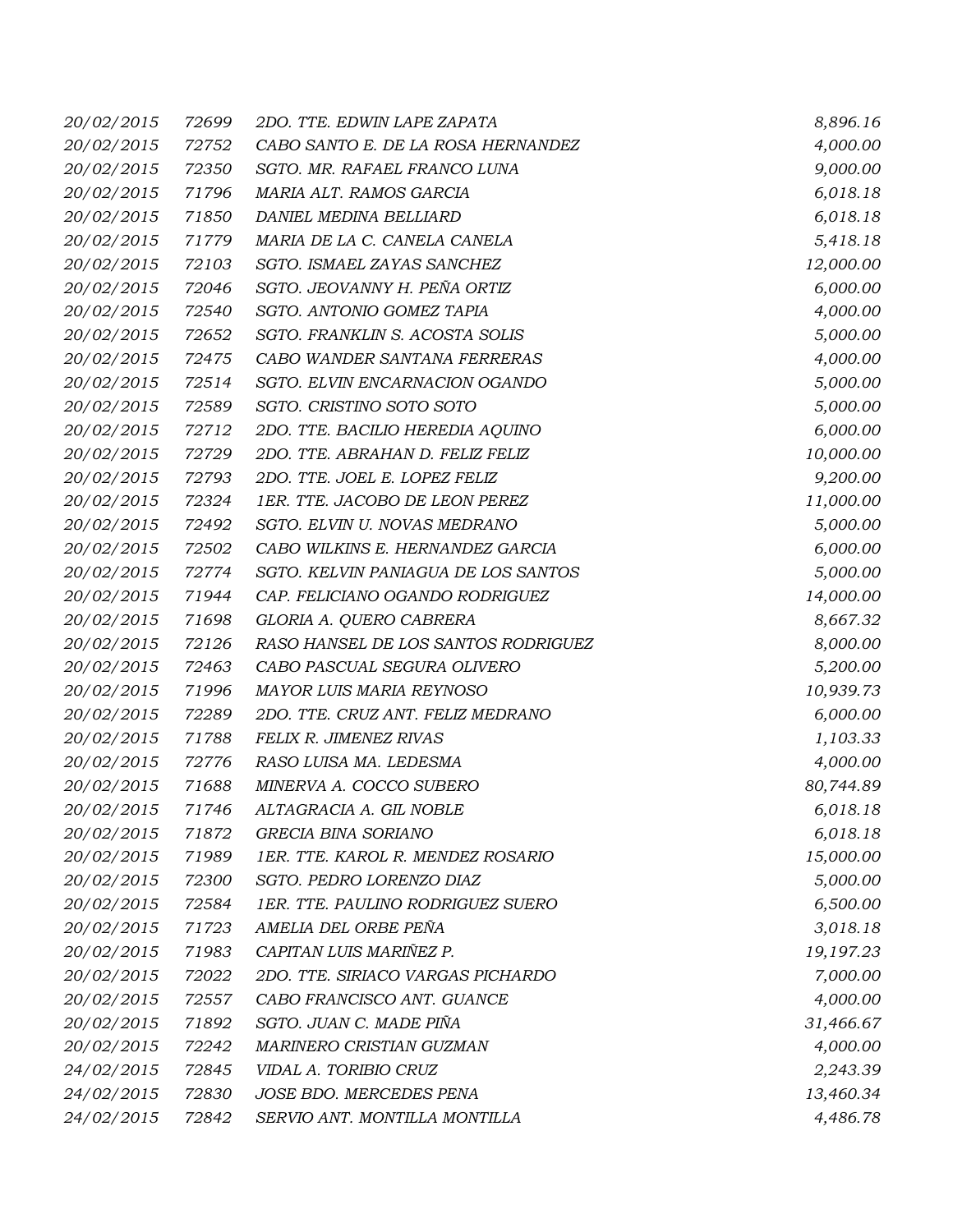| 24/02/2015        | 72811 | LIDIA A. PUIG FRANCISCO           | 17,947.12 |
|-------------------|-------|-----------------------------------|-----------|
| 24/02/2015        | 72822 | CESAR E. CABRAL ORTIZ             | 4,486.78  |
| 24/02/2015        | 72826 | ELLIN. J. CORDERO TEJADA          | 49,354.60 |
| 24/02/2015        | 72824 | DOMINGO ANT. GUERRERO CALDERON    | 42,624.42 |
| 24/02/2015        | 72831 | JOSE N. ESTEVEZ R.                | 2,243.39  |
| 24/02/2015        | 72816 | AGUSTIN CONCEPCION CHALAS         | 2,243.39  |
| 24/02/2015        | 72810 | BEATO A. SANTANA TEJADA           | 2,243.39  |
| 24/02/2015        | 72838 | MODESTO BIGAY BERNARDINO          | 4,486.78  |
| 24/02/2015        | 72812 | DORYS C. DISLA MENDEZ             | 10,692.00 |
| 24/02/2015        | 72841 | ROGY DEL C. FIGUEROA TAVERAS      | 2,243.39  |
| 24/02/2015        | 72820 | <b>BIENVENIDO GIL</b>             | 2,243.39  |
| 24/02/2015        | 72832 | JUAN I. JIMENEZ CASTILLO          | 13,460.34 |
| 24/02/2015        | 72821 | CARMEN M. HOLGUIN PENA            | 6,730.17  |
| 24/02/2015        | 72823 | DOMINGA T. MORILLO MONTERO        | 2,243.39  |
| 24/02/2015        | 72817 | ANDRES DIAZ DEL ROSARIO           | 4,486.78  |
| 24/02/2015        | 72836 | MAXIMILIANO PEGUERO DE AZA        | 26,920.69 |
| 24/02/2015        | 72819 | BERNARDINA PENA JIMENEZ           | 53,460.00 |
| 24/02/2015        | 72834 | MARIA I. BONE CRUZ                | 6,730.17  |
| 24/02/2015        | 72813 | FRANCISCO JIMENEZ RODRIGUEZ       | 3,564.00  |
| 24/02/2015        | 72835 | MARIA M. SUAREZ RODRIGUEZ         | 11,216.95 |
| 24/02/2015        | 72815 | VALDEMIRA BAUTISTA LEBRON         | 2,243.39  |
| 24/02/2015        | 72807 | FLABIS M. SANCHEZ CARRASCO        | 84,428.10 |
| 24/02/2015        | 72828 | <b>GREGORIO TORRES SPENCER</b>    | 2,243.39  |
| 24/02/2015        | 72829 | JOSE A. REYES MEJIA               | 6,730.17  |
| 24/02/2015        | 72833 | LEONIDO BELLO QUEZADA             | 2,243.39  |
| 24/02/2015        | 72843 | SINDY L. LAUREANO SANCHEZ         | 8,973.56  |
| 24/02/2015        | 72818 | ARANIBAL MANZANO ZAPATA           | 8,973.56  |
| 24/02/2015        | 72809 | GERTRUDIS M. ADAMES BATISTA       | 8,973.57  |
| 24/02/2015        | 72825 | EDUARDO J. MERVIL EUGENE          | 2,243.39  |
| <i>24/02/2015</i> | 72827 | FRANCISCO TORRES DE LA CRUZ       | 11,216.96 |
| 24/02/2015        | 72846 | BADIA A. WEHBE GUZMAN             | 6,730.17  |
| 24/02/2015        | 72808 | WANDA Y. VARGAS PERALTA           | 8,973.56  |
| 24/02/2015        | 72840 | <b>OSCAR MOQUETE CUEVAS</b>       | 6,730.17  |
| 24/02/2015        | 72837 | MEDARDO ANT. RINCON MARTINEZ      | 17,947.12 |
| 24/02/2015        | 72847 | PRISCILLA C. POLANCO REYES        | 5, 111.75 |
| 24/02/2015        | 72839 | NARCISO MORENO GUZMAN             | 2,243.39  |
| 24/02/2015        | 72844 | VALENTINA A. MATOS DE LOS SANTOS  | 8,973.56  |
| 24/02/2015        | 72814 | DIOGENES OGANDO OGANDO            | 2,243.39  |
| 25/02/2015        | 72852 | COOPNASEJU                        | 89,264.00 |
| 25/02/2015        | 72857 | CONSEJO DEL PODER JUDICIAL        | 2,800.00  |
| 25/02/2015        | 72853 | INSTITUTO NACIONAL DE LA VIVIENDA | 35.47     |
| 25/02/2015        | 72849 | FONDO DE PENSIONES Y JUBILACIONES | 97,816.48 |
| 25/02/2015        | 72854 | LIGA DE SOFTBALL                  | 100.00    |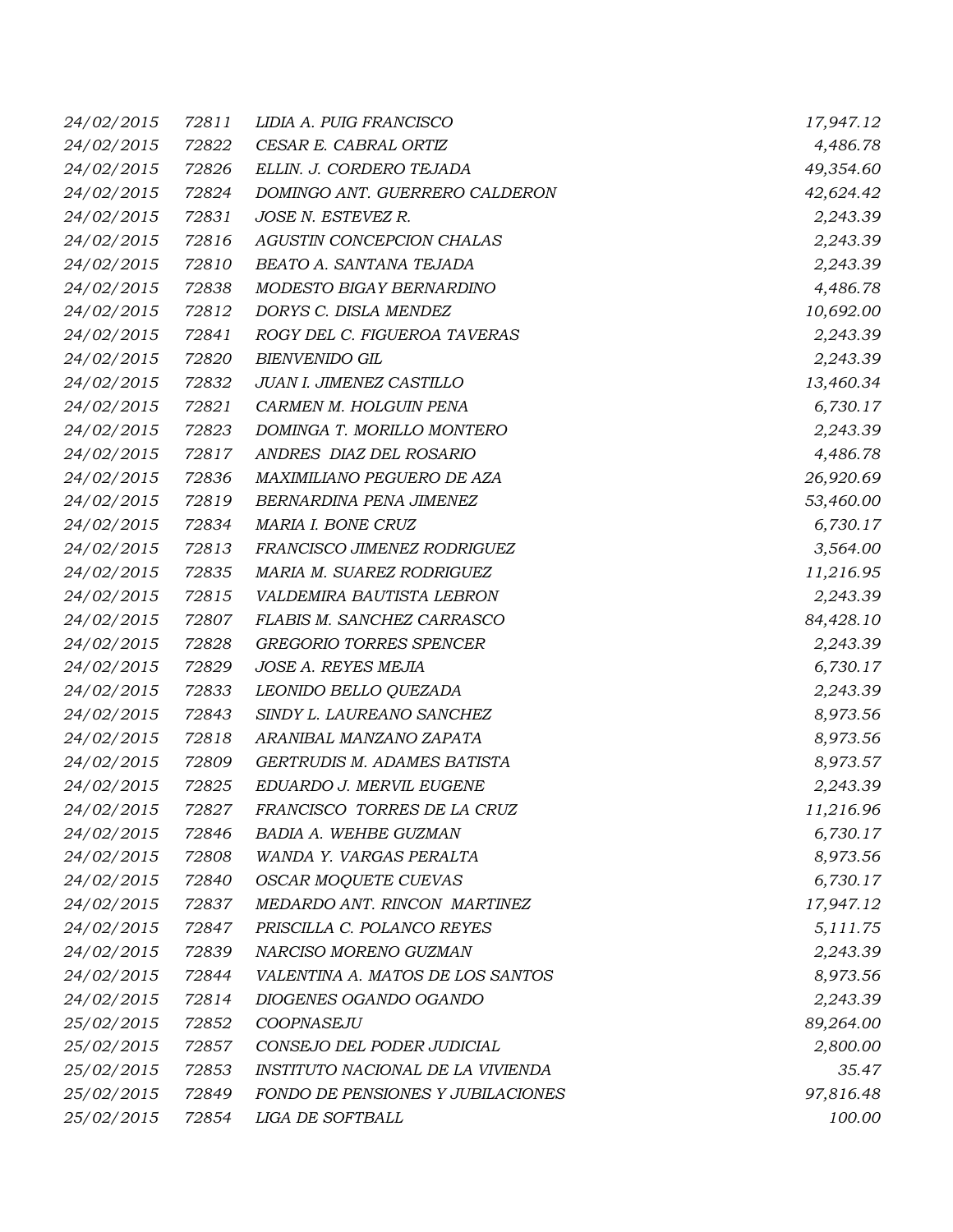| 25/02/2015 | 72848 | <b>INSTITUTO DE AUXILIOS Y VIVIENDAS</b> | 275.00      |
|------------|-------|------------------------------------------|-------------|
| 25/02/2015 | 72856 | CONSEJO DEL PODER JUDICIAL               | 1,000.00    |
| 25/02/2015 | 72858 | CONSEJO DEL PODER JUDICIAL               | 5,942.77    |
| 25/02/2015 | 72850 | CONSEJO DEL PODER JUDICIAL               | 101,837.96  |
| 25/02/2015 | 72855 | CONSEJO DEL PODER JUDICIAL               | 737.00      |
| 25/02/2015 | 72851 | COOPNASEJU                               | 141,101.88  |
| 25/02/2015 | 72859 | CONSEJO DEL PODER JUDICIAL               | 1,617.00    |
| 26/02/2015 | 73028 | COLECTOR DE IMPUESTOS INTERNOS           | 769,393.22  |
| 26/02/2015 | 72899 | MIGUELINA D. CRESPO DIAZ                 | 110,484.00  |
| 26/02/2015 | 72930 | EDIS Y. RODRIGUEZ MUÑOZ                  | 47,111.20   |
| 26/02/2015 | 72920 | CARMEN M. ALONZO MARTE                   | 77,087.39   |
| 26/02/2015 | 73013 | JOHANNA MARTINEZ BATISTA                 | 2,000.00    |
| 26/02/2015 | 73009 | DOMINGA REYNOSO MOLINA                   | 4,500.00    |
| 26/02/2015 | 73018 | CONSEJO DEL PODER JUDICIAL               | 5,000.00    |
| 26/02/2015 | 73032 | CONSEJO DEL PODER JUDICIAL               | 7,000.00    |
| 26/02/2015 | 72961 | LENNYS Z. CUSTODIO LLUBERES              | 4,486.79    |
| 26/02/2015 | 72977 | JOSE BDO. MERCEDES PEÑA                  | 8,973.58    |
| 26/02/2015 | 72975 | ANTIGUA MARIA DE LEON                    | 38,137.67   |
| 26/02/2015 | 72963 | MANUELICA MEDINA BELTRE                  | 44, 152. 17 |
| 26/02/2015 | 73024 | CONSEJO DEL PODER JUDICIAL               | 1,000.00    |
| 26/02/2015 | 73029 | COLECTOR DE IMPUESTOS INTERNOS           | 1,495.61    |
| 26/02/2015 | 72960 | MARTHA M. PEREZ SOTO                     | 2,243.39    |
| 26/02/2015 | 72897 | JEANNETTE J. JIMENEZ DURAN               | 2,243.39    |
| 26/02/2015 | 72940 | JUANA M. CONCEPCION MORETA               | 2,243.39    |
| 26/02/2015 | 72989 | RANDOL ML. NUÑEZ CABREJA                 | 13,170.51   |
| 26/02/2015 | 73022 | LISSET MARIBEL HERNANDEZ PENA            | 6,000.00    |
| 26/02/2015 | 72874 | YAKELMA REINOSO CAMACHO                  | 7,498.44    |
| 26/02/2015 | 72884 | CONSEJO DEL PODER JUDICIAL               | 6,823.65    |
| 26/02/2015 | 73006 | <b>INSTITUTO DE AUXILIOS Y VIVIENDAS</b> | 160,275.00  |
| 26/02/2015 | 72919 | JUAN I. JIMENEZ CASTILLO                 | 58,328.24   |
| 26/02/2015 | 72877 | ZULEICA CONCEPCION BASTARDO              | 5,919.45    |
| 26/02/2015 | 73036 | SGTO. PEDRO ENCARNACION SANCHEZ          | 5,000.00    |
| 26/02/2015 | 72910 | ELIZABETH E. GONZALEZ ALEJO              | 2,243.39    |
| 26/02/2015 | 72951 | ALTAGRACIA MARRERO CAMPUSANO             | 6,730.18    |
| 26/02/2015 | 73031 | CONSEJO DEL PODER JUDICIAL               | 27,072.94   |
| 26/02/2015 | 72931 | EUDOCIO FERRERAS MEDINA                  | 25,075.12   |
| 26/02/2015 | 73011 | YAHAIRA ALT. RAMOS QUEZADA               | 3,000.00    |
| 26/02/2015 | 73003 | ROSA E. ALMONTE R. DE VENTURA            | 11,216.96   |
| 26/02/2015 | 73035 | CABO FAUTINO MONTERO DE LOS SANTOS       | 5,000.00    |
| 26/02/2015 | 72979 | AMERICA RAMIREZ FULGENCIO                | 20,190.55   |
| 26/02/2015 | 72886 | RASO LUIS A. LARA PUJOLS                 | 4,000.00    |
| 26/02/2015 | 73019 | CONSEJO DEL PODER JUDICIAL               | 12,000.00   |
| 26/02/2015 | 72949 | ALEYDA FRANCO TEJADA                     | 17,947.13   |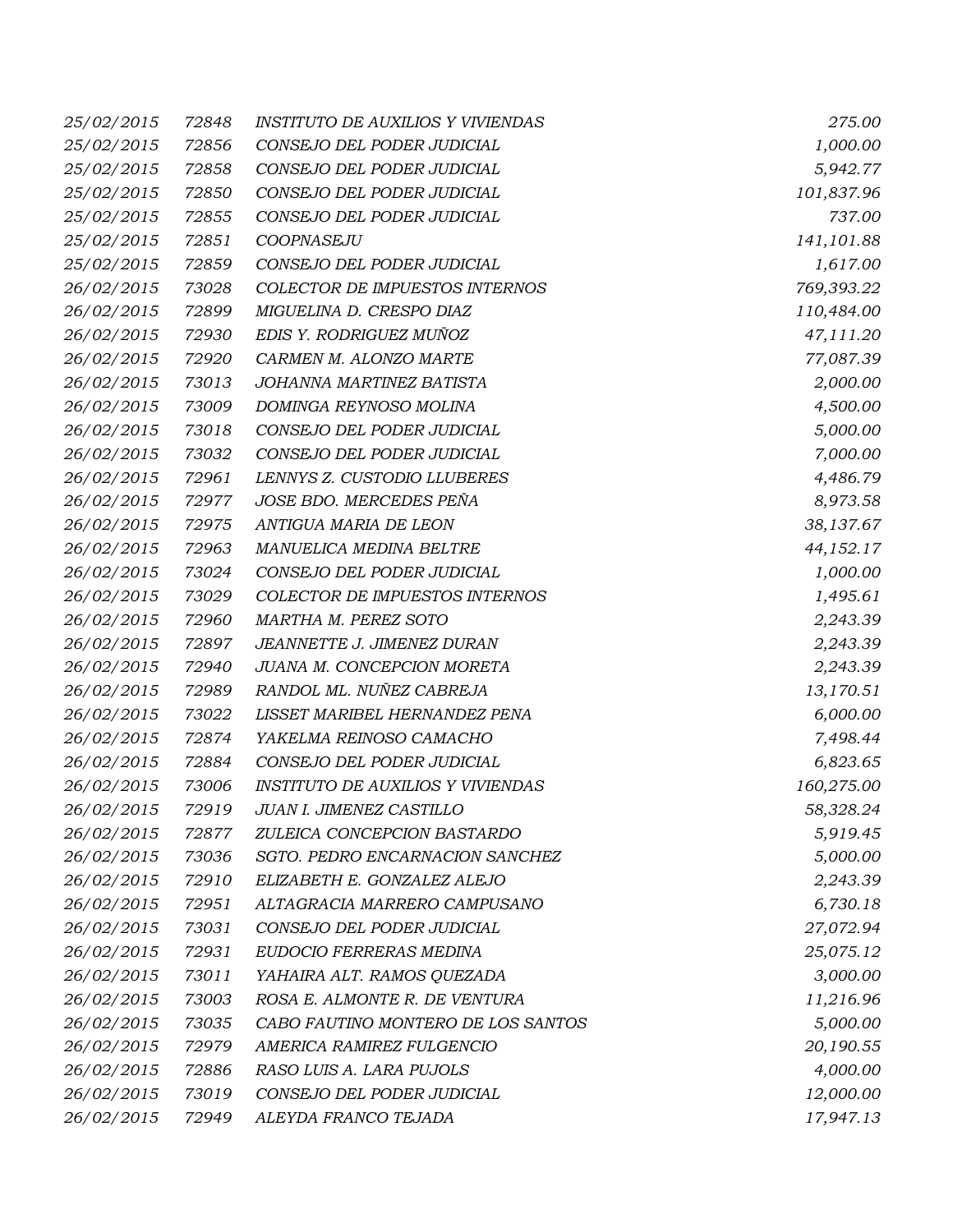| 26/02/2015 | 72947 | DOMINGA T. MORILLO MONTERO               | 4,486.79      |
|------------|-------|------------------------------------------|---------------|
| 26/02/2015 | 72983 | CLARIBEL REINA MEJIA                     | 14,523.88     |
| 26/02/2015 | 73014 | JOSEFINA MERCEDES REYES ESPINAL          | 6,000.00      |
| 26/02/2015 | 73020 | LIGA DE SOFTBALL                         | 4,850.00      |
| 26/02/2015 | 73033 | LUISA GARCIA C. DE RIJO                  | 3,072.00      |
| 26/02/2015 | 72913 | GRISELDA R. SALAZAR TAVERAS              | 38,010.51     |
| 26/02/2015 | 72888 | 2DO. TTE. WILLIAN DISLA BAEZ             | 4,000.00      |
| 26/02/2015 | 72911 | ABEL ANT. SIERRA RONDON                  | 4,486.78      |
| 26/02/2015 | 72967 | JOSE M. DE LA ROSA                       | 2,243.39      |
| 26/02/2015 | 73010 | EMMACULADA N. DEL ORBE PEREZ             | 4,000.00      |
| 26/02/2015 | 72984 | ARANIBAL MANZANO ZAPATA                  | 6,730.18      |
| 26/02/2015 | 73005 | AIDA L. TREJO ROSARIO                    | 8,973.58      |
| 26/02/2015 | 72883 | <b>INSTITUTO DE AUXILIOS Y VIVIENDAS</b> | 450.00        |
| 26/02/2015 | 72994 | YOKARY I. GAUTREAUX DE LA CRUZ           | 69,545.15     |
| 26/02/2015 | 73001 | JENNY A. MARTINEZ RIVERA                 | 53,460.00     |
| 26/02/2015 | 73000 | SARA MARTE MARTINEZ                      | 4,486.78      |
| 26/02/2015 | 73030 | FONDO DE PENSIONES Y JUBILACIONES        | 13,414,052.41 |
| 26/02/2015 | 73004 | HECTOR F. MARTINEZ                       | 11,216.97     |
| 26/02/2015 | 72942 | EDGAR E. PIÑA MATEO                      | 2,243.39      |
| 26/02/2015 | 72905 | MODESTO R. CAMACHO SANTANA               | 2,243.39      |
| 26/02/2015 | 72935 | RUTH E. BRIOSO DE LEON                   | 4,486.79      |
| 26/02/2015 | 72974 | CARMEN M. HOLGUIN PEÑA                   | 4,486.79      |
| 26/02/2015 | 72873 | FRANCISCO R. CRUZ SANTIAGO               | 5,359.47      |
| 26/02/2015 | 73026 | CONSEJO DEL PODER JUDICIAL               | 20,270.67     |
| 26/02/2015 | 72934 | MIGUEL A. PEREZ MENDEZ                   | 22,831.73     |
| 26/02/2015 | 72990 | HAIROL CORREA LOPEZ                      | 13,170.51     |
| 26/02/2015 | 73025 | <b>IDELIZA GARCIA MARTINEZ</b>           | 7,000.00      |
| 26/02/2015 | 72870 | ESTALIN G. ALCANTARA OSSER               | 9,337.51      |
| 26/02/2015 | 72869 | ROSI E. PIÑA FERRERA                     | 7,244.03      |
| 26/02/2015 | 73007 | FONDO DE PENSIONES Y JUBILACIONES        | 6,528,340.76  |
| 26/02/2015 | 72906 | MILTON C. MONTES POLANCO                 | 35,894.30     |
| 26/02/2015 | 73012 | YANIA MARMOL PUELLO                      | 2,000.00      |
| 26/02/2015 | 72985 | ANDRES DIAZ DEL ROSARIO                  | 2,243.39      |
| 26/02/2015 | 72957 | HIPOLITO CANDELARIO CASTILLO             | 11,216.97     |
| 26/02/2015 | 72981 | MEDARDO ANT. RINCON MARTINEZ             | 2,243.39      |
| 26/02/2015 | 72972 | JOHNNY F. PEREZ RODRIGUEZ                | 2,243.39      |
| 26/02/2015 | 72973 | MAXIMILIANO PEGUERO DE AZA               | 8,973.57      |
| 26/02/2015 | 72980 | SINDY L. LAUREANO SANCHEZ                | 8,973.58      |
| 26/02/2015 | 72964 | DORYS C. DISLA MENDEZ                    | 12,935.39     |
| 26/02/2015 | 72923 | RAYSA M. URBAEZ RUBIO                    | 45,011.39     |
| 26/02/2015 | 72945 | ZORAIRA MARQUEZ MERAN                    | 15,703.76     |
| 26/02/2015 | 72894 | LUIS N. GOMEZ GIL                        | 53,460.00     |
| 26/02/2015 | 72862 | LUIS ML. MOREL GENAO                     | 54,397.44     |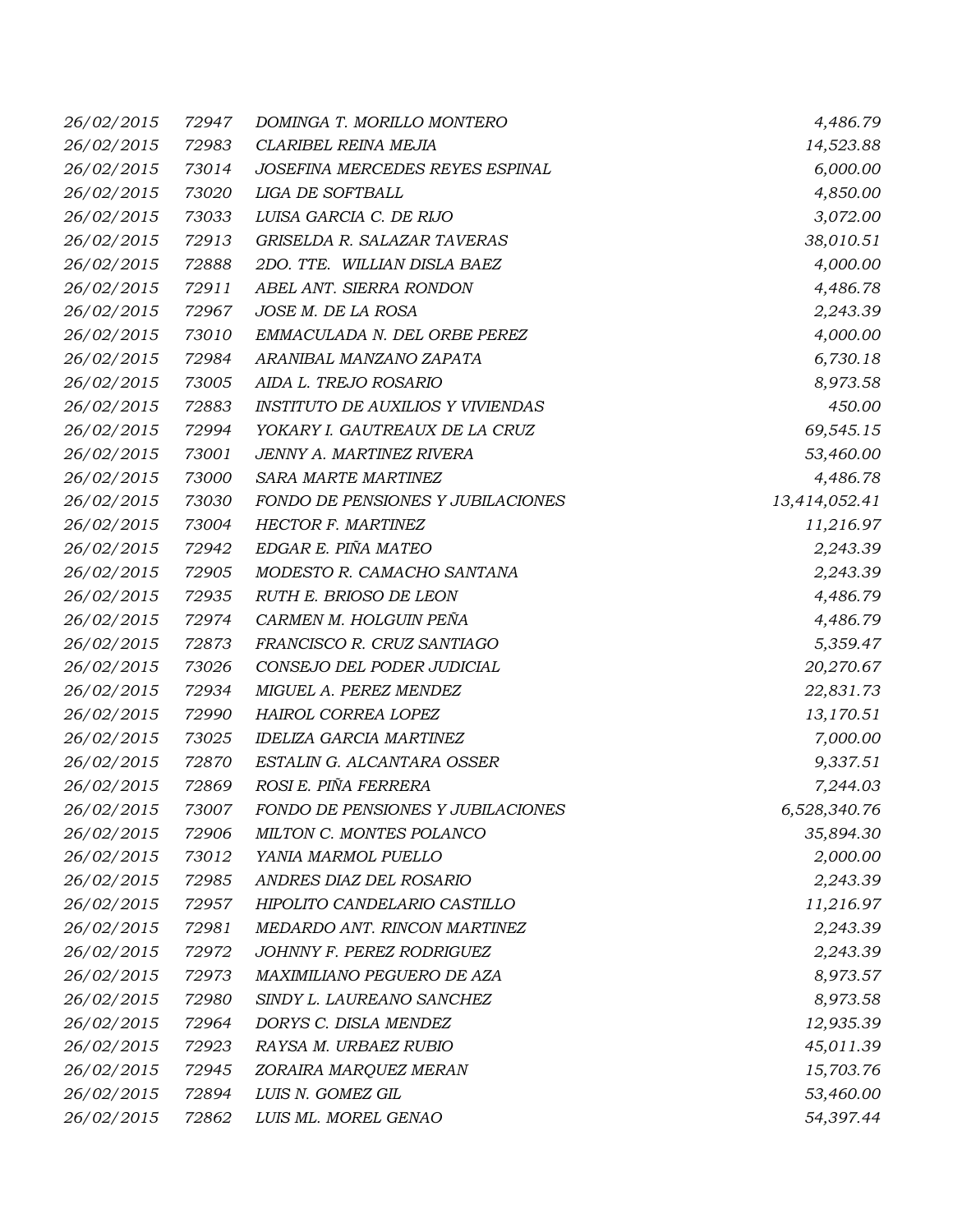| 26/02/2015 | 72987 | <b>JESUS D. MORLA CORNIELL</b>    | 51,678.00     |
|------------|-------|-----------------------------------|---------------|
| 26/02/2015 | 72959 | FRANCY R. DE LA ROSA ROMERO       | 15,242.36     |
| 26/02/2015 | 72999 | AGUSTIN CONCEPCION CHALAS         | 2,243.39      |
| 26/02/2015 | 72968 | JUAN E. BRITO BENITEZ             | 8,050.79      |
| 26/02/2015 | 72996 | OSCAR MOQUETE CUEVAS              | 6,730.18      |
| 26/02/2015 | 73037 | RASO MARCO A. JIMENEZ SANCHEZ     | 4,000.00      |
| 26/02/2015 | 72865 | VERONICA SANCHEZ PEÑA             | 37,712.93     |
| 26/02/2015 | 72901 | LIDIA A. PUIG FRANCISCO           | 24,677.30     |
| 26/02/2015 | 72867 | OTHMAR A. CASILLA CARMONA         | 22,913.15     |
| 26/02/2015 | 72871 | ERIK R. GOMEZ H.                  | 11,360.16     |
| 26/02/2015 | 72928 | FRANKLYN A. CUEVAS CARRASCO       | 15,703.73     |
| 26/02/2015 | 72875 | GLORIA MDES. CRUZ TAVERAS         | 7,498.44      |
| 26/02/2015 | 72889 | 2DO. TTE. ELADIO CABRERA ROA      | 4,000.00      |
| 26/02/2015 | 72948 | JAVIERCA ANT. GOMEZ               | 4,486.79      |
| 26/02/2015 | 72917 | JOSE ANTONIO ABREU ORTEGA         | 65,192.41     |
| 26/02/2015 | 72941 | JOSE FCO. DE OLEO ENCARNACION     | 16,942.94     |
| 26/02/2015 | 72872 | FRANCISCO FIGUEROA ALMANZAR       | 9,486.12      |
| 26/02/2015 | 73039 | COLECTOR DE IMPUESTOS INTERNOS    | 17,711,586.03 |
| 26/02/2015 | 72933 | MANUEL ALB. PEREZ GELL            | 44,867.81     |
| 26/02/2015 | 73038 | COLECTOR DE IMPUESTOS INTERNOS    | 355,296.72    |
| 26/02/2015 | 72885 | FONDO DE PENSIONES Y JUBILACIONES | 7,182.15      |
| 26/02/2015 | 72955 | BERNICE E. DOTEL VERAS            | 8,973.58      |
| 26/02/2015 | 72986 | JOSE ANT. MAYANS ARACHE           | 51,678.00     |
| 26/02/2015 | 72896 | FRANCIA Y. CLASE CLASE            | 42,624.42     |
| 26/02/2015 | 73015 | INSTITUTO DE AUXILIOS Y VIVIENDA  | 1,873.69      |
| 26/02/2015 | 72882 | MAYERLIN MINIER PEÑA              | 14,538.91     |
| 26/02/2015 | 72937 | MARIANA CANELA PEREZ              | 51,678.00     |
| 26/02/2015 | 72993 | GERTRUDIS M. ADAMES BATISTA       | 4,486.79      |
| 26/02/2015 | 72912 | HILARIA ALT. PERALTA JIMENEZ      | 53,460.00     |
| 26/02/2015 | 72868 | JENNIFFER A. GIL HERNANDEZ        | 6,216.67      |
| 26/02/2015 | 72997 | VICTOR G. DE OLEO BRETON          | 42,624.44     |
| 26/02/2015 | 72903 | ISAAC M. ESPINOSA GARCIA          | 4,401.18      |
| 26/02/2015 | 72918 | ADALGISA M. TEJADA DE AZA         | 53,460.00     |
| 26/02/2015 | 72879 | REYNALDO B. MENCIA CARELA         | 6,221.04      |
| 26/02/2015 | 72891 | MAYRA J. FROMETA BRITO            | 18,716.00     |
| 26/02/2015 | 72900 | LUCIA DEL C. RODRIGUEZ PERALTA    | 53,460.00     |
| 26/02/2015 | 72970 | ALFREDO E. ARIAS LARA             | 2,243.39      |
| 26/02/2015 | 72922 | LUISA M. VILLAFAÑA ESCAÑO         | 44,867.82     |
| 26/02/2015 | 72992 | ISRAEL GONZALEZ TERRERO           | 13,170.51     |
| 26/02/2015 | 72907 | ROSA M. ALMONTE FRANCISCO         | 106,920.00    |
| 26/02/2015 | 73023 | NURYS LANDA VALDEZ SANCHEZ        | 2,500.00      |
| 26/02/2015 | 72943 | ANDERSON ADAMES BAUTISTA          | 24,677.33     |
| 26/02/2015 | 72902 | ANA R. DE LEON GUZMAN             | 106,920.00    |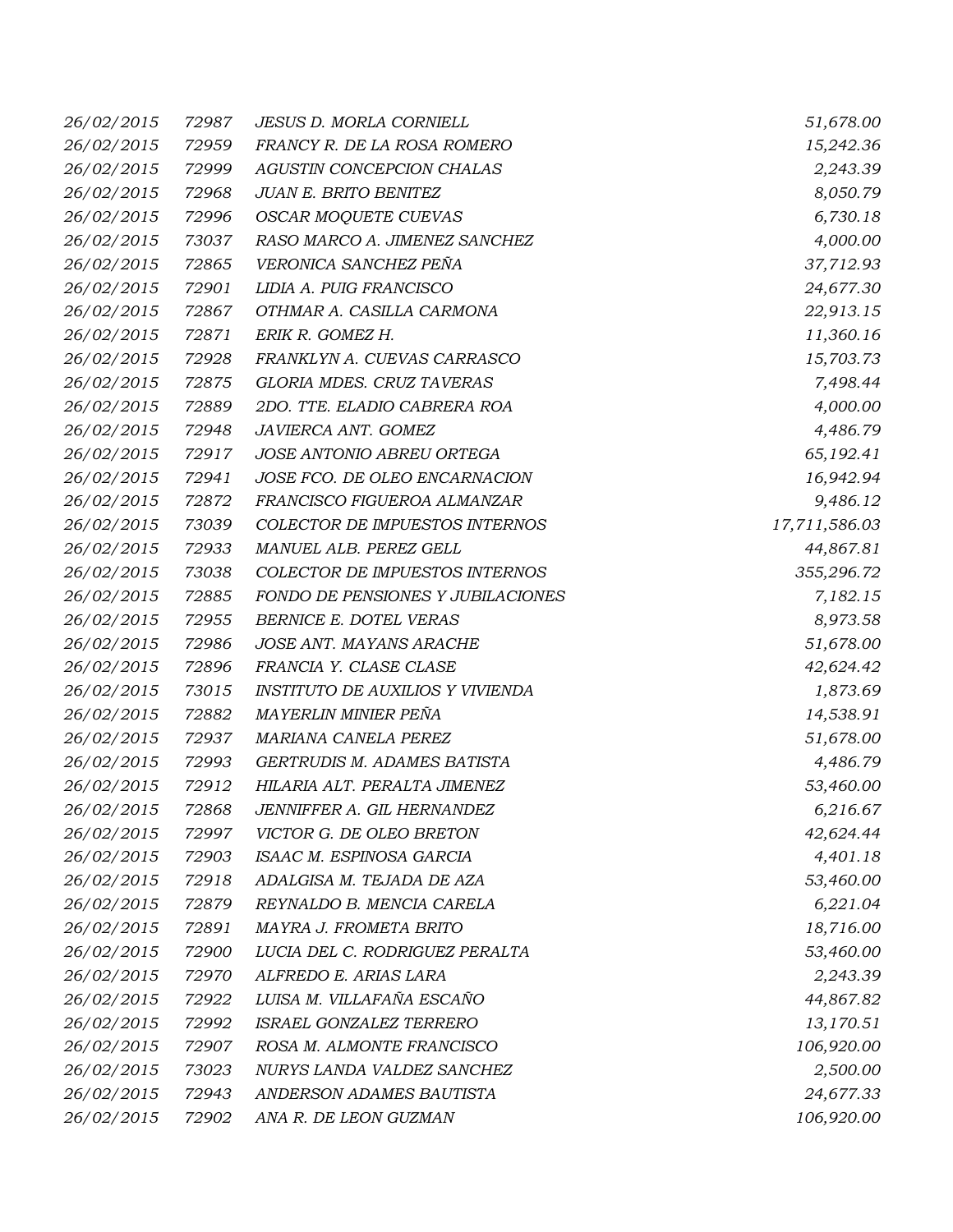| 26/02/2015        | 72995 | ROSA H. NUÑEZ MERCEDES            | 100,952.61  |
|-------------------|-------|-----------------------------------|-------------|
| 26/02/2015        | 72978 | EDUARDO J. MERVIL EUGENE          | 4,486.79    |
| 26/02/2015        | 72982 | <b>BIENVENIDO GIL</b>             | 4,486.78    |
| 26/02/2015        | 72953 | ARELYS ALT. PEREZ CAAMAÑO         | 6,730.18    |
| 26/02/2015        | 72954 | FRINE A. RIVERA SANTANA           | 12,998.97   |
| 26/02/2015        | 72878 | ROMIER MDES. MEDINA PEGUERO       | 9,448.97    |
| 26/02/2015        | 72969 | MARIA L. GUZMAN OROZCO            | 2,243.39    |
| 26/02/2015        | 72976 | JUANA SOLANO SOSA                 | 51,678.00   |
| 26/02/2015        | 73034 | COLECTOR DE IMPUESTOS INTERNOS    | 385,339.19  |
| 26/02/2015        | 72932 | ISRAEL D. LEDESMA HEREDIA         | 5,346.00    |
| 26/02/2015        | 72966 | ZOILA A. RAMIREZ CASTILLO         | 6,730.18    |
| 26/02/2015        | 72950 | WILLIAMS R. DEL VILLAR FIGUEREO   | 2,243.39    |
| 26/02/2015        | 72898 | TOMASINA M. ALMONTE ALMONTE       | 29,164.12   |
| 26/02/2015        | 72904 | DALIDA M. SANCHEZ FERNANDEZ       | 24,948.00   |
| 26/02/2015        | 72956 | LEIDY D. SANTANA ALCANTARA        | 40,381.04   |
| 26/02/2015        | 73027 | CONSEJO DEL PODER JUDICIAL        | 1,600.00    |
| 26/02/2015        | 72925 | DEISDANIA R. BELTRE BELTRE        | 11,216.96   |
| 26/02/2015        | 72916 | ALEJANDRA IDELFONSO PEREZ         | 16,284.35   |
| 26/02/2015        | 72860 | CESAR S. ALCANTARA SANTOS         | 17,529.70   |
| 26/02/2015        | 72876 | NATALIA DEL R. PERCEL PUELLO      | 5,919.45    |
| 26/02/2015        | 72962 | FACUNDA PEREZ MATEO               | 33,650.86   |
| 26/02/2015        | 73008 | INSTITUTO NACIONAL DE LA VIVIENDA | 366.95      |
| 26/02/2015        | 72936 | ISABEL A. CARABALLO ALCANTARA     | 38,137.64   |
| 26/02/2015        | 73016 | FUNDACION DE CREDITO EDUCATIVO    | 269,854.00  |
| 26/02/2015        | 72861 | ROBERTO RODRIGUEZ POLANCO         | 8,869.39    |
| 26/02/2015        | 72864 | PAMELA H. BURGOS FERRERAS         | 22,594.61   |
| 26/02/2015        | 72915 | ALBANIA ALT. CONTRERAS SANCHEZ    | 4,486.79    |
| 26/02/2015        | 72914 | JOSE F. THEN REINOSO              | 115,830.00  |
| 26/02/2015        | 72946 | MAGNOLYS DE LOS SANTOS BOVES      | 2,243.39    |
| <i>26/02/2015</i> | 72952 | <b>JUAN PEREZ</b>                 | 2,243.39    |
| 26/02/2015        | 72938 | SERVIO ANT. MONTILLA MONTILLA     | 20,126.97   |
| 26/02/2015        | 73021 | AURA MARIA YBELICE MERCEDES       | 2,000.00    |
| 26/02/2015        | 72921 | FRANCISCO ALB. ANTIGUA PORTUHONDO | 3,564.00    |
| 26/02/2015        | 72927 | GUNIS MA. BATISTA BATISTA         | 20,190.52   |
| 26/02/2015        | 72929 | LIBIS M. MEREJO PEREZ             | 31,407.48   |
| 26/02/2015        | 72880 | LEIDY L. DURAN ROJAS              | 8,869.39    |
| 26/02/2015        | 72895 | NELSON B. DE LA ROSA PAULINO      | 26,920.69   |
| 26/02/2015        | 73017 | CONSEJO DEL PODER JUDICIAL        | 108, 127.54 |
| 26/02/2015        | 72988 | LEONARDO ANT. GARCIA CRUZ         | 2,243.39    |
| 26/02/2015        | 72887 | CAP. JOSE DIAZ FLORIAN            | 4,666.67    |
| 26/02/2015        | 72924 | MANUEL GUEVARA FERRERAS           | 29,164.08   |
| 26/02/2015        | 72944 | DIOGENES OGANDO OGANDO            | 4,486.79    |
| 26/02/2015        | 72965 | NICAURYS M. BELTRE DIAZ           | 2,243.39    |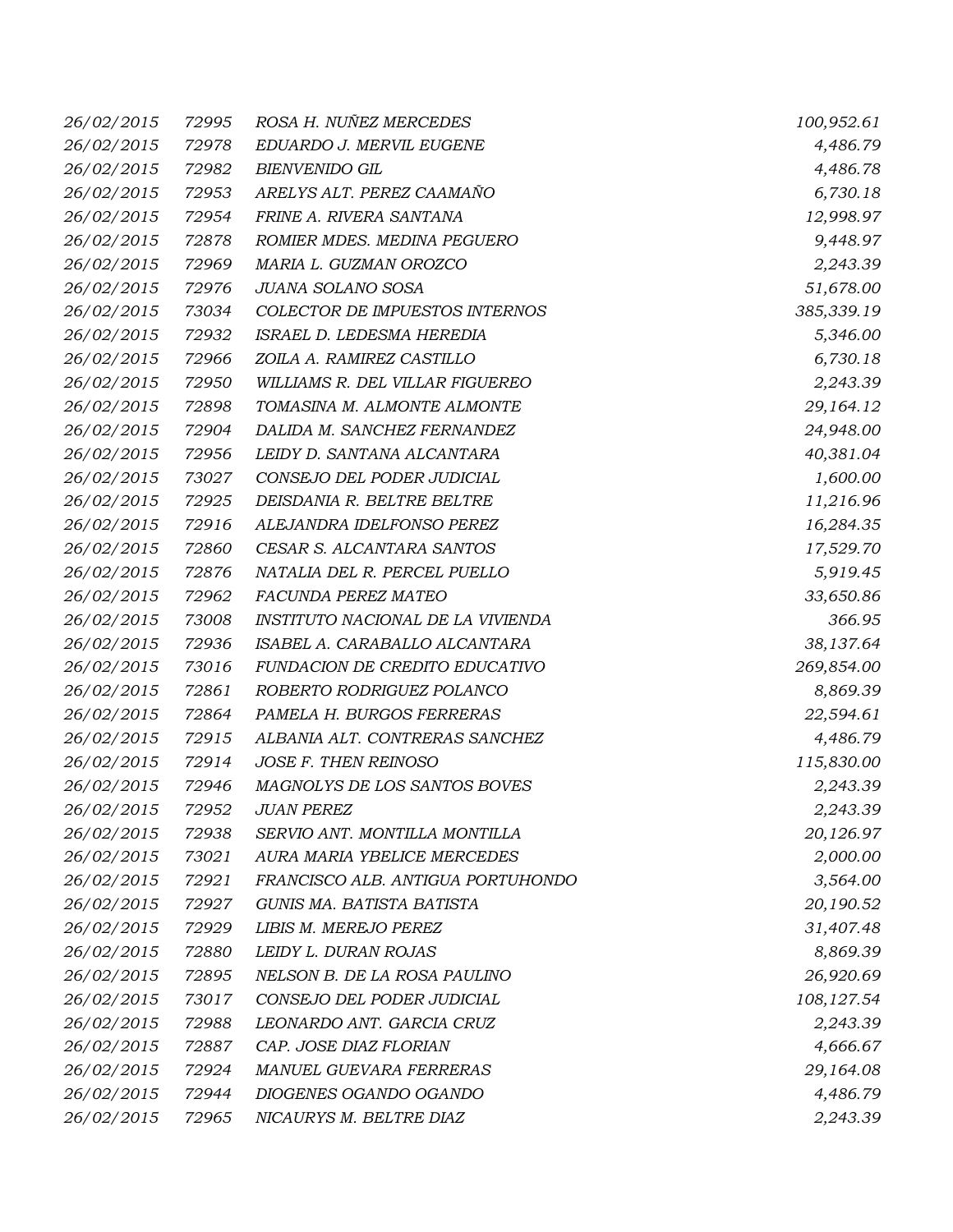|                   |       | TOTAL RD\$                        | 55,543,158.53 |
|-------------------|-------|-----------------------------------|---------------|
| 26/02/2015        | 72908 | BERNARDINA PEÑA JIMENEZ           | 53,460.00     |
| 26/02/2015        | 72881 | MINNA C. PIMENTEL SEPULVEDA       | 5,553.34      |
| 26/02/2015        | 72926 | ZOBEIDA MATEO                     | 46,984.09     |
| 26/02/2015        | 72890 | SGTO. MR. DANIEL DE JESUS DUVERGE | 6,000.00      |
| 26/02/2015        | 72893 | MERY C. MATTA HILARIO             | 42,624.42     |
| 26/02/2015        | 72971 | RAFAEL B. SOTO SEPULVEDA          | 4,486.79      |
| 26/02/2015        | 73002 | MARIA E. ESTEVEZ MEJIA            | 8,973.58      |
| 26/02/2015        | 72991 | EDDEL Y. CUEVAS RODRIGUEZ         | 13,170.51     |
| 26/02/2015        | 72866 | CHANTAL GONZALEZ CARVAJAL         | 21,244.18     |
| 26/02/2015        | 72958 | FRANCISCO JIMENEZ RODRIGUEZ       | 18,344.97     |
| <i>26/02/2015</i> | 72892 | JUAN ANT. REYES UREÑA             | 24,677.30     |
| 26/02/2015        | 72863 | ELIZABETH AMPARO RODRIGUEZ        | 16,409.12     |
| 26/02/2015        | 72909 | BEATO A. SANTANA TEJADA           | 8,973.58      |
| 26/02/2015        | 72998 | MARITZA DEL C. GARCIA GOMEZ       | 31,407.46     |
| 26/02/2015        | 72939 | MELANIO MATOS JIMENEZ             | 29,561.90     |

## *ANEXO 05*

## *RELACION DE TRANSFERENCIAS DEBITOS MES DE FEBRERO 2015*

| <b>FECHA</b> | NUM.   | <b>DESCRIPCION</b>                                 | <b>VALOR RD\$</b> |
|--------------|--------|----------------------------------------------------|-------------------|
| 03/02/2015   | T/D243 | CONSEJO DEL PODER JUDICIAL                         | 5,785,308.63      |
| 03/02/2015   | T/D244 | JULISSA CANDELARIO VICTORINO                       | 22,433.90         |
| 04/02/2015   | T/D245 | CONSEJO DEL PODER JUDICIAL (EMPLEADOS)             | 296,372.49        |
| 11/02/2015   | T/D246 | <b>JOSE M. ROSARIO INFANTE</b>                     | 13,700.00         |
| 11/02/2015   | T/D247 | CONSEJO DEL PODER JUDCICIAL (EMPLADOS)             | 145,251.54        |
| 13/02/2015   | T/D248 | ANTONIO O. SANCHEZ MEJIA                           | 127,220.10        |
| 17/02/2015   | T/D249 | CONSEJO DEL PODER JUDICIAL(EMPLS)                  | 13,460.34         |
| 17/02/2015   | T/D250 | CONSEJO DEL PODER JUDICIAL (EMPLEADOS)             | 111,209.76        |
| 17/02/2015   | T/D251 | CONSEJO DEL PODER JUDICIAL(EMPLEADOS               | 352,020.20        |
| 17/02/2015   | T/D252 | MANUEL R. HERRERA CARBUCCIA                        | 309,376.49        |
| 18/02/2015   | T/D253 | CONSEJO DEL PODER JUDICIAL (EMPLEADOS)             | 427,237.12        |
| 18/02/2015   | T/D254 | YUDERKA MATEO RODRIGUEZ                            | 24,050.00         |
| 18/02/2015   | T/D255 | MAYRELIS LAZALA JEREZ                              | 10,990.00         |
| 20/02/2015   | T/D256 | CONSEJO DEL PODER JUDICIAL (JCES., FUNC. Y EMPLS.) | 150, 198, 117.41  |
| 20/02/2015   | T/D257 | CONSEJO DEL PODER JUDCIAL(CONSEJEROS PJ)           | 712,381.26        |
| 20/02/2015   | T/D258 | CONSEJO DEL PODER JUDICIAL (JCES. SCJ)             | 2,398,493.79      |
| 24/02/2015   | T/D259 | CONSEJO DEL PODER JUDICIAL (EMPLEADOS)             | 142,170.10        |
| 26/02/2015   | T/D260 | <b>COOPNASEJU</b>                                  | 43,280,550.89     |
| 26/02/2015   | T/D261 | CONSEJO DEL PODER JUDICIAL                         | 5,837,861.09      |
| 26/02/2015   | T/D262 | CONSEJO DEL PODER JUDICIAL (JCES. Y EMPLS.)        | 13,819,786.37     |